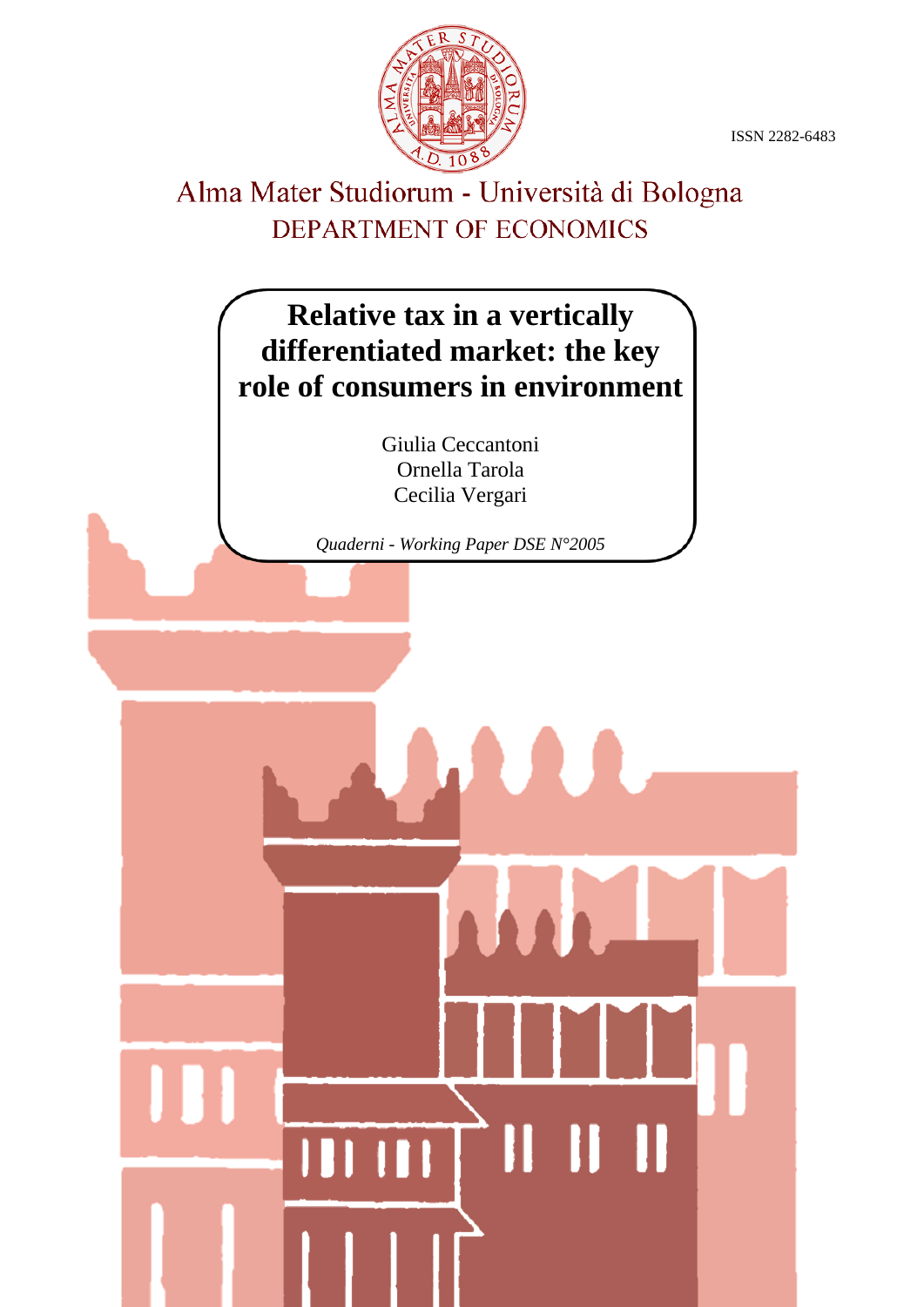# Relative tax in a vertically differentiated market: the key role of consumers in environment †

Giulia Ceccantoni<sup>a</sup>, Ornella Tarola<sup>b</sup>, Cecilia Vergari<sup>c</sup>

<sup>a</sup>Memotef, Sapienza University, Via del Castro Laurenziano 9, 00161 Roma, Italy.  $<sup>b</sup>$ Disse, Sapienza University, Piazzale Aldo Moro 5, 00185 Roma, Italy.</sup> <sup>c</sup>Department of Economic Sciences, University of Bologna, Piazza Scaravilli 2, I-40126 Bologna, Italy.

May 21, 2017

#### Abstract

In this paper, under the assumption that green consumption has (at least partially) a social/psychological dimension, we analyse the effect of a carbon tax when it is imposed on consumers buying dirty products rather than on polluting firms. The amount of the tax paid is determined by the share of brown consumers in the market and the quality gap between variants. We show that this tax can abate emissions without inducing the undesirable relocation effect which can be observed in the case when a unilateral climate policy is imposed on polluting producers.

JEL classification: H30, D43, Q5, L13.

Keywords: Environmental quality, Vertical differentiation, Duopoly taxation, Consumer behaviour.

<sup>†</sup>E-mail addresses: cecilia.vergari@unibo.it (Cecilia Vergari), ornella.tarola@uniroma1.it (Ornella Tarola), giulia.ceccantoni@uniroma1.it (Giulia Ceccantoni). We thank Oscar Amerighi, Rico Maggi, Francesca Sanna-Randaccio and seminar audience at IRE Universit della Svizzera italiana, Lugano CH for useful comments on a previous draft. The usual disclaimer applies.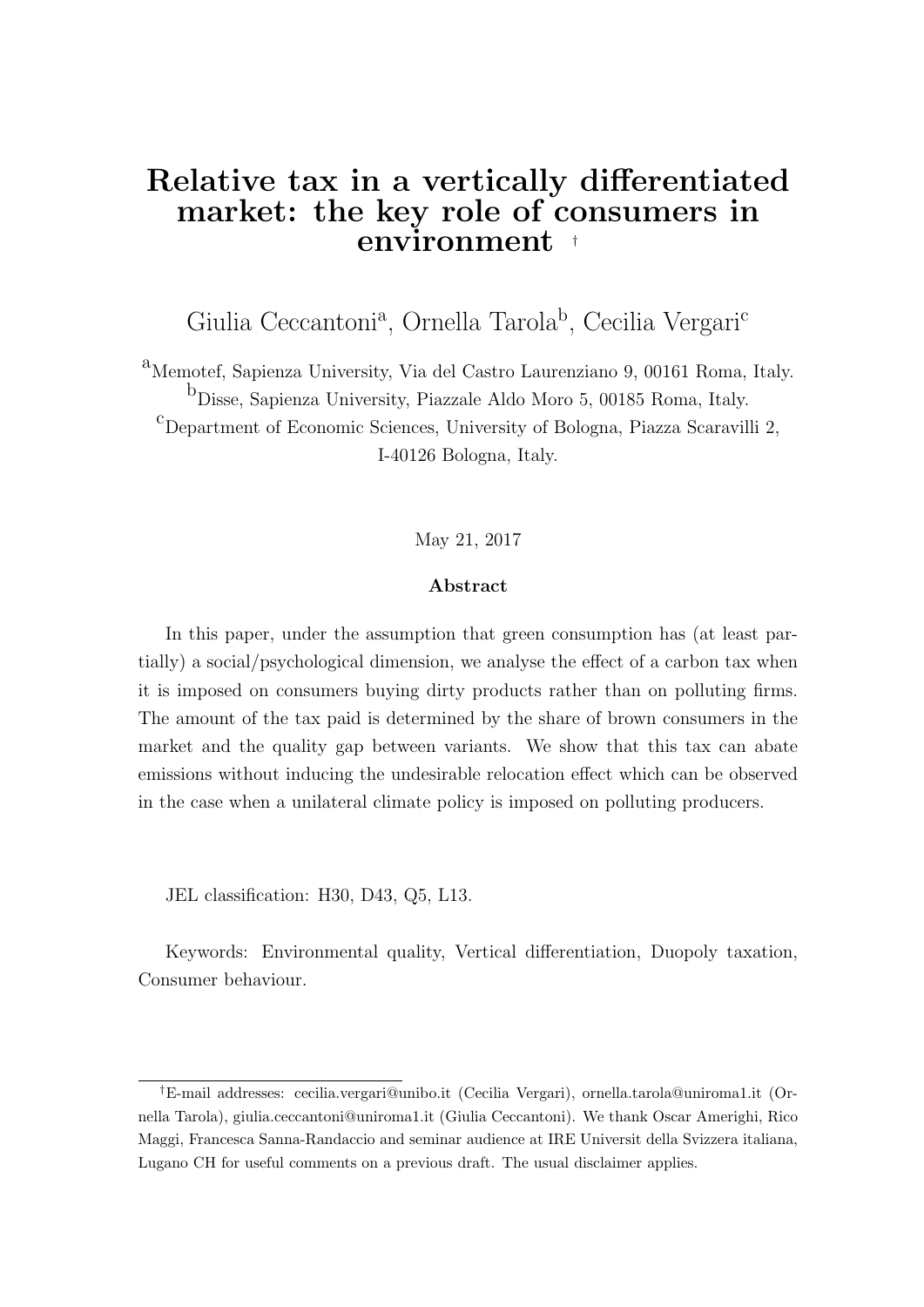# 1 Introduction

"Barack Obama's efforts to join a global carbon emissions pact encountered determined Republican opposition on Capitol Hill. To disarm that resistance requires several things: an acceptance that human-made global warming exists; overcoming an aversion to new taxes, and assurance that American businesses will not be disadvantaged against foreign competitors" (Financial Times, February 2017).

In this paper, we analyse the effect of a carbon tax when (i) it is imposed on consumers rather than on firms, and (ii) it increases with the pool of brown consumers and quality differential between a green and a brown product.

There is an open debate both in EU and in US about possible losses and benefits deriving from an Environmental Fiscal Reform (EFR) and, in particular, on the opportunity of using carbon taxes. Supporters of carbon taxes argue that they could incentivize green behaviour and, thus, spread environmentally friendly habits among producers and consumers. Further, since these taxes are based on the so called polluter pays principle such that the economic agents who are responsible for damaging the environment should suffer the cost related to their behaviour, they comply with efficiency and equity requirements. The opponents of carbon taxes point out however that, under carbon taxes, firms tend to transfer the higher costs of production on consumers, thereby missing the equity requirement. Further, and even worse, these taxes undermine the competitiveness of carbon intensive industries and can induce relocation and carbon leakage effects.<sup>1</sup> Not even they accept the idea, somehow related to the so called Porter hypothesis, that a fiscal reform could change polluting producers into leaders in clean technologies; or that the high price of polluting good would induce people to find less expensive and energy efficiency products thus promoting a green consumption behavior among people. In case of relocation, no incentive to invest in green innovation would be provided to firms and green habits are not yet significantly widespread.

The empirical evidence on relocation and carbon leakage effects is mixed. Still, the theoretical arguments against carbon taxes cannot be easily denied and can

<sup>1</sup>Carbon leakage takes place when a unilateral climate policy aimed at abating emissions in a region/country determines an increase in emissions in another region. See Sanna-Randaccio et al. (2016) for a discussion on the short-term and long-term drivers of this phenomenon. See also Böhringer et al. (2017) for a recent theoretical contribution on anti-leakage measures.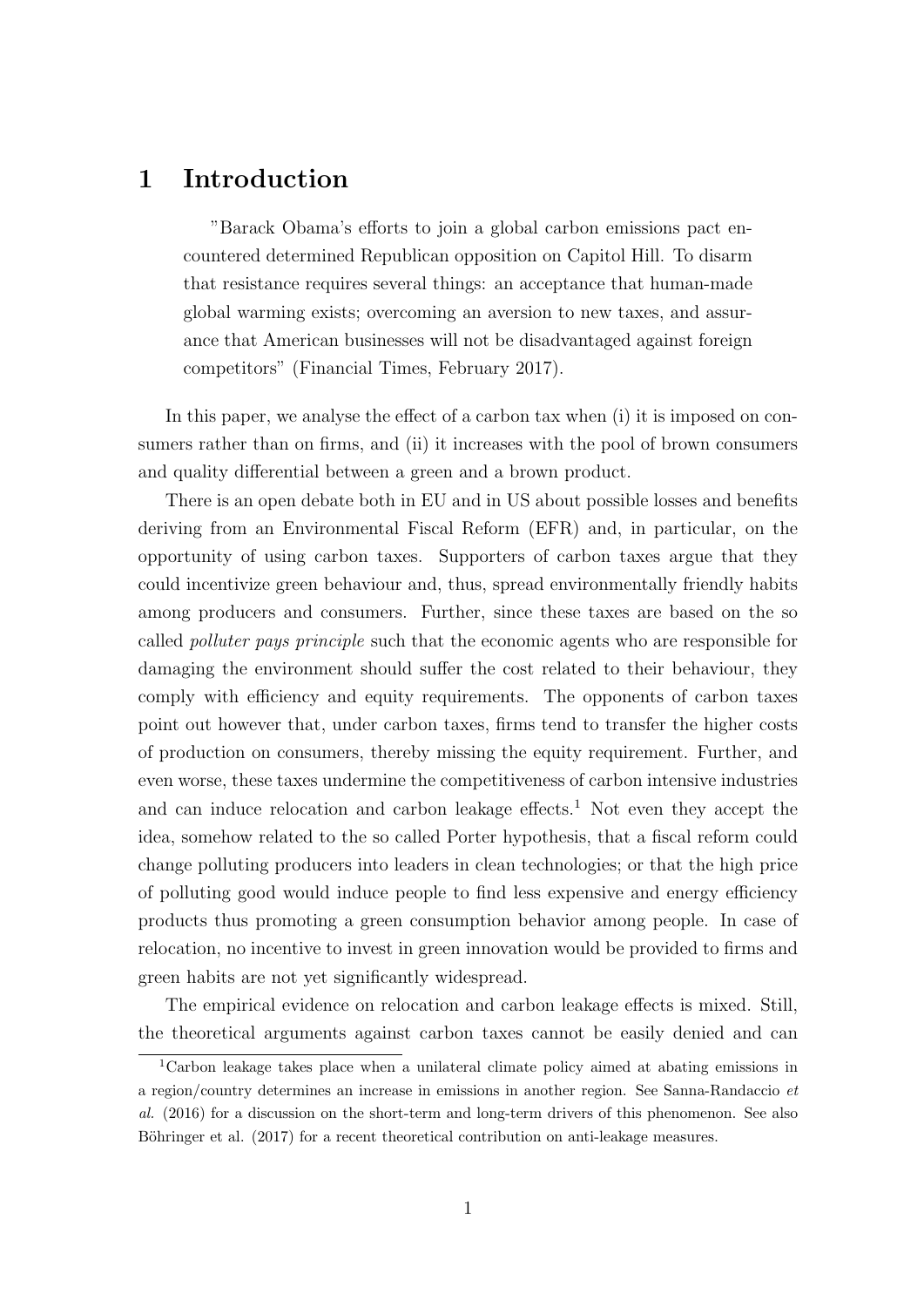fuel skepticism about the effectiveness of these taxes in abating emissions without penalizing industries' competitiveness.

We do not reject these arguments but advance the hypothesis that they can inspire a different public policy where consumers rather than firms are the direct recipients of carbon taxes, which are mainly intended as a fiscal tool to shift consumers from brown to green consumption habits.

The theoretical argument underlying our formal approach is that brown consumption is not only a source of pollution but also and mainly a *social* phenomenon. A large strand of literature shows that consumers are partially driven in their consumption choice by some social norms which define rules of behavior and interactions among individuals (Ostrom, 2000; Carlsson et al., 2010; Mantovani et al. 2017). These norms, which are enforced by internalized feelings and/or social sanctions (Elster, 1989), when concerned with environmental issues, state that green consumption is a habit displayed by good citizens. Accordingly, while buying clean products, people feel to comply with a norm of worthy citizenship and, thus, obtain a social/psychological benefit of social approval and self-esteem. Along the same rationale, they suffer a social *stigma* when purchasing dirty products.<sup>2</sup>

To the extent that green goods are used by consumers/citizens to get a social status (the status of good citizens), green consumption turns out to be a conspicuous practice. Typically, conspicuous goods (Veblen, 1899) are chosen by consumers with the main aim to exhibit their wealth or other specific characteristics so that they can distinguish themselves from others.<sup>3</sup> As immediate by-product, the social prestige associated with the consumption of a good increases with the distance between this good and the ones bought by other consumers: driving an expensive car (like Rolls Royce or Bentley) confer a higher social benefit to the driver, the cheaper the cars driven by the others; fashion designer clothes meet the aim to show that the person who wears them is rich to the extent the others wear items which are out of style. In a similar vein, since environmentally friendly products are intended by consumers as a means to advertise their socially worthy behavior and, thus, obtaining social ap-

<sup>&</sup>lt;sup>2</sup>In line with this argument, Owen and Videras  $(2007)$  and Videras *et al.*  $(2012)$  argue that individuals who are more willing to behave according to civic and cultural norms and have more social ties are also more willing to protect a public good, namely, the natural environment, while Brekke et al. (2003) and Czajkowski et al. (2015) show that self image is central to recycling behavior.

<sup>&</sup>lt;sup>3</sup>We refer the interested reader to Mantovani *et al.* (2017) for an in-depth discussion on the positional content of green goods.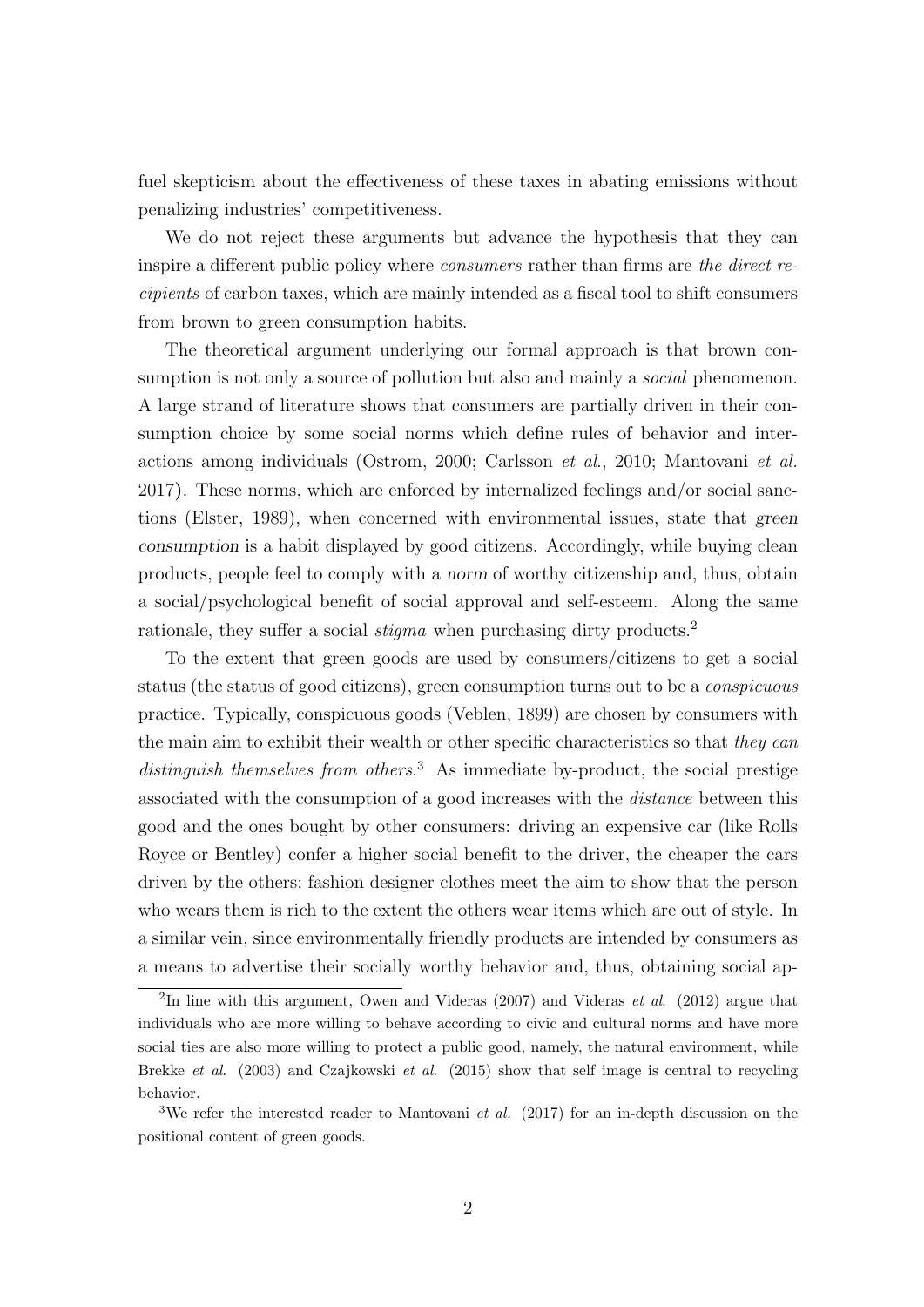proval, the social benefit that consumers obtain when buying green good is affected by the environmental quality distance between variants. Namely, the contribution coming from green consumers to protect the environment is relatively more valuable, the cleaner the goods they buy compared with the brown products. Along the same rationale, the dirtier the *relative* brown quality, the larger the damage that brown consumers inflict to the environment and, thus, the worst their social image. It is as if the conspicuous dimension of consumption beget a correspondence between the *environmental quality ladder* in the market and the *social ladder* in the social community: the lower the environmental quality along the quality ladder, the lower the ranking of the buyer along the social ladder. In our approach, the public policy is shaped by this correspondence so that the social stigma penalizing the socially blameworthy citizens (namely brown consumers) is immediately translated into taxes which increase with the environmental quality gap.

Empirical evidence finds, however, that the effectiveness of the social dimension as a driver of green consumptions depends on the share of brown consumers. When few consumers decide to buy green products, the social stigma attached to not doing it may be weak, since the dirty behavior is rather widespread and, thus, somehow accepted as a common practice. In this circumstance, the social incentive to a responsible behavior turns out to be low. The results emerged from OPOWER, one of the largest randomized field experiments in history, tend to confirm this statement. OPOWER sent people home energy report letters, providing a comparison between their energy usage and that of their neighbors. Also, customers obtained energy conservation tips. OPOWER ran a program for 23 utilities, including 6 of the largest 10 utilities in the USA and 600,000 households. From the study, it emerged that the intervention reduced average energy demand by 1.11% to 2.78% from the baseline usage (Allcott, 2011). Similar findings are obtained by Carlsson et al. (2010) when considering conformity in green consumption between males and females in Sweden. Their findings are that the proportion of consumers choosing environmentally friendly coffee over standard coffee plays a significant and positive role in women's willingness-to-pay for environmentally friendly coffee. Welsch and Kuhling (2009) find that, in Germany, the use of solar thermal systems, the subscription to green electricity and the purchase of organic food are all three affected by the consumption patterns of reference persons. Salazar et al. (2013) analyse the role of social pressure on consumption among students, lecturers and administrative personnel in a university in the Netherlands. Individuals provided with information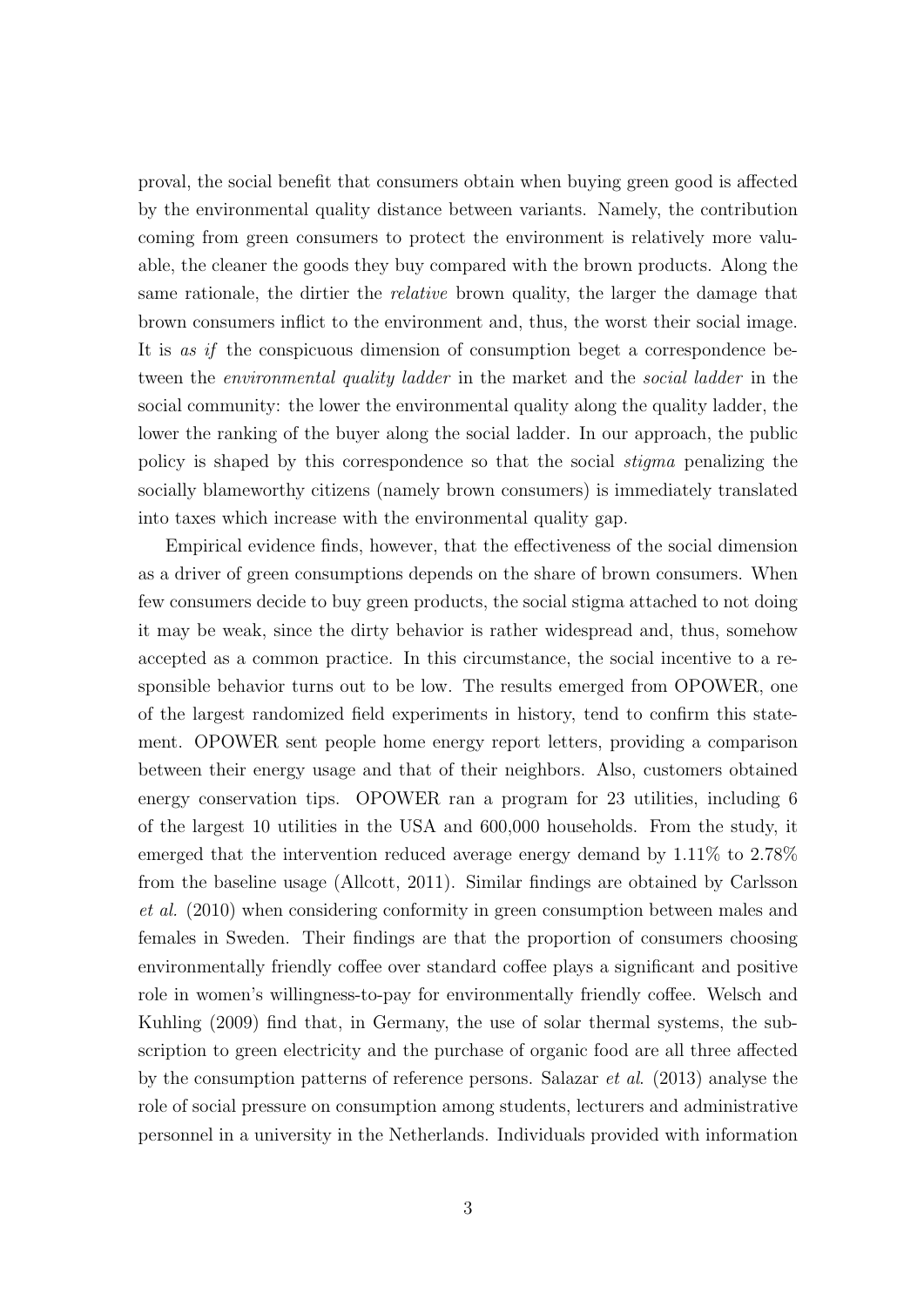about their peers' choice are three times more likely to 'buy' a sustainable product than those acting without this information.

Moreover, whenever brown consumption habits are widespread, the environmental damage turns out to be an urgent and particularly significant problem since emissions increase with the polluting goods which are in the market. So, there exists a twofold reason why carbon taxes should increase with the set of consumers buying brown goods: the larger this set, the weaker the social pressure against brown attitude and the more relevant the environmental damage.

We argue that carbon taxes can mimic the social pressure thereby counterbalancing the possible weakness of social norms and, thus, containing the damage generated by brown consumption. Brown consumers get less socially/psychologically frustrated when observing that their unresponsible behavior is rather widespread. Accordingly, we relate taxes to the share of brown consumers in the market. The larger this share, the higher the corresponding taxes that brown consumers pay: as the social stigma induced by the norms runs down so that the environmental damage increases with the diffusion of brown consumption, the fiscal penalty gets stronger.

#### The modeling framework

Formally, we adopt a model of vertical product differentiation with two firms providing goods with different emission intensities per unit of production to a population of consumers: the high quality variant has lower emission intensity per unit of production than the low quality product. Consumption is assumed to have a social/psychological dimension so as to capture the above evoked correspondence between the quality ladder in the market and the social ladder in the community where people live. This dimension is exploited by the policy maker to design a consumer-targeted fiscal policy where a monetary punishment (taxes) is inflicted to blameworthy people buying the dirty variant, depending on the share of brown consumers and the quality gap between variants.<sup>4</sup>

In a two stage game, with firms competing at the first stage in environmental quality and at the second stage in price, we define the equilibrium configuration of the market under the assumption that a policy maker taxes dirty consumers (Section 3). Since the quality differential is determined by the quality choice of firms, equilibrium taxes are endogenously found, with firms contributing to fix their

<sup>&</sup>lt;sup>4</sup>Although the relevance of social rewards in providing incentives to those who perform activities with positive externalities is well known in the literature (see, e.g., Arrow, 1970), to the best of our knowledge it has never been exploited to define a fiscal environmental policy.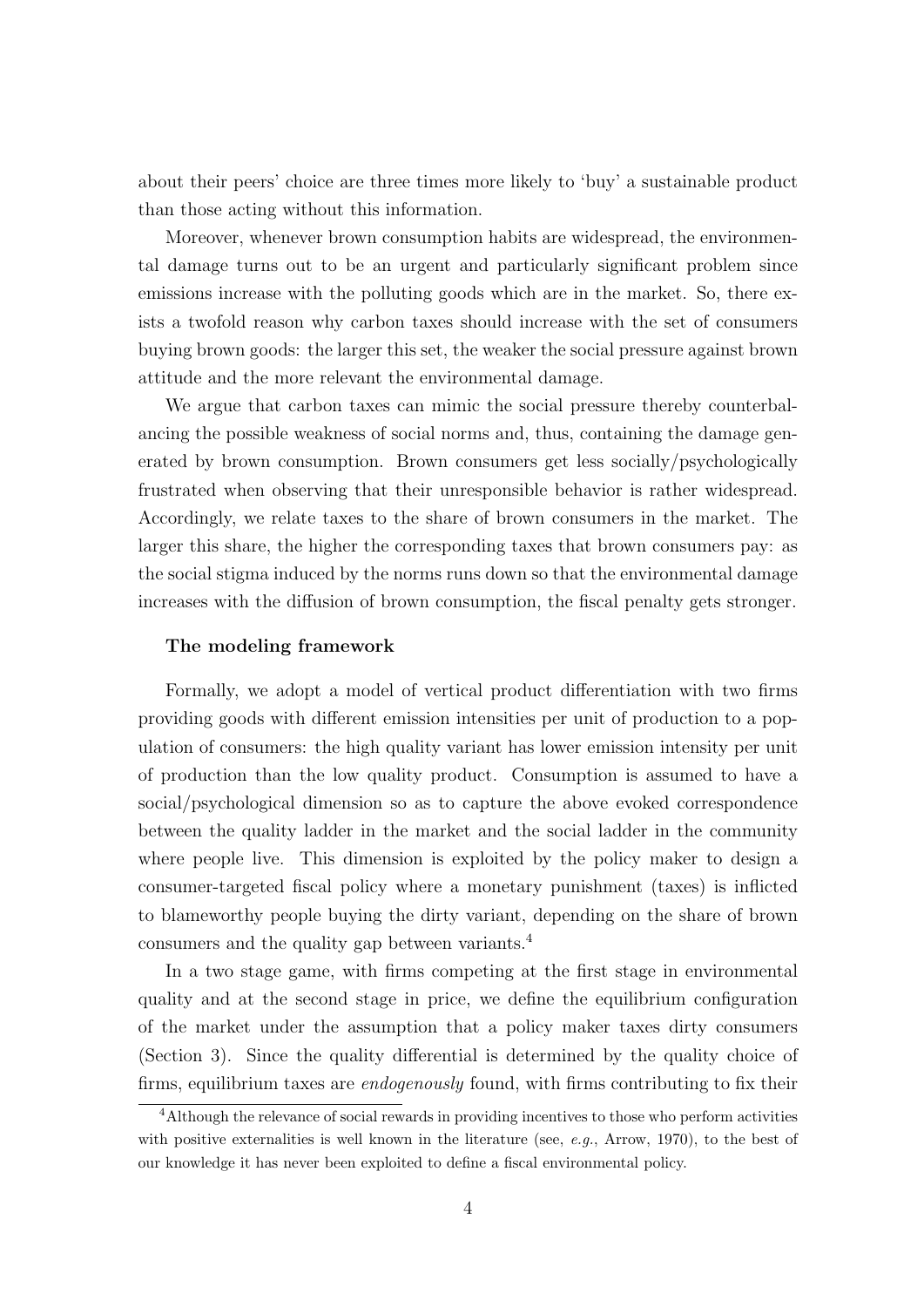amount. Then, we wonder how this equilibrium would change in the case the tax were imposed on the brown producer (Section 4).

Although several arguments have been recently developed against energy subsidies, they have been so far largely used worldwide, either as direct cash transfers to producers and consumers, or as indirect support tools, such as tax exemptions and rebates.<sup>5</sup> Accordingly, we also describe an alternative scenario where the policy maker subsidies green consumers and compare the effectiveness of consumer-based taxes vsus subsidies (Section 5). Interestingly, our results are robust to alternative assumptions of the model (Section 6)

We find that a consumer-targeted fiscal measure is always preferred over a firmbased fiscal measure in terms of incentive to green innovations and, in most cases, reduction of pollution damage. Interestingly, firms are never penalized by the fiscal plan when it is targeted to consumers. At the opposite, when taxes are imposed on the brown producer, they reduce firms' profits and thus open the door to the possibility of firms' relocation. Moreover, and rather surprisingly, although a subsidy never determines a reduction in profits, it may be *environment detrimental*, in the case when it is granted to the green producer rather than to green consumers, since it may increase total emissions in the market.

Finally, when comparing taxes and subsidies on consumers, under relative tax the brown producer has a higher incentive to improve his/her environmental quality and emissions can be lower. For example, in the case when a Government introduces a rather low tax, or a massive fiscal intervention is planned in a country where the green producer is highly environmentally virtuous, then a relative tax should be preferred over a relative subsidy, since the former would reduce emissions more than the latter. An immediate environmental policy implication is that the effectiveness of fiscal plans – and their main effects on environment— changes with the features (such as the state of the art technology) of the industry or country where it is realized.

#### Our paper in the literature

Our analysis complements the literature on the effects of different environmental policies on the equilibrium configurations when consumers are willing to pay more for less polluting goods (see Cremer and Thisse, 1999; Moraga-Gonzalez and Padron-Fumero, 2002; Bansal and Gangopadhyay, 2003;*inter alia*). The entry point of

<sup>&</sup>lt;sup>5</sup>See Gerlagh *et al.*, (2009); Galinato and Yoder, (2010), *inter alia*, for a theoretical appraisal of the opportunity of using taxes or subsidies.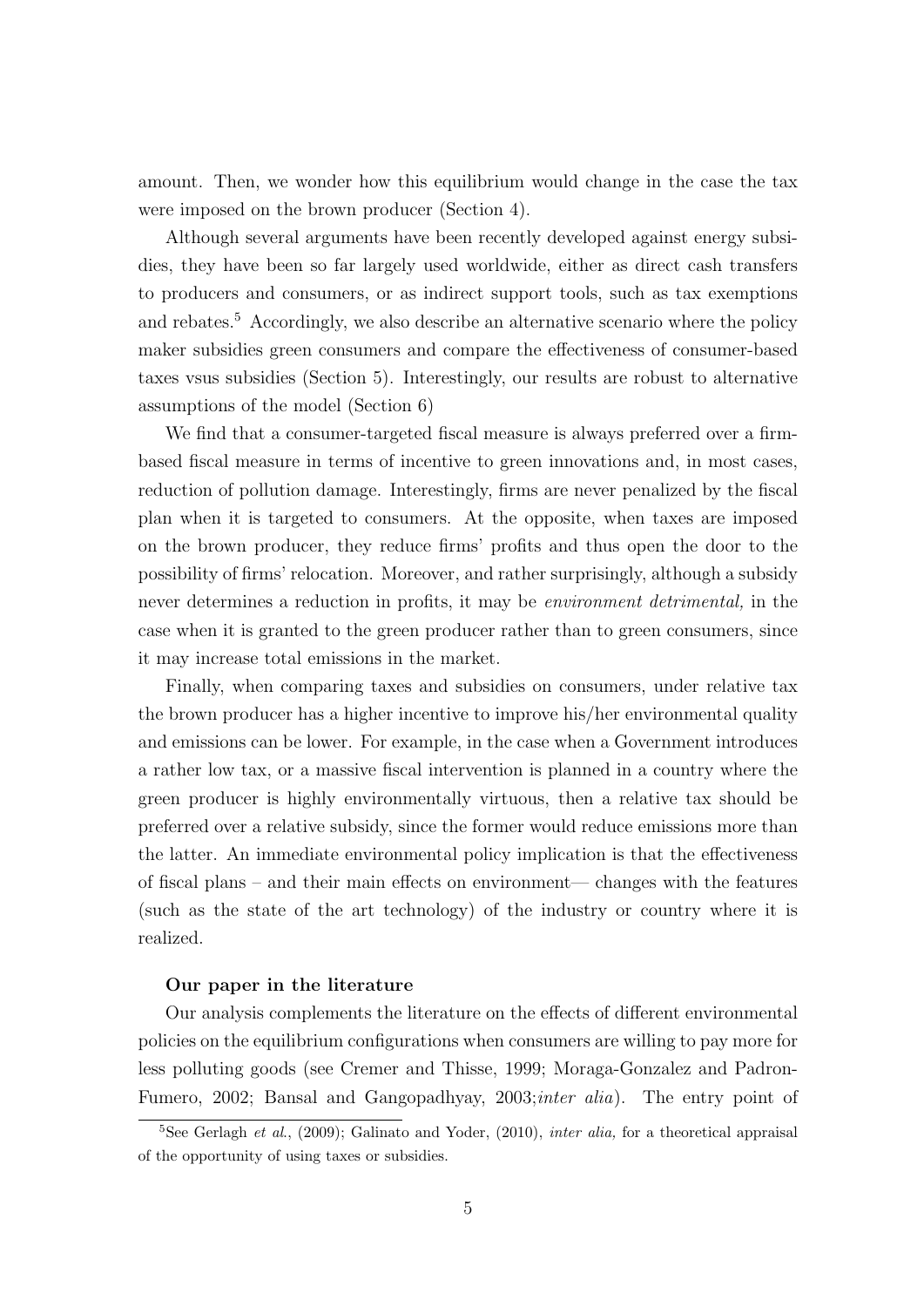this literature is that products are equivalent in all characteristics but one: the environmental quality. This attribute is ranked in the same way by all consumers so that an environmentally friendly goods is ranked higher than a brown product along a quality ladder. Thus, in a model of vertical product differentiation where a green good is the high quality variant, with the brown alternative representing the low quality one, this literature compares the effects of government policies, which are typically intended as taxes/subsidies or minimum quality standards, when they are imposed on firms.<sup>6</sup>

We extend this literature along two research lines. First, we assume that the policy maker attributes a social content to green consumption and defines the environmental policy accordingly. In order to relate the social dimension of green consumption to the environmental policy, we borrow some ingredients from Ben Elhadj and Tarola (2015). Starting from the idea that people seek a relative position among peers and buy products, at least partially, for their social value, they introduce in a vertically differentiated setting the notion of consumers' relative preferences for environmentally friendly products. These preferences link the utility from buying a product to the relative position along the social ladder that this product can confer to the buyer.<sup>7</sup> In our model, this relative dimension of consumers' contribution represents one of the key ingredients of the government policy which is also shaped by the share of brown consumers in the market. It is worth noting that this relative dimension puts our paper particularly close to Lombardini-Riipinen (2005) where, in a vertically differentiated market with an ad valorem tax on firms, a subsidy is paid to green consumers depending on the quality gap between variants.<sup>8</sup>

Secondly, we describe the market equilibrium under the assumption that a fiscal policy is targeted to consumers rather than firms and observe how this equilibrium would change in the traditional setting of firm-based policies when taking into ac-

8 In Lombardini-Riipinen (2005) this subsidy is however unrelated to the pool of consumers buying one of the two variants existing in the market.

<sup>6</sup>A remarkable exception is Koonsed (2015) that considers an excise tax on consumers and a subsidy for green consumers.

<sup>7</sup>The rationale underlying our analysis is that when buying green goods, consumers get a social satisfaction behind the utility traditionally observed: this satisfaction increases with the quality gap between green and brown products, as this gap determines the relative contribution of green consumers to environment protection and thus their social position among peers. The role of relative preferences for environmental goods are also analysed by Mantovani et al., (2016), and Mantovani and Vergari, (2017), in a framework where the social content of a green good may be in contrast with its intrinsic performance.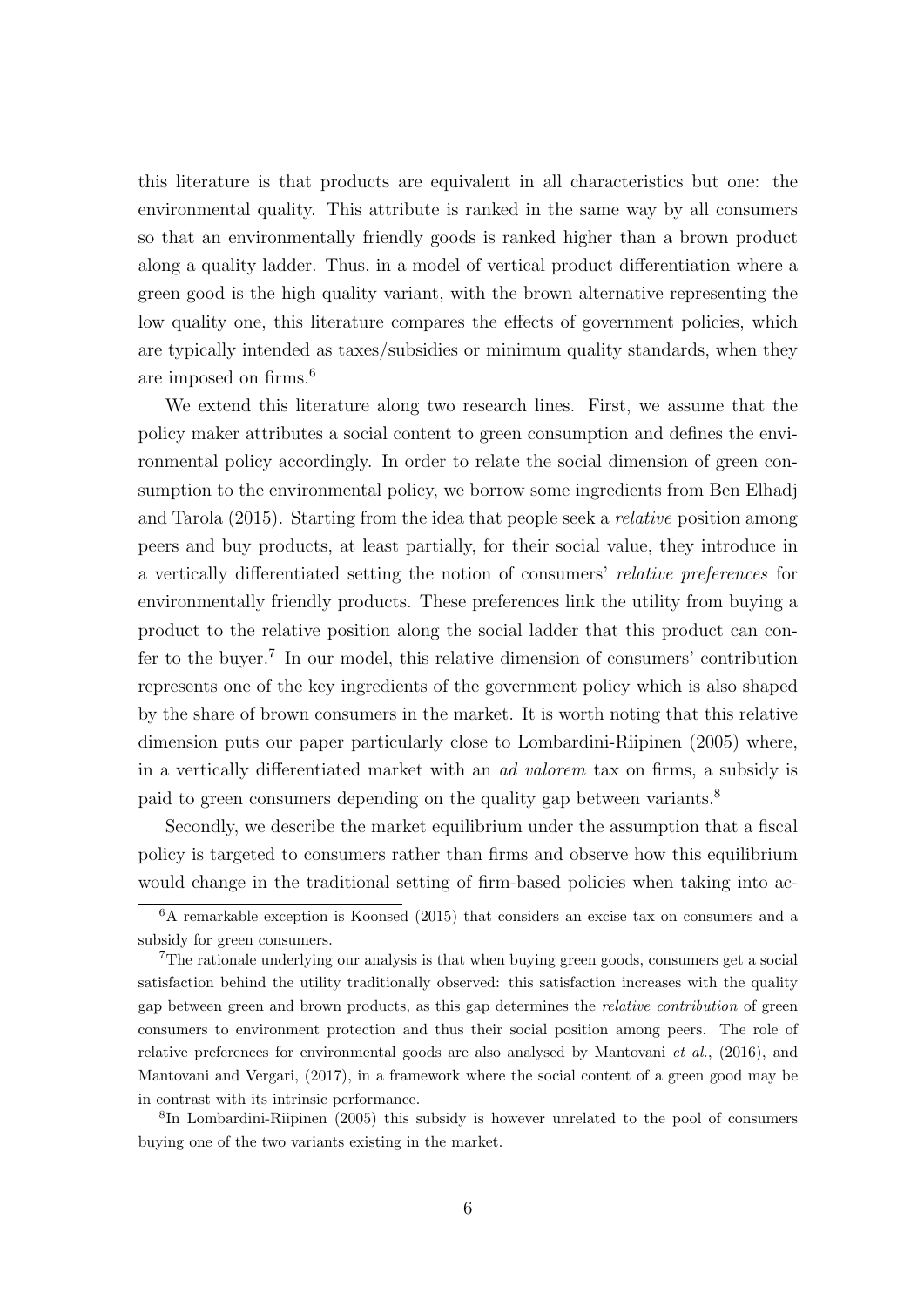count the social content of green consumerism.<sup>9</sup>

Also, we are somehow related to the literature concerned with the Porter hypothesis. Contrary to the conventional wisdom according to which a stringent regulation can reduce profits, Porter (1991) argues that environmental regulations can enhance green investment thereby generating in the long run gains that can counterbalance the costs faced to satisfy them.<sup>10</sup> In our analysis, we show that a fiscal plan can induce firms to increase the quality of their products with positive effects on the equilibrium profits. Further, we discuss how these effects change, depending on the nature of the plan (subsidy vsus tax) and the agent to which the plan is targeted (consumers vsus firm).

Finally, we contribute to the debate on the incentive to relocate manufacturing activities under unilateral climate policy. In a large strand of theoretical research, several arguments are found both in favour and against the possible shift of domestic activities abroad due to unilateral carbon taxes and the empirical literature provides mixed evidence (Petrakis and Xepapadeas, 2003; Ikefuji et al., 2016; Sanna Randaccio et al., 2016). We discuss here how the possible incentive to relocation changes with the recipients of carbon tax – consumers vsus producer – and try to emphasize the reason for this finding to hold.

# 2 The model

Consider an uncovered vertically differentiated market with two firms H and L producing two variants of the same good, namely  $u_H$  and  $u_L$ . Variants are homogeneous in terms of hedonic quality but they are vertically differentiated in terms of polluting emissions. Without loss of generality, variant  $u_H$  is assumed to pollute less than variant  $u<sub>L</sub>$  so that the former (resp. latter) variant will be referred to as high (resp. low) quality variant, with  $u_H > u_L$ .<sup>11</sup>

When producing, firms incur quality-specific fixed production cost  $F_i$ . This cost can be viewed as a cost of installing new machineries and equipment, or a cost

<sup>9</sup>To the best of our knowledge, defining an environmental policy on the basis of this social content represents a novel approach in the policy oriented literature of environmentally economics. <sup>10</sup>See on the Porter hypothesis Xepapadeas and de Zeeuw, (1999); André *et al.*, (2009) *inter alia.* 

See also Lambertini (2013) for an in-depth review of the Porter hypothesis in the literature.

 $11$ In our model, like in Rodriguez-Ibeas (2007), García-Gallego and Georgantzís (2009) and Andrè et al. (2009), we follow the traditional approach of vertical differentiation as in Mussa and Rosen (1978) and Gabszewicz and Thisse (1979) so that the variable  $u_i$  mirrors the environmental quality i.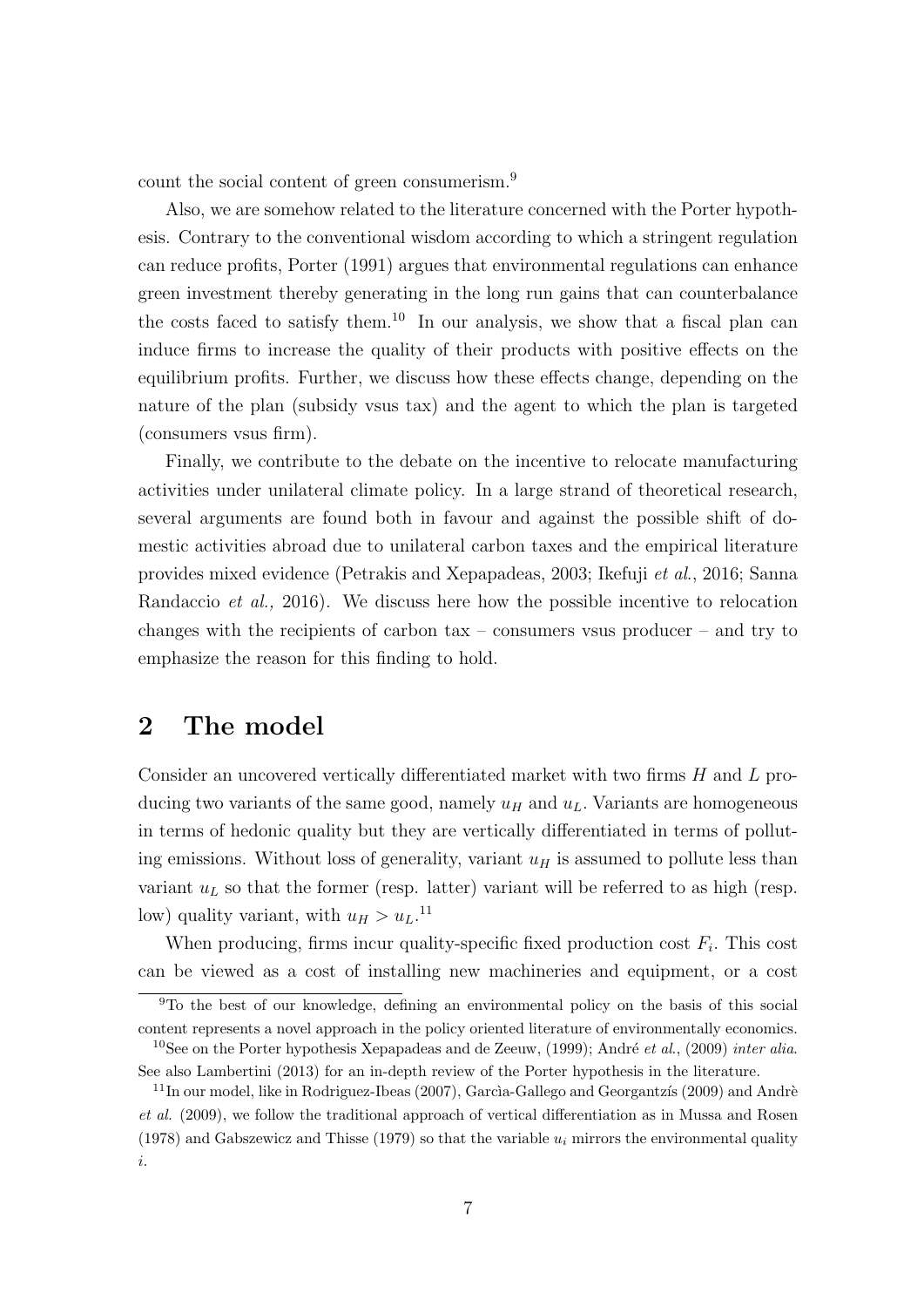of technology adoption. As a such, it is typically assumed to be sunk when the production starts.<sup>12</sup> The cost associated with the cleaner variant  $u_H$  is greater than that associated with the dirtier product  $u<sub>L</sub>$ , so  $F<sub>H</sub> > F<sub>L</sub>$ . From a theoretical viewpoint, this type of cost enables to abstract from any supply-side issue and, thus, to identify the demand-driven effects of fiscal measures on the equilibrium configuration. Following Andrè *et al.*  $(2009)$  and without any loss of generality, we assume that  $F_L = 0$ . Also, in spite of  $F_H > 0$ , our assumption is that the quality level  $u_H$  is so high to guarantee that equilibrium profits of firm H are non negative. Thus, we drop this cost from the equilibrium analysis for the sake of simplicity. We discuss in Section 6 whether our findings are robust to an alternative and somehow more traditional specification where costs are strictly convex in quality.<sup>13</sup>

Consumers are uniformly distributed in the interval  $[0, \beta]$  with density  $\frac{1}{\beta}$  and characterized by the intensity of their environmental concern  $\theta$ . Since the parameter  $\theta$  is proportional to the willingness to pay (henceforth WTP) for environmental quality, at  $\theta = \beta$  the WTP is maximal. Each consumer is supposed to buy at most one unit of variant which ensures to her the highest utility except if the alternative of no purchase is better.

We analyse the following two-stage game. First, firms choose the optimal quality of their variant along the spectrum of the technologically feasible quality, given by the interval  $[u_{\min}, \bar{u}]$  where  $u_{\min} > 0$  represents the minimal quality required and  $\bar{u}$ the highest achievable quality according to the state of the art technology. Second, they compete in prices. Then, we characterize market equilibrium configuration.

# 3 Carbon tax and brown consumption

We consider a scenario where brown consumption is taxed. The tax  $T$  depends on the quality gap between variants,  $(u_H - u_L)$ , and the share of the dirty consumers,  $x_L^t$ . The idea underlying this modeling strategy is as follows. The tax represents a monetary punishment for socially blameworthy consumers, namely, those consumers that buying brown goods contribute to damage the environment. Since a dirty behavior is relatively more detrimental, the cleaner is the green variant, this tax is modeled by taking into account the quality gap between variants. Further, in order to be effective in counterbalancing the diffusion of a brown attitude, this tax tends

<sup>&</sup>lt;sup>12</sup>See on this Frondel *et al.*(2007) and Mantovani *et al.* (2017).

<sup>&</sup>lt;sup>13</sup>Fixed costs are convex for example in Moraga-Gonzalez and Padron-Fumero  $(2002)$ , Lombardini-Riipinen (2005), Brécard, (2013).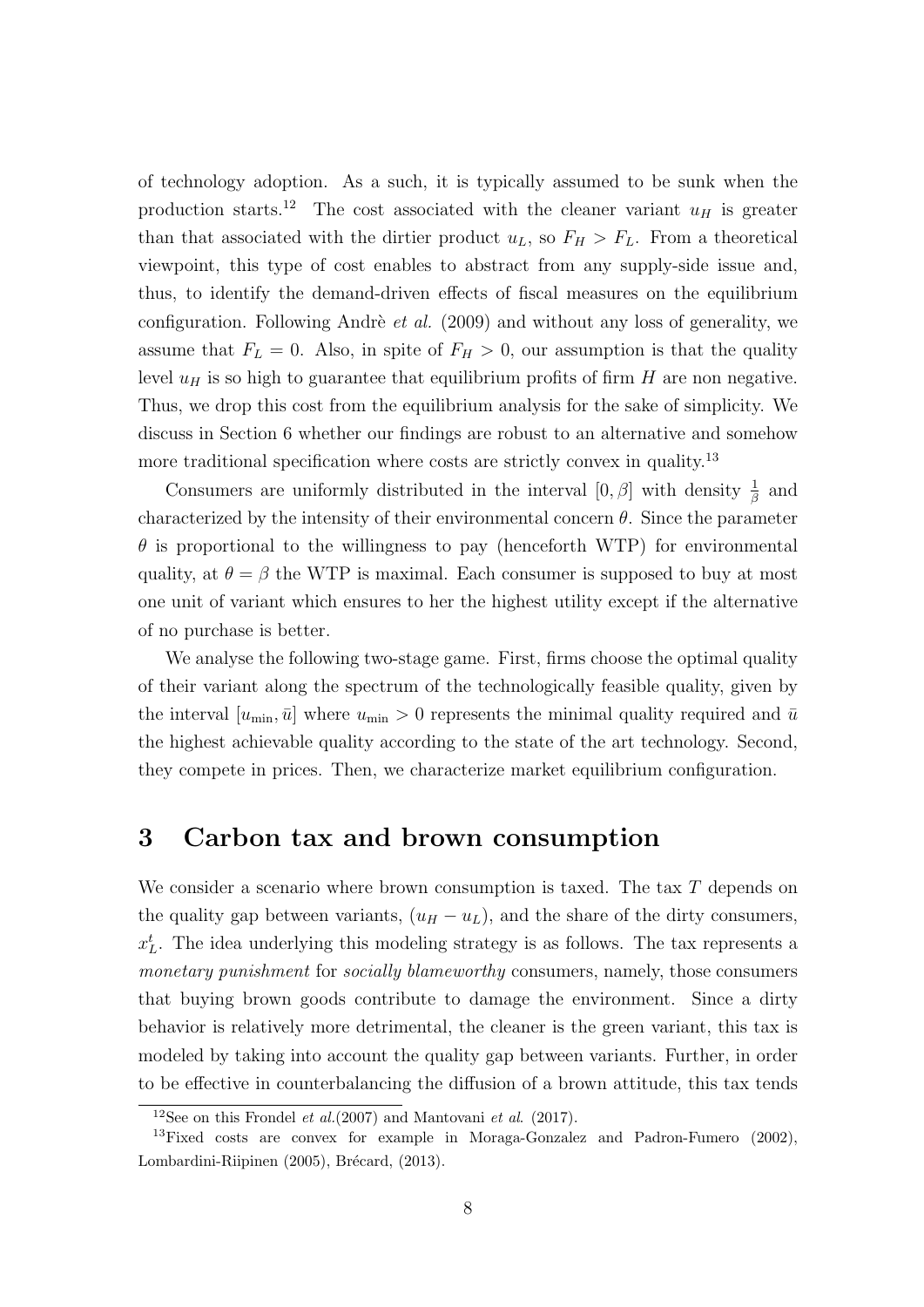to increase with the share of brown consumers.<sup>14</sup>

Accordingly,  $T = t(u_H - u_L)x_L^t$ , with t being the tax rate and  $t \in (0, 1)$ , appears as a negative component in the utility function of brown consumers.

Notice that this punishment changes with the distance between qualities along the environmental quality ladder. As a such, it can be viewed as a relative tax. Further, since the optimal quality  $u_i$ , with  $i = H, L$ , is endogenously found, the actual punishment T is endogenous and depends on the equilibrium choices of firms. This reconciles the public dimension of the fiscal plan with a market-based mechanism: the monetary punishment inflicted to brown consumers is partially determined by firms, which increase the environmental quality of their products due to the consumers' attitude toward green and brown goods.

Formally, we define the indirect utility function from buying the brown variant  $u_L$  as follows:<sup>15</sup>

$$
U_L(\theta) = \theta u_L - p_L - T.
$$
\n<sup>(1)</sup>

A standard utility function of vertical differentiation is instead assumed for green consumers, namely:

$$
U_H(\theta) = \theta u_H - p_H. \tag{2}
$$

The indifferent consumer between the low quality variant and not buying at all, say  $\theta_L^t$ , is given by

$$
\theta_L^t(\theta_H^t) = \frac{p_L + t(u_H - u_L)\theta_H^t}{t(u_H - u_L) + u_L} \tag{3}
$$

where  $\theta_H^t$  represents the indifferent consumer between the two variants. This indifferent consumer  $\theta_H^t$  is found from the following indifferent condition:

$$
\theta_H^t u_H - p_H = \theta_H^t u_L - p_L - t(u_H - u_L) \left( \theta_H^t - \frac{p_L + t(u_H - u_L)\theta_H^t}{t(u_H - u_L) + u_L} \right)
$$

 $15$ At first sigh, this formalization recalls a network effect like in Brécard (2013). We discuss in Section 6 the difference between her approach and ours.

<sup>&</sup>lt;sup>14</sup>This tax can also capture the differential between the emissions observed due to the socially blameworthy behaviour of consumers  $x_L^t$  buying the brown variant and the emissions which would be observed if the brown consumers  $x_L^t$  bought the green variant  $u_H$ . The former are proportional to  $u_L x_L^t$  while the latter to  $u_H x_L^t$ . In this alternative view, this emissions differential  $[x_L^t u_H - u_L x_L^t]$ enables to contrast the *potential* contribution that brown consumers could give to the environment and the actual damage caused by their blameworthy behavior. Thus, it somehow provides a correspondence between the social stigma which condemns this attitude along a social dimension and its fiscal punishment along a monetary dimension, thereby representing an economic measure of this socially irresponsible behaviour.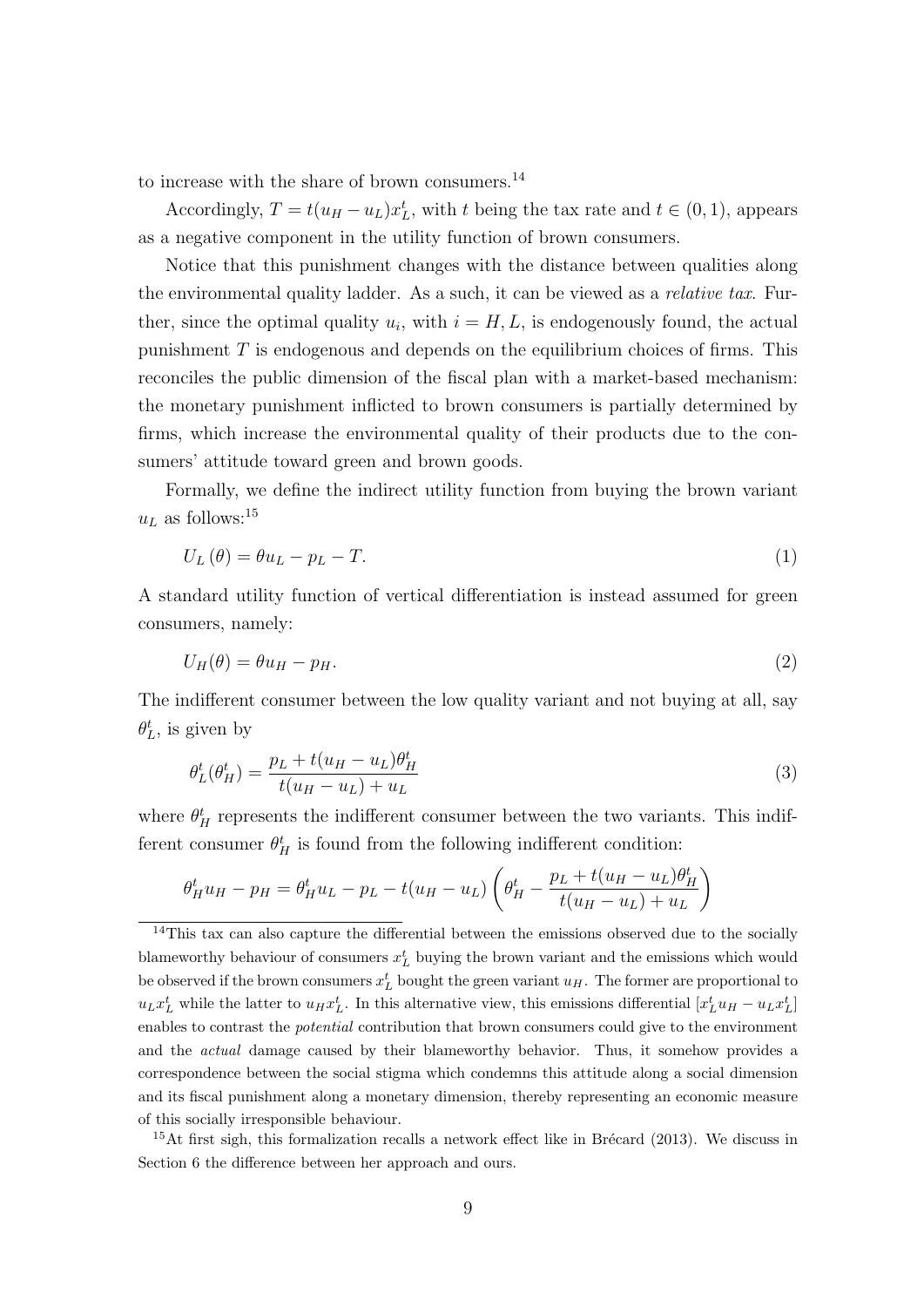which is satisfied at

$$
\theta_H^t = \frac{\left(u_L + tu_H - tu_L\right)p_H - p_L u_L}{\left(u_H - u_L\right)\left(u_L + tu_H\right)}.\tag{4}
$$

From (4), we get that:

$$
\theta_L^t = \frac{p_L + tp_H}{u_L + tu_H}.
$$

Notice that the above consumers' maximization problem is solved by assuming rational expectations about the size of the brown market share. Indeed, when optimally choosing their variant, consumers take the decisions of the others as given and, assuming rational expectations, at equilibrium the expected demand of brown consumers coincides with its actual value. Assuming that both firms are active in the market, that is,  $\theta_L^t < \theta_H^t < \beta$ , demand functions are then,<sup>16</sup>

$$
x_H^t = \beta - \theta_H^t, x_L^t = \theta_H^t - \theta_L^t.
$$

We solve the game by backward induction, thereby analysing, first, the price stage and, then, moving to the quality stage.

At the price stage, firms maximize the following profit functions:

$$
\pi_H^t(p_H, p_L) = x_H^t(p_H, p_L) p_H
$$
 and  $\pi_L^t(p_H, p_L) = x_L^t(p_H, p_L) p_L$ .

By solving the system of BRs, we find the pair of candidate equilibrium prices  $p_i(u_i, u_j)$ ,  $i, j = H, L$  and  $i \neq j$  as well as demands that we plug into the profit functions. Next, solving for quality competition, we find the following result.

**Lemma 1.** The equilibrium qualities are  $\tilde{u}^t_H = \bar{u}$  and  $\tilde{u}^t_L = \frac{2}{7}$  $\frac{2}{7}\bar{u}(1-t +$ √  $5t + t^2 + 1$ .

*Proof.* The profit function of the green producer is monotonically increasing in  $u_H$ . Given this, we obtain the optimal value of the brown variant from standard maximization of  $\pi_L(\overline{u}, u_L)$  wrt  $u_L$ .  $\Box$ 

The equilibrium prices  $\tilde{p}_i^t$  and the corresponding market shares  $\tilde{x}_i^t$  of firms H and L are, respectively:

$$
\tilde{p}_{H}^{t} = \frac{1}{4}\bar{u}\beta \text{ and } \tilde{p}_{L}^{t} = \frac{1}{28}\bar{u}\beta\left(\sqrt{t^{2} + 5t + 1} - t + 1\right),
$$
\n
$$
\tilde{x}_{H}^{t} = \frac{7}{12}\beta \text{ and } \tilde{x}_{L}^{t} = \frac{7}{12}\frac{\beta(1 + \sqrt{t^{2} + 5t + 1} - t)}{3t - 2\sqrt{t^{2} + 5t + 1}(t - 1) + 2t^{2} + 2}.
$$

<sup>16</sup>We then verify that, indeed, at equilibrium, these conditions are satisfied, that is, the market is an uncovered duopoly. This is our starting point in all scenarios analysed in the paper.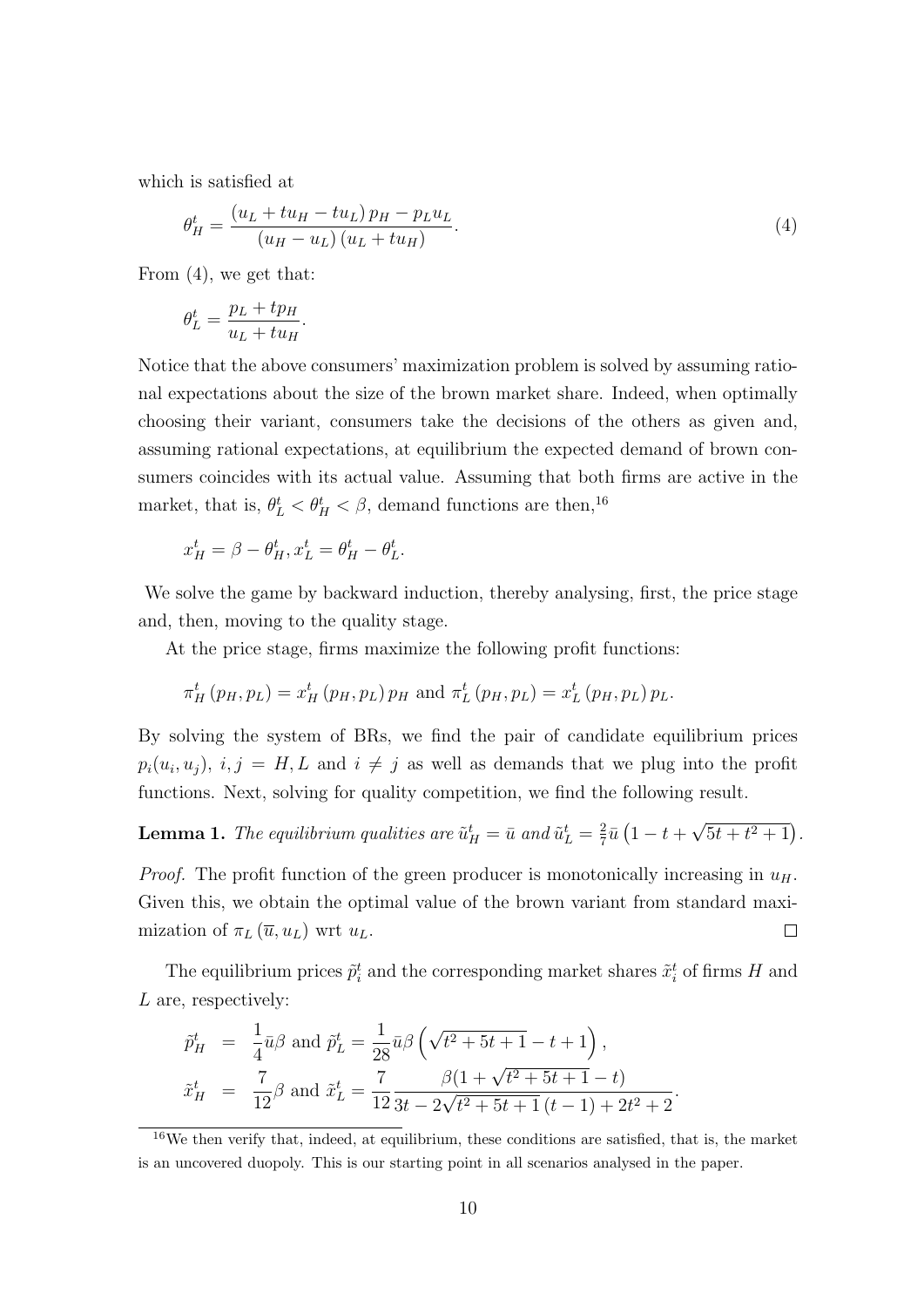Notice that the optimal quality  $\tilde{u}_L^t$  chosen by the dirty producer and the corresponding price  $\tilde{p}_L^t$  increase with the tax, while the equilibrium market share  $\tilde{x}_L^t$  decreases. The market share of the cleaner producer  $\tilde{x}^t_H$  is instead unaffected by the tax. The rationale for the above findings can be captured as follows. On the one hand, the optimal brown quality increases with the tax. This would enlarge, ceteris paribus, the market share of the dirty producer. Still, the corresponding price of the brown variant  $p<sub>L</sub><sup>t</sup>$  increases with the tax, too. This raise pushes away from the market some low-income consumers, which would have been willing to buy the dirty variant at some lower price  $\tilde{p}_L < \tilde{p}_L^t$ , but refrain from buying at this high equilibrium price. On the other hand, consumers purchasing the cleaner variant are completely unaffected by the presence of the tax: the tax moves upward the optimal quality of the brown variant and this would induce some consumers buying the green good to switch to the brown alternative, *ceteris paribus*. This switch, however, is refrained by the high price of the brown good. As a result of these two contrasting forces, the equilibrium market share of the green producer does not react to the tax. Not even the equilibrium price  $\tilde{p}^t$  of the green variant changes with the tax. Although the optimal price of the brown variant increases with this fiscal measure and prices are strategic complements, the quality gap between variant  $(\tilde{u}^t_H - \tilde{u}^t_L)$  at equilibrium decreases with  $t$ . Since the lower is the quality gap, the fiercer is the price competition, the green firm does not find it optimal to change its equilibrium price, which accordingly does not vary with the tax.

Finally, taxation does not determine any effect on both equilibrium profits that write as:

$$
\tilde{\pi}_H^t = \frac{7}{48}\bar{u}\beta^2,\tag{5}
$$

$$
\tilde{\pi}_L^t = \frac{1}{48}\bar{u}\beta^2. \tag{6}
$$

When considering this result in the light of the debate on the relocation effects which are possibly induced by a unilateral carbon tax, it immediately emerges that no penalty is suffered by firms, which accordingly do not find any incentive to relocate.<sup>17</sup> It is worth noticing that this result departs from those which are typically observed when a traditional carbon tax is introduced in a market.<sup>18</sup> Moreover, as it will be shown in the next section, the same argument cannot be extended to

 $17$ Indeed, formally, the equilibrium profits defined in (5) and (6) correspond to those under the baseline scenario à la Choi and Shin (1992), in the absence of policy intervention.

<sup>18</sup>In our setting, we contrast a "traditional carbon tax", intended as a fixed tax on emissions and a relative carbon tax, whose actual weight depends on the quality differential.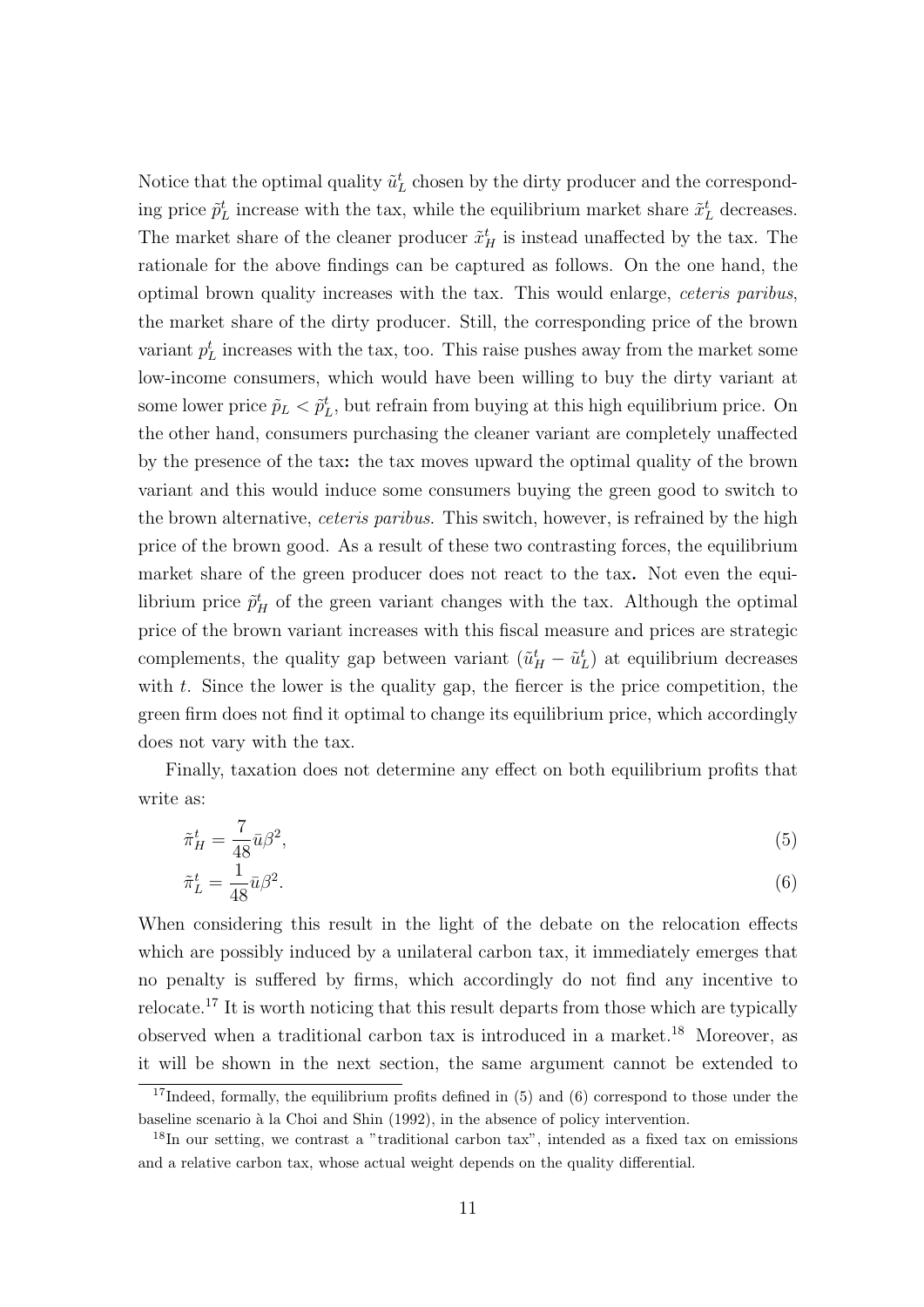a relative tax imposed on the brown producer. In that case, relocation incentives emerge.

In order to capture the effect of this tax on global emissions, we define pollution damage as:

$$
\tilde{E}^t = \tilde{E}^t_H + \tilde{E}^t_L,
$$

with  $\tilde{E}_i^t = (u^0 - u_i^t) x_i^t$ ,  $i = \{H, L\}$  and the parameter  $u^0$  representing the zero emission quality.<sup>19</sup> Notice that, by definition,  $u^0 \geq \bar{u}$ . So, it may happen that the emission-free quality benchmark is not available in the market and thus  $u^0 > \bar{u}$ . <sup>20</sup> At equilibrium, total damage writes:

$$
\tilde{E}^t = \frac{1}{12} \beta \frac{8u^0 t + u^0 (\sqrt{5t + t^2 + 1} - 1) - 9\bar{u}t}{t},\tag{7}
$$

with  $\frac{\partial \tilde{E}^t}{\partial t}$  < 0 given that the average environmental quality increases, while the brown production as well as total production decrease with  $t$ .

We gather our findings as follows.

**Proposition 1.** The optimal quality of the brown variant increases with the tax on brown consumption, while global emissions decrease. Both equilibrium profits are unaffected by the tax so that an incentive to relocation does not emerge.

# 4 Carbon tax: consumption versus production

We next wonder whether the above results still hold in the more traditional scenario where the fiscal policy is directly levied on firms rather than on consumers.

While keeping that the policy maker designs the fiscal plan based on the social content of green consumerism, we assume here that the brown producer is taxed. So, firm L's profit writes as  $\pi_L^{ft}$  $L^{ft}(p_H, p_L) = x_L^{ft}$  $L^{ft}\left(p_L-t(u_H-u_L)x_L^{ft}\right)$  $L^{ft}$ , whereas profit of the green firm is as in a traditional model of vertical differentiation, that is,  $\pi_H^{ft}(p_H, p_L) = x_H^{ft} p_H$ .<sup>21</sup> Consumers' preferences are standard, namely  $U_i = \theta u_i - p_i$ .

<sup>19</sup>This function of total emissions resembles the traditional one (see for example Lombardini-Riipinen, 2005), where emission differential are weighted for the quantity sold by firms.

<sup>&</sup>lt;sup>20</sup>This formulation is quite general as it allows us to consider also the case in which  $\bar{u} = u^0$ . Although from a theoretical viewpoint,  $\bar{u} = u^0$  represents a particular case of our approach, casual observations show that it holds in some sectors. For example, in the automotive sector the electric car is emission-free.

<sup>&</sup>lt;sup>21</sup>Superscript  $ft$  stands for firm-based tax.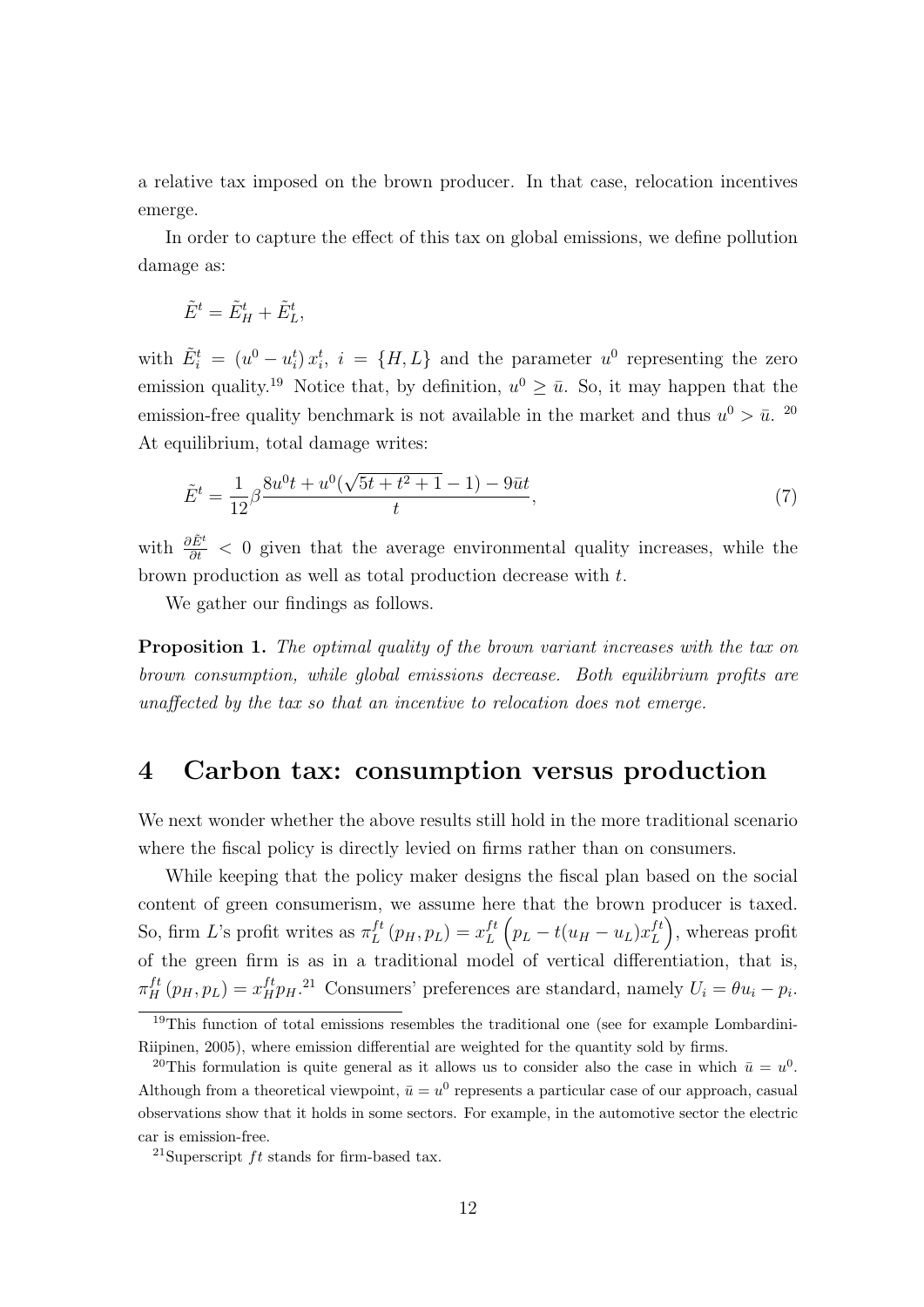As a result, the indifferent consumers between buying good L and not buying at all, and between buying good  $L$  and good  $H$ , are, respectively:

$$
\theta_L^{ft} = \frac{p_L}{u_L}, \theta_H^{ft} = \frac{p_H - p_L}{u_H - u_L}.\tag{8}
$$

Demands for the goods, assuming an uncovered duopoly, are then:  $x_L^{ft} = \theta_H^{ft} - \theta_L^{ft}$ L and  $x_H^{ft} = \beta - \theta_H^{ft}$ .

Price competition leads to the following second stage prices:

$$
p_{H}^{ft}(u_{H}, u_{L}; t) = \frac{2\beta u_{H}(u_{H} - u_{L})(u_{L} + tu_{H})}{u_{L}(4u_{H} - u_{L}) + 2tu_{H}(2u_{H} - u_{L})},
$$
  

$$
p_{L}^{ft}(u_{H}, u_{L}; t) = \frac{\beta u_{L}(u_{H} - u_{L})(u_{L} + 2tu_{H})}{u_{L}(4u_{H} - u_{L}) + 2tu_{H}(2u_{H} - u_{L})}.
$$

with the corresponding second stage demands and profits being:

$$
x_L^{ft}(u_H, u_L; t) = \beta u_H \frac{u_L}{u_L (4u_H - u_L) + 2tu_H (2u_H - u_L)},
$$
  
\n
$$
x_H^{ft}(u_H, u_L; t) = 2\beta u_H \frac{u_L + tu_H}{u_L (4u_H - u_L) + 2tu_H (2u_H - u_L)},
$$
  
\n
$$
\pi_L^{ft}(u_H, u_L; t) = \frac{\beta^2 u_L^2 (u_H - u_L) (u_L + tu_H) u_H}{(-u_L^2 + 4u_H u_L + 4tu_H^2 - 2tu_H u_L)^2},
$$
\n(9)

$$
\pi_H^{ft}(u_H, u_L; t) = \frac{4\beta^2 u_H^2 (u_H - u_L) (u_L + t u_H)^2}{\left(-u_L^2 + 4u_H u_L + 4t u_H^2 - 2t u_H u_L\right)^2}.
$$
\n(10)

Solving for quality competition, we derive the following result.<sup>22</sup>

**Lemma 2.** The equilibrium qualities are  $u_H^{ft} = \overline{u}$  and  $u_L^{ft} = \tilde{u}_L^{ft}$  $L_t^{ft}$  such  $Q^{ft}(t) = \frac{\tilde{u}_L^{ft}}{\overline{u}} \in$  $\left(\frac{4}{7}\right)$  $\frac{4}{7}, 0.691$ .

Proof. See Appendix (8.1.1).

Finally, pollution damage under relative tax on the brown firm writes as:

$$
\widetilde{E}^{ft} = (u^0 - \overline{u})2\beta \overline{u} \frac{\widetilde{u}_L^{ft} + t\overline{u}}{\widetilde{u}_L^{ft} \left(4\overline{u} - \widetilde{u}_L^{ft}\right) + 2t\overline{u} \left(2\overline{u} - \widetilde{u}_L^{ft}\right)} \n+ (u^0 - \widetilde{u}_L^{ft})\beta \overline{u} \frac{\widetilde{u}_L^{ft}}{\widetilde{u}_L^{ft} \left(4\overline{u} - \widetilde{u}_L^{ft}\right) + 2t\overline{u} \left(2\overline{u} - \widetilde{u}_L^{ft}\right)}.
$$
\n(11)

 $\Box$ 

Since  $\frac{\partial \tilde{E}}{\partial t}$  $f<sup>t</sup>$  < 0, we can conclude that this policy is always effective in reducing the pollution damage.

Nonetheless, from direct comparisons, the following holds:

<sup>&</sup>lt;sup>22</sup>We check that for any  $(u_H, u_L)$ , second stage equilibrium prices are such that  $0 < \theta_L < \theta_H < \beta$ .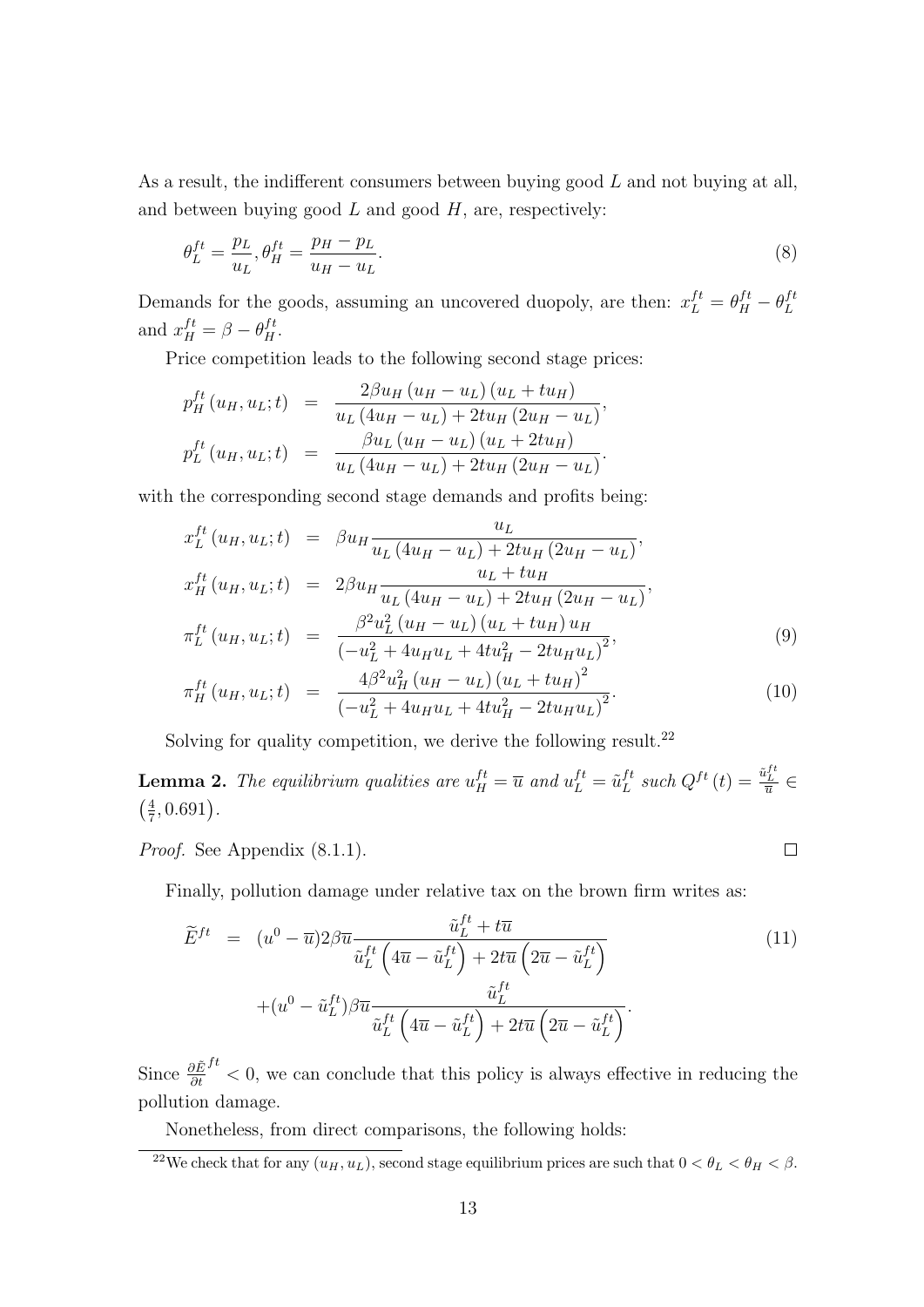Proposition 2. A relative tax on brown consumers is more effective than a tax on the brown producer  $(i)$  in terms of incentive to innovate and  $(ii)$  whenever the cleaner variant is not extremely green, in terms of emissions reduction. Moreover, in contrast with the tax on brown consumers, (iii) a tax on the brown producer reduces the equilibrium profit of the brown firm at the benefit of the green one.

 $\Box$ 

#### Proof. See Appendix (8.1.2).

Interestingly, the firm-based tax is less effective in terms of quality improvement. At first glance, this result is counterintuitive since, under tax on brown consumers, the fiscal policy affects firms' decision in an indirect way. The intuition lies on the fact that when the tax is levied on consumers, it decreases their willingness to pay for the low environmental quality. Since the disadvantage suffered by the brown rival is stronger, the larger is the quality gap, the incentive to increase the quality of the dirty variant and thus contrasting this penalty turns out to be stronger in this scenario than in the alternative one where consumers' willingness to pay is unaffected.

As for the pollution damage, numerical simulations show that whenever the ratio  $\overline{u}$  $\frac{\overline{u}}{u^0}$  is sufficiently small, that is, the green variant is quite far from being emission-free, then  $\tilde{E}^t < \tilde{E}^{ft}$ , whereas the contrary holds for  $\frac{\overline{u}}{u^0}$  sufficiently high. In particular, for any  $t$ , the emissions coming from the green firm are lower under consumer tax than under firm tax, i.e.  $\tilde{E}^t_H < \tilde{E}^{ft}_H$ , because  $\tilde{x}^t_H < \tilde{x}^{ft}_H$  and the high environmental qualities are equal,  $\tilde{u}^t_H = \tilde{u}^{ft}_H = \overline{u}^{23}$ . As for the emissions coming from the brown firm, although the comparison is a priori ambiguous because both the low environmental quality and quantity are larger under consumer tax than under firm tax  $(\tilde{u}^t_L > \tilde{u}^{ft}_L)$ L and  $\tilde{x}_L^t > \tilde{x}_L^{ft}$  $L^{ft}$ ), numerical simulations show that  $\tilde{E}^t_L > \tilde{E}^{ft}_L$ . So,  $\tilde{E}^t_H < \tilde{E}^{ft}_H$  but  $\tilde{E}_L^t > \tilde{E}_L^{ft}$ . Whenever  $\frac{\bar{u}}{u^0}$  is small, so that  $\frac{\bar{u}}{u^0} < \hat{u}(t)$ , the former component prevails over the latter and determines  $\tilde{E}^t < \tilde{E}^{ft}$ . On the contrary, when  $\frac{\overline{u}}{u^0}$  tends to its maximal level 1,  $\tilde{E}^t > \tilde{E}^{ft}$  since the latter component prevails.<sup>24</sup>

Finally, regarding the producer surplus, we observe that both firms prefer the scenario where consumers are taxed rather than the alternative case in which the tax is imposed on the brown producer. Indeed, it holds that  $\tilde{\pi}_H^t - \pi_H^{ft}(u_H, u_L; t) > 0$ and especially  $\tilde{\pi}_L^t - \pi_L^{ft}$  $L^{ft}(u_H, u_L; t) > 0^{25}$  More precisely, under tax on consumers,

<sup>&</sup>lt;sup>23</sup>Notice that  $\tilde{x}_i^{ft}$ , with  $i = H, L$ , denotes the equilibrium quantity, namely  $\tilde{x}_i^{ft} = x_i^{ft}(\bar{u}, \tilde{u}_L^{ft})$ .

<sup>&</sup>lt;sup>24</sup>In particular, when the green variant is emission-free ( $\frac{\overline{u}}{u^0} = 1$ ), it only matters the damage coming from the brown firm. In this case, we observe that  $\tilde{E}^t > \tilde{E}^{ft}$ , for any t.

<sup>&</sup>lt;sup>25</sup>In the Appendix (8.1.3), we show that, given  $u_H = \overline{u}$ , these inequalities hold for any  $u_L$  and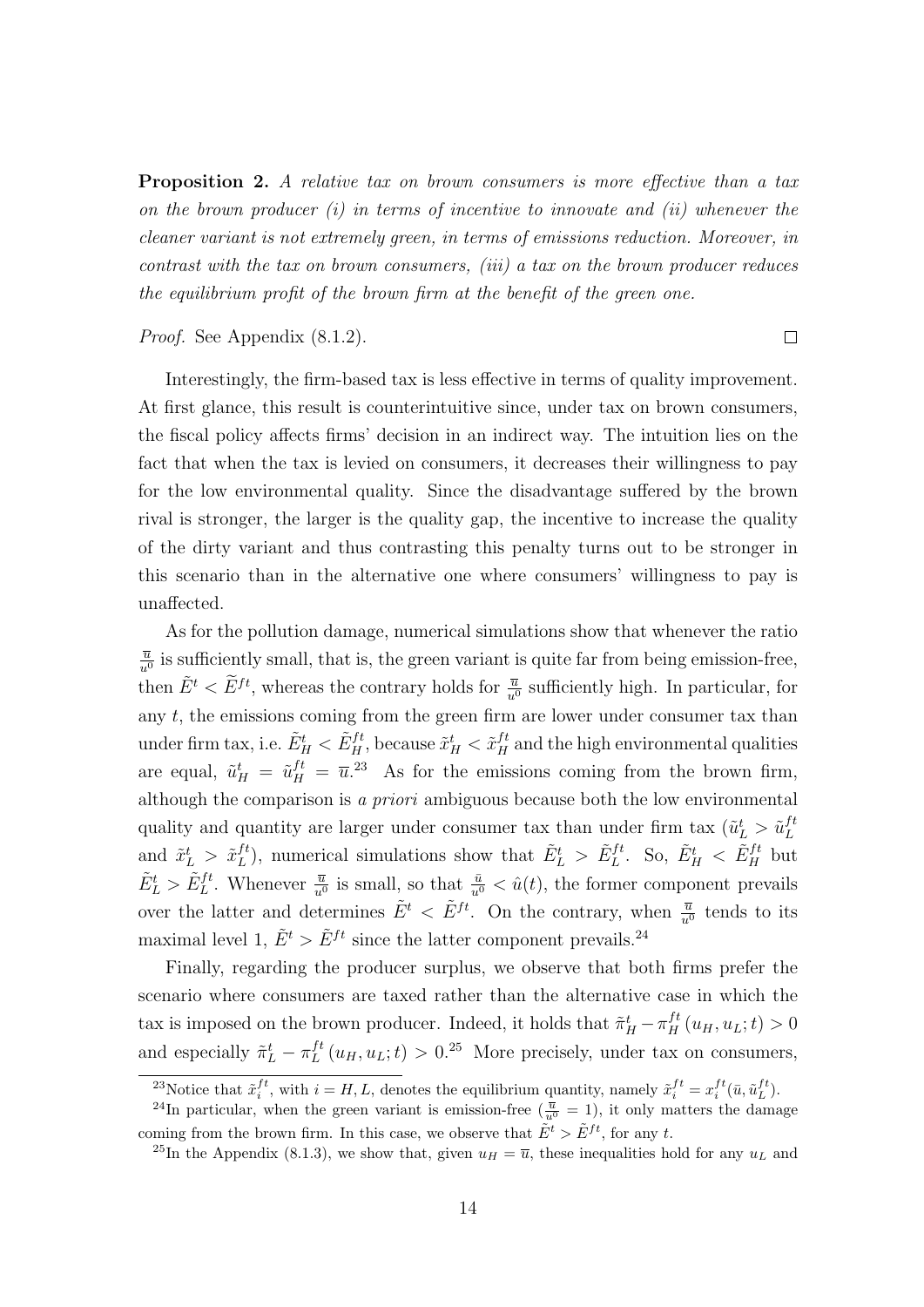$\tilde{x}_H^t$  and  $\tilde{p}_H^t$  are independent of t, whereas under tax on the brown firm  $\tilde{x}_H^{ft}$  and  $\tilde{p}_H^{ft}$ H increase with t; however, it always holds that  $\tilde{p}^t_H > \tilde{p}^{ft}_H$  and  $\tilde{x}^{ft}_H > \tilde{x}^t_H$ . As for the low quality good, both quantities  $\tilde{x}_L^t$  and  $\tilde{x}_L^{ft}$  decrease and both prices  $\tilde{p}_L^t$  and  $\tilde{p}_L^{ft}$ L increase with t. However, it always holds that  $\tilde{x}_L^t > \tilde{x}_L^{ft}$  $L_t^{ft}$  and  $\tilde{p}_L^t < \tilde{p}_L^{ft}$  $L^{t}$ . Overall, the high quality firm prefers the consumer tax scenario because the larger price in this scenario overcompensates the lower quantity; the same preference holds for the brown firm: now, the larger quantity overcompensates the lower price. Notice that, as the per-unit tax on the brown producer increases, the profit of the brown firm decreases, thus entailing the traditional and unpleasant effect of reducing firms' profits and providing an incentive to relocation.

Before concluding, we would like to consider whether taxing brown consumers penalizes them more than the traditional measure of a tax which is targeted to polluter producers.<sup>26</sup> From a direct comparison between consumers' surplus in each scenario, it emerges that this surplus of brown consumers is higher when the tax is directly levied on consumers rather than on firms. Indeed, under consumers-based tax, the quantity is larger and the corresponding price is lower than under firmsbased tax. Rather surprisingly, the surplus of green consumers is lower under the former scenario (consumers-based tax) than under the latter, in spite of  $\tilde{x}_{H}^{ft} > \tilde{x}_{H}^{t}$ . This has to be attributed to the price gap  $(\tilde{p}^t_H - \tilde{p}^{ft}_H) > 0$ . Accordingly, the brown consumers, which could a priori represent the more damaged social category in the case of a brown consumption tax, do not suffer in this case more than in the alternative one, where tax is imposed on the brown producer. Further, ad hoc redistributive policies can be undertaken with the primary goal to compensate the possible harm inflicted to them.

# 5 Carbon tax or green subsidies?

So far, we have pointed out that taxing consumption rather than production can be preferred from several points of view. For the sake of completeness, in the following we briefly analyse and compare the effect of a subsidy, when it is either granted to green consumers or to the green producer.

so, *a fortiori*, for the equilibrium  $u_L = \tilde{u}_L^{ft}$ .<br>  $u_L^{26}$  relevants to the Annealix (8.1.2) for

<sup>&</sup>lt;sup>26</sup>We relegate to the Appendix  $(8.1.3)$  formal details on this.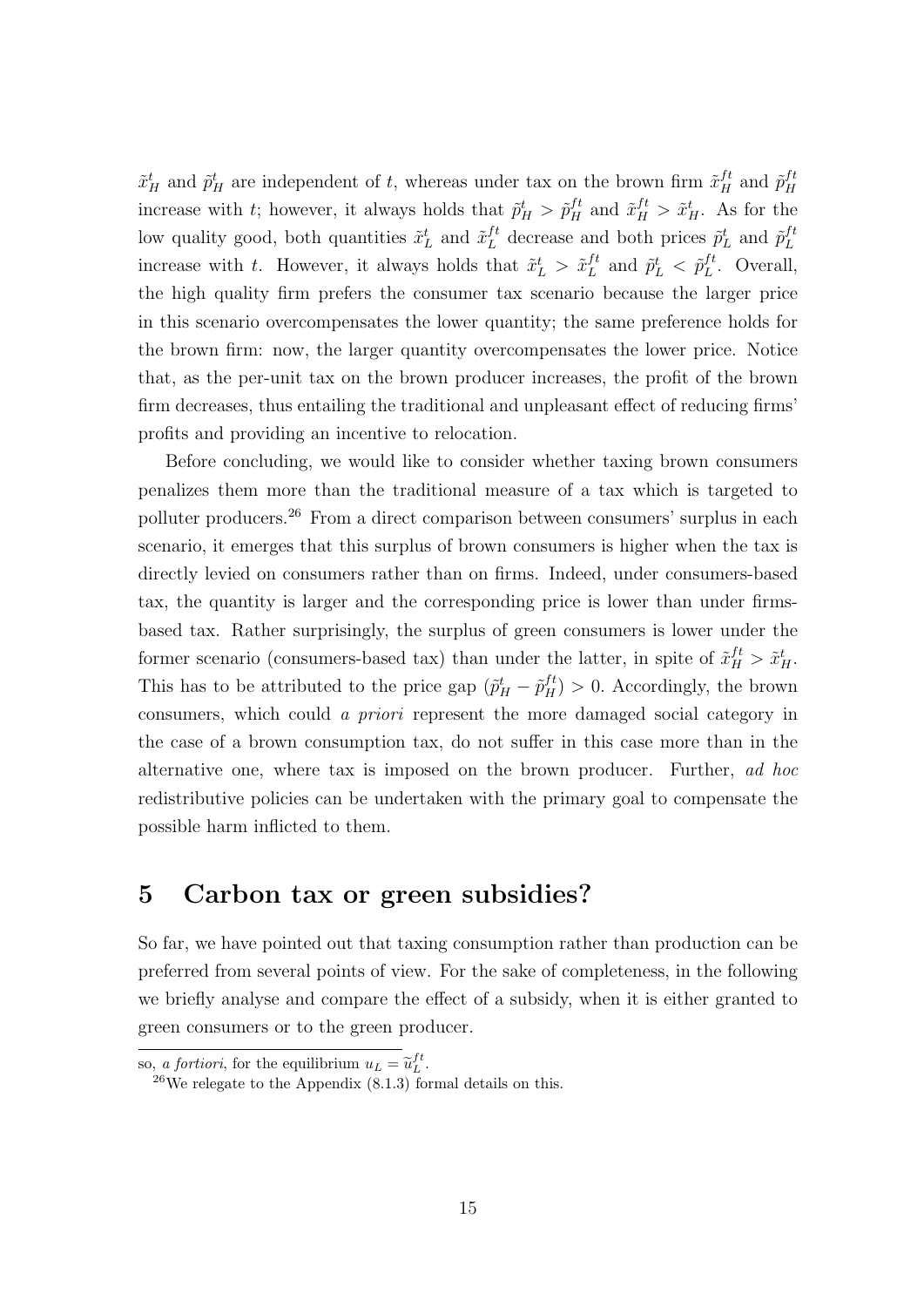### 5.1 Subsidy and green consumption

In line with the previous setting, the subsidy  $S$  depends on the quality gap between variants and the share of the dirty consumers,  $x_L^s$ . It represents a *monetary reward* for *socially worthy* consumers, namely those consumers that buying green goods contribute to protect the environment and it writes as:

$$
S = s(u_H - u_L)x_L^s,
$$

where s indicates the subsidy rate,  $s \in (0,1)$ . This subsidy appears as a positive component in the utility function of the green consumers, which is, accordingly:

$$
U_H(\theta) = \theta u_H - p_H + S,\tag{12}
$$

while the utility of consumer type  $\theta$  when buying the brown variant is left unaffected by this policy and it writes as

$$
U_L(\theta) = \theta u_L - p_L. \tag{13}
$$

The indifferent consumer between buying the brown variant and refraining from buying is, as in a standard model,  $\theta_L^s = \frac{p_L}{u_L}$  $\frac{p_L}{u_L}$ . As for the choice between the two variants, consumer type  $\theta$  buys the green variant H if and only if

$$
\theta u_H - p_H + s(u_H - u_L)x_L^s > \theta u_L - p_L.
$$

Denote  $\theta_H^s$  the consumer type that is indifferent between buying the brown and the green variant so that, assuming, as before, that both firms are active in the market,  $x_L^s = \theta_H^s - \theta_L^s$  and  $x_H^s = \beta - \theta_H^s$ . The indifferent consumer among the two variants is then such that

$$
\theta_H^s u_H - p_H + s(u_H - u_L) \left( \theta_H^s - \theta_L^s \right) = \theta_H^s u_L - p_L \iff \theta_H^s = \frac{p_H u_L - p_L u_L + s p_L u_H - s p_L u_L}{(s+1)(u_H - u_L)u_L}.
$$

Firms' profits are then  $\pi_i^s(p_i, p_j) = x_i^s(p_i, p_j) p_i$ , with  $i, j = H, L$  and  $j \neq i$ .

We solve the game by backward induction. So, starting from the price stage, we then move to the quality competition thereby solving for the optimal qualities.<sup>27</sup>

**Lemma 3.** The equilibrium qualities are  $\tilde{u}_H^s = \bar{u}$  and  $\tilde{u}_L^s = \bar{u} \frac{s+4}{s+7}$ .

*Proof.* The profit function  $\pi_H^s(u_H, u_L)$ , is monotonically increasing in  $u_H$ . Given this,  $\tilde{u}_L^s$  follows from standard maximization of  $\pi_L^s(\bar{u}, u_L)$ .  $\Box$ 

<sup>&</sup>lt;sup>27</sup>The formal solution of the game is standard and follows the same reasoning as in Section (3). Details are available upon request.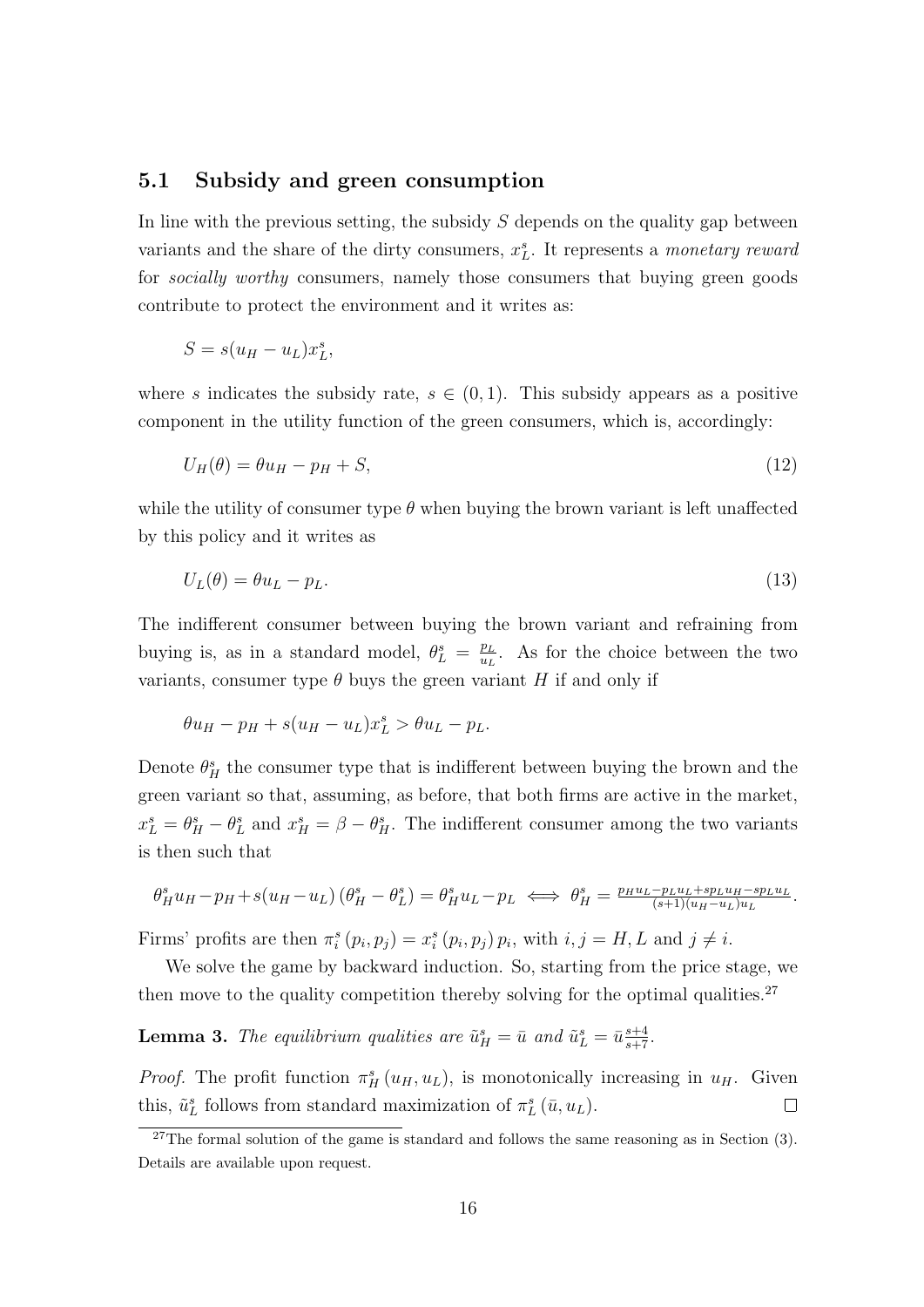Thus, we obtain the corresponding equilibrium variables:<sup>28</sup>

$$
\tilde{p}_{H}^{s} = \bar{u}\beta \frac{s+1}{s+4} \text{ and } \tilde{p}_{L}^{s} = \frac{1}{2}\bar{u}\beta \frac{s+1}{s+7},
$$
\n
$$
\tilde{x}_{H}^{s} = \frac{1}{3}\beta \frac{s+7}{s+4} \text{ and } \tilde{x}_{L}^{s} = \frac{1}{6}\beta \frac{s+7}{s+4},
$$
\n
$$
\tilde{\pi}_{H}^{s} = \frac{1}{3}\bar{u}\beta^{2}(s+1)\frac{s+7}{(s+4)^{2}} \text{ and } \tilde{\pi}_{L}^{s} = \frac{1}{12}\bar{u}\beta^{2}\frac{s+1}{s+4}.
$$
\n(14)

Both equilibrium prices and the optimal quality of the more polluting firm  $\tilde{u}^s_L$  increase with the subsidy rate s, while the equilibrium market share of each producer decrease with s. Indeed, the subsidy induces the dirty firm to improve the quality of its variant. This immediately affects the corresponding equilibrium price  $\tilde{p}_L^s$ which, indeed, turns out to be higher, the higher is the subsidy rate. Since prices are strategic complements, the higher is the equilibrium price  $\tilde{p}_L^s$ , the higher is the equilibrium price of the rival  $\tilde{p}_{H}^{s}$ . At these high prices, however, firms serve less consumers than in the framework without subsidy. The positive effect of the subsidy on equilibrium profits develops along these *price driver* and market share driver with the former prevailing over the latter. The reduction of both quantities, joint with the increase in the brown environmental quality, also explains why subsidizing green consumption is always effective in reducing emissions, which formally write as

$$
\tilde{E}^s = \frac{1}{2}\beta \frac{7u^0 - 6\bar{u} + (u^0 - \bar{u})s}{s+4},\tag{15}
$$

with  $\frac{\partial \tilde{E}^s}{\partial s} < 0$ .

These results come with no surprise since subsidying consumers increase their willingness to pay. It is by far more questionable whether this subsidy has to be preferred over the tax. Indeed, while both fiscal instruments escape from the unpleasant relocation effect, it is not clear which one is more effective in terms of environmental protection (and possibly in terms of incentive to innovate) while the former calls for financial resources that, in principle, could be burdened by all citizens, the carbon tax is targeted to brown consumers and it induces tax revenues.

From comparing the equilibrium configurations emerging under subsidy and tax on consumption, by assuming that  $t = s$ , we can state the following. Define:

$$
\breve{u}(t) \equiv \frac{1}{3t^2} \left( 2t^2 - 4 - 11t + (4+t)\sqrt{5t + t^2 + 1} \right)
$$

with  $\check{u}(t) < 0$  for any  $t < \bar{t}$  with  $\bar{t} = 0.88316$ .

<sup>28</sup>We check that at this equilibrium the market is an uncovered duopoly.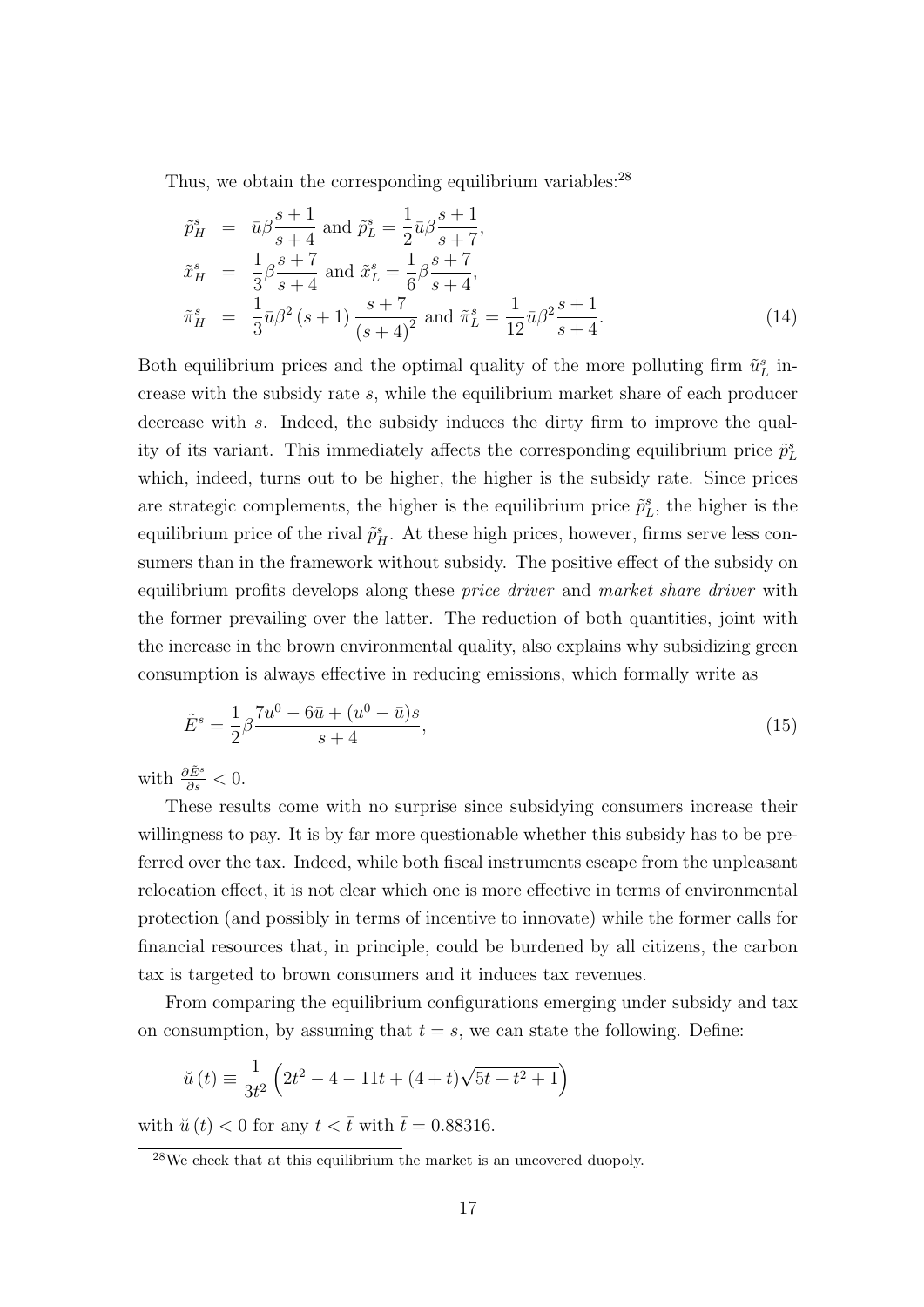Proposition 3. When considering consumers-based fiscal measures, emissions under tax are lower than the corresponding ones under subsidy whenever the cleaner variant is sufficiently green, namely  $\frac{\bar{u}}{u^0} > \breve{u}(t)$ . Since  $\breve{u}(t) < 0$  for any  $t < \bar{t}$ , then  $\frac{\bar{u}}{u^0}$  >  $\breve{u}(t)$  always holds whenever the fiscal measure is not extremely significant. Further, the optimal quality of the brown variant is higher under relative tax than under subsidy, so that  $\tilde{u}_L^t > \tilde{u}_L^s$ .

 $\Box$ 

Proof. See Appendix (8.2.1).

The rationale underlying the effectiveness of the subsidy compared to the tax in reducing emissions, is that, for  $s = t$ , the market share of the green producer is larger under tax than under subsidy, namely  $\tilde{x}^t_H > \tilde{x}^s_H$ , while the reverse holds for the market share of brown producer, so that  $\tilde{x}_L^s > \tilde{x}_L^t$ .<sup>29</sup> Thus, the net effect on global emissions depends on the relative contribution of every component.<sup>30</sup> In particular, only when a Government plans a massive fiscal intervention  $(t \geq \overline{t})$  in a country where the green producer is not so environmentally virtuous, then a relative subsidy should be preferred over a relative tax from an environmental viewpoint, since the former would reduce emissions more than the latter. In this case however, there exists a trade-off between advancements in green technologies and emissions abatement: the subsidy is more effective only with respect to latter goal while being dominated by the tax with respect to the other. $31$ 

## 5.2 Subsidy and green production

We finally consider the effect of the subsidy on the environment when it is targeted to the green firm, as it is quite often observed in reality.

 $29A$  larger demand from the low income consumer is faced under subsidy, in spite of the higher price of the dirty variant  $(\tilde{p}_L^s > \tilde{p}_L^t)$ . Indeed, the price gap under subsidy is larger than the corresponding gap under tax. Thus, the dirty variant is relatively cheaper under subsidy than under tax. It immediately follows that, *ceteris paribus*, some consumers, buying under tax the green variant, prefer to buy under subsidy the dirty variant with an immediate expansion of the equilibrium market share for the dirty producer.

 $30$ The incentive to improve the quality of the dirty variant is always higher under a relative tax than under a relative subsidy. Accordingly, ceteris paribus, the damage determined by the brown producer is by far less significant in the case of tax than in the alternative scenario with the subsidy.

 $31$ In Appendix  $(8.2.2)$ , we also compare consumers and producers surplus under these two scenarios.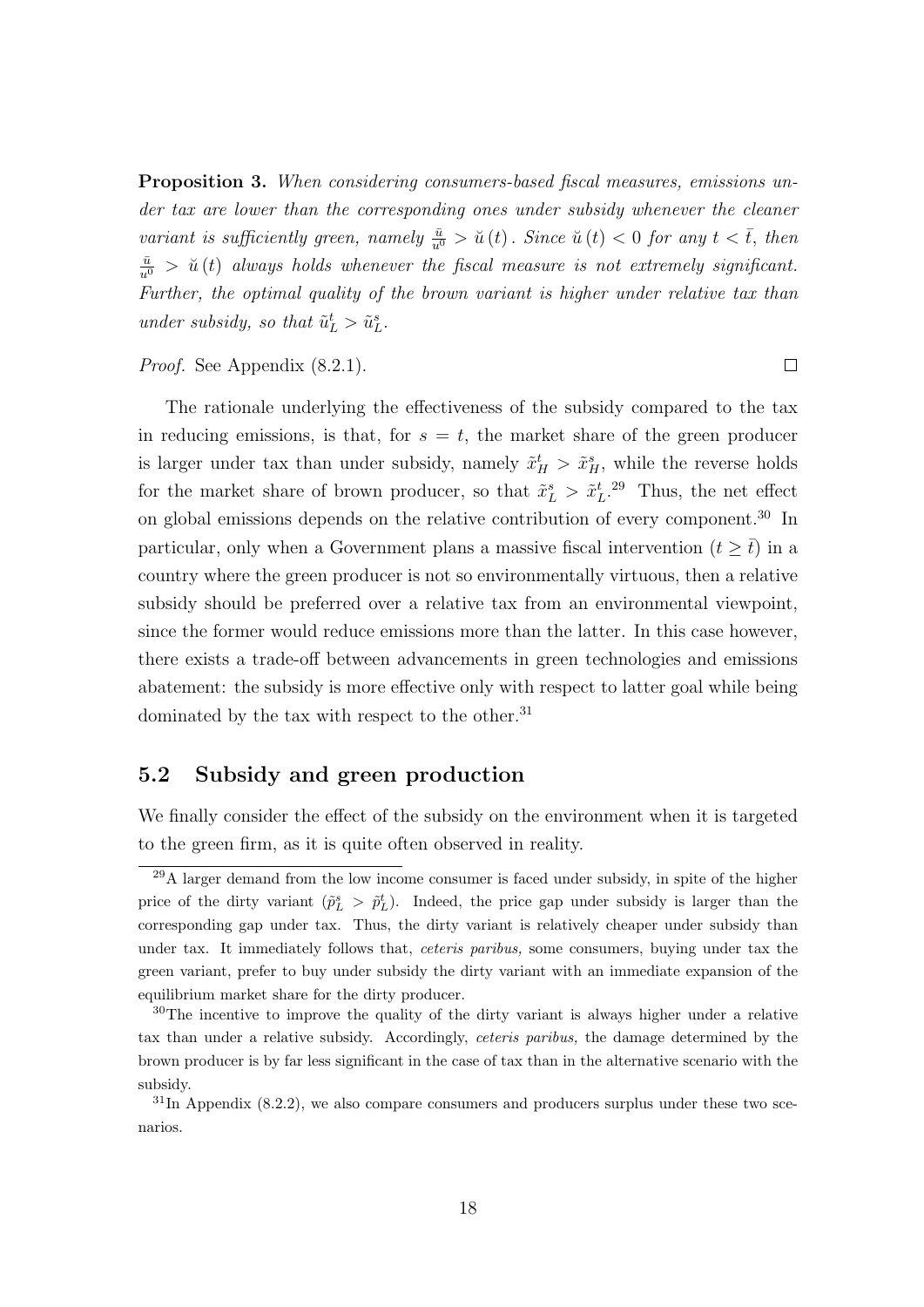To this aim, we introduce the relative subsidy in the firm  $H$ 's profit which, thus, writes as  $\pi_H^{fs}(p_H, p_L; s) = x_H^{fs}$  $\int_H^s (p_H + s(u_H - u_L)x_L^{fs})$  $L^{fs}$ ). Firm L's profit is  $\pi^{fs}_L$  $L^{fs}(p_H, p_L; s) =$  $x_L^{fs}$  $L^{fs} p_L$ . Demands are  $x_L^{fs} = \theta_H^{fs} - \theta_L^{fs}$  $L^{fs}$  and  $x_H^{fs} = \beta - \theta_H^{fs}$ , where the indifferent consumer types are defined as in (8).

Proceeding backwards, we first analyse price competition and then, solving for quality competition, we characterize the equilibrium configuration. The optimal qualities are:

$$
\widetilde{u}_{H}^{fs} = \overline{u} \text{ and } \widetilde{u}_{L}^{fs} = \overline{u} \frac{3s + 4}{5s + 7},
$$

with  $\tilde{u}_L^{fs}$  being increasing in s, while the equilibrium prices and market shares are

$$
\tilde{p}_{H}^{fs} = \beta \bar{u} \frac{s+1}{3s+4} \text{ and } \tilde{p}_{L}^{fs} = \frac{1}{2} \beta \bar{u} \frac{s+1}{5s+7},
$$
\n
$$
\tilde{x}_{H}^{fs} = \frac{1}{2} \beta \left( s+2 \right) \frac{5s+7}{\left( 2s+3 \right) \left( 3s+4 \right)} \text{ and } \tilde{x}_{L}^{fs} = \frac{1}{2} \beta \left( s+1 \right) \frac{5s+7}{\left( 2s+3 \right) \left( 3s+4 \right)}.
$$

The equilibrium profits write as:<sup>32</sup>

$$
\tilde{\pi}_{H}^{fs} = \frac{1}{2} \beta^2 \bar{u} \frac{(s+1)(s+2)^2 (5s+7)}{(2s+3) (3s+4)^2} \text{ and } \tilde{\pi}_{L}^{fs} = \frac{1}{4} \bar{u} \beta^2 \frac{(s+1)^2}{(2s+3) (3s+4)}.
$$
 (16)

Finally, we get the equilibrium pollution damage

$$
\widetilde{E}^{fs} = \frac{1}{2} \beta \frac{7u^0 - 6\bar{u} + 5su^0 - 4s\bar{u}}{3s + 4}.
$$
\n(17)

Thus, we can state the following

Proposition 4. Whenever  $\frac{\bar{u}}{u_0} > \frac{1}{2}$  $\frac{1}{2}$ , (i) a relative subsidy to the green firm is detrimental for the environment. Further, even in the case when the firm-based fiscal plan reduces pollution, subsidising green consumers is more effective than subsidising the green producer in terms of (ii) incentive to innovate and (iii) emissions reduction.

 $\Box$ 

Proof. See Appendix (8.2.3).

So, rather surprisingly, subsidying the green firm can raise emissions in the market. A relative subsidy to the cleaner producer raises the optimal quality of the dirty variant, its price and profit  $\left(\frac{\partial \tilde{p}_{L}^{fs}}{\partial s} > 0, \frac{\partial \tilde{p}_{L}^{fs}}{\partial s} > 0\right)$ . It also raises the price and profit of the green firm  $\left(\frac{\partial \tilde{p}_{B}^{fs}}{\partial s} > 0, \frac{\partial \tilde{p}_{B}^{fs}}{\partial s} > 0\right)$ . Nonetheless, it reduces the green firm market share at the benefit of the brown firm market share  $(\frac{\partial \tilde{x}_{L}^{fs}}{\partial s} > 0, \frac{\partial \tilde{x}_{R}^{fs}}{\partial s} < 0)$ 

<sup>32</sup>We check that at this equilibrium, the market is an uncovered duopoly.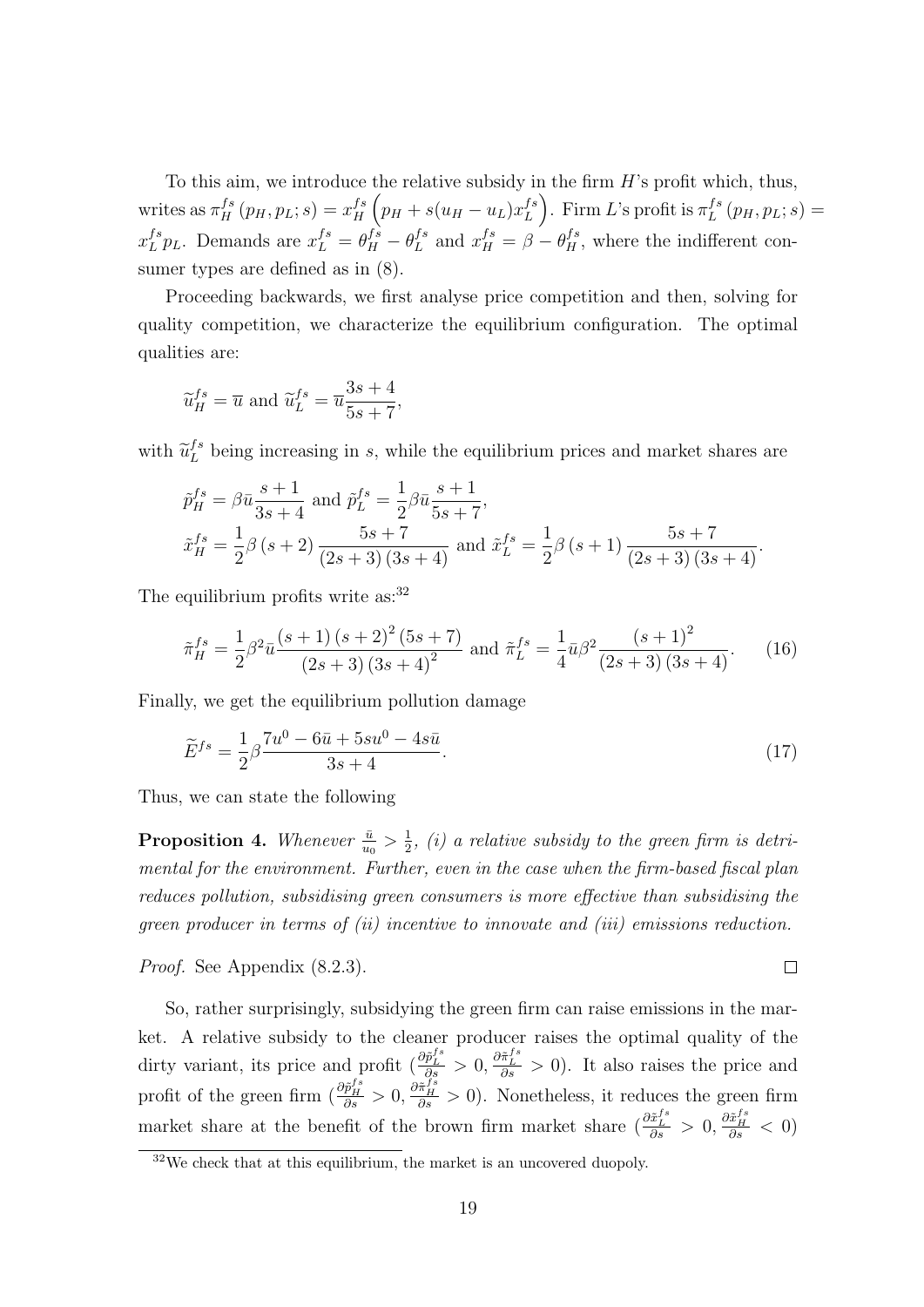because both prices increase with the subsidy rate, but  $\tilde{p}^{fs}_H$  increases more than  $p^{fs}_L$ L (formally  $\frac{\partial \tilde{p}_B^{fs}}{\partial s} > \frac{\partial \tilde{p}_L^{fs}}{\partial s}$ ). As a consequence, some consumers shift from the green to the brown variant, with an ambiguous effect on pollution damage. In particular, when the green variant is extremely clean  $(\frac{\bar{u}}{u_0} > \frac{1}{2})$  $(\frac{1}{2})$ , the reduction in emissions from the green production is not very significant, so that the increase in the emissions coming from the brown firm overcompensates the corresponding reduction from the green production.<sup>33</sup>

Interestingly, the firm-based subsidy is dominated also in terms of quality improvement. In order to soften the disadvantage suffered under consumption subsidy, the brown firm raises the quality of the dirty variant and thus contrasting this penalty turns out to be stronger in this scenario than in the alternative one where consumers' willingness to pay is unaffected.<sup>34</sup>

# 6 Discussion of our main assumptions

Our analysis has been conducted under two key assumptions. First, we have considered the adoption of relative fiscal measures: the tax and the subsidy are related to the emissions differential between goods. The second assumption regards production costs that we have assumed to be quality-specific but non-increasing in quality.

We next discuss these assumptions and we provide, with some formal details, some intuitions on how they could be relaxed.

## 6.1 Relative fiscal policy

We have modelled the fiscal incentives as a function of relative emissions: the differential between the pollution caused by the brown consumers and the pollution which would be observed if these consumers had adopted a socially responsible behaviour, buying the cleaner variant. Our modelling strategy resembles a sort of network effect because, formally, consumers' preferences also depend on what the others purchase. However, in our approach, the share of brown consumers that appear in the utility function only measures the (relative) contribution of socially blameworthy behav-

<sup>&</sup>lt;sup>33</sup>This happens, for instance, when the green variant is emission-free, namely  $\bar{u} = u^0$ . In this extreme case, only the increase in the brown firm's emissions takes place with no reduction of emissions by the green firm.

 $34$ In the Appendix  $(8.2.4)$ , we also compare consumer and producer surplus under these two scenarios.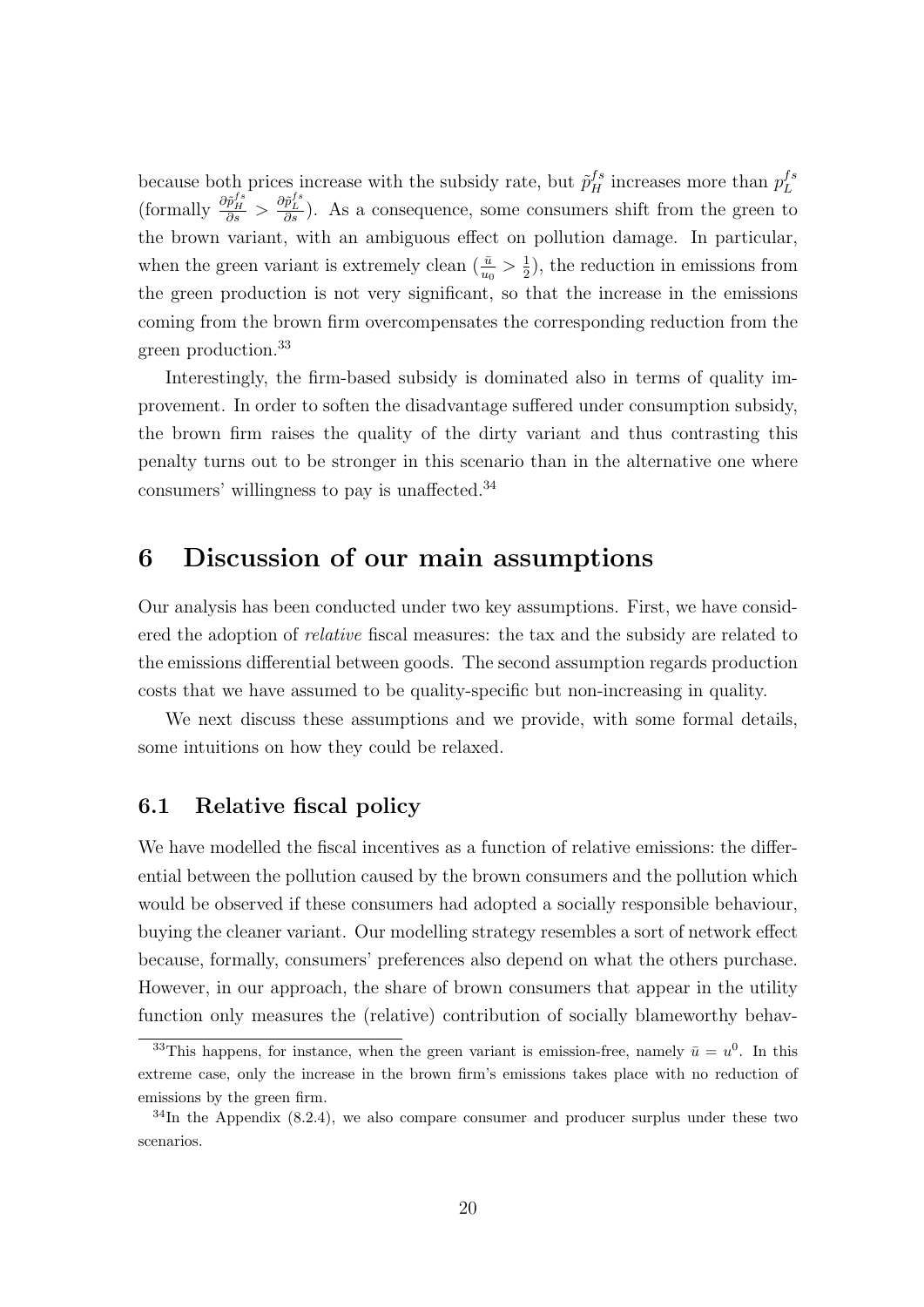ior on which the (relative) fiscal policy is tailored. As extensively motivated in the introduction, these fiscal policies result from exploiting the social/psychological drivers which inspire, at least partially, consumers' environmental concern.<sup>35</sup> Thus, the monetary punishment/reward increases with the number of brown consumers in order to discourage potential conformity behaviours towards brown consumption (which get stronger with the pool of brown consumers) $36$  as well as to hinder the environmental damage (that expands with the amount of polluting goods).

Although we are not related with this issue, it is worth noticing that in a different perspective, our modeling framework is in line with the so called attitude-behaviour gap . This phenomenon is well documented by the literature (Carrington et al., 2010; Greendex, 2014): on the one hand, consumers declare to be willing to pay a price premium for buying environmentally friendly goods; on the other hand, these declarations do not translate into green purchases so that the market share of green products is still rather small.<sup>37</sup> In our approach, tax is somehow related to the contribution that brown consumers could give to the environment when translating their declaration about green products into actual behavior – thus generating emissions which are proportional to  $x_L^t u_H$  – and the one which they actually give when buying the brown product – with emissions which are proportional to  $x_L^t u_L$ .

Contributions investigating environmental quality competition and taxation in the presence of green network effects (like Brécard, 2013, and Greaker and Midttømme, 2016) lay, instead, on the assumption that consumers benefit from an increase in the number of consumers buying the same environmental variant.

In our approach, the consequence of such *relative* policies, that depend on the quality gap, is that their effect on quality competition is amplified with respect to a fixed fiscal measure. Indeed firms, and in particular the more polluting firm, are

 $35$ From the 2014 Greendex Report, it emerges that consumers' environmental awareness is no longer restricted to more advanced countries, being rather diffused even in middle-income economies, such as India and China, and less developed countries such as South Korea, Brazil, and Argentina. It is also found that "consumers who already display behavior that is relatively sustainable and are told that their behavior is above average from an environmental point of view are more motivated to improve their behavior further than are consumers who display less sustainable habits." (2014 Greendex Report, 3).

<sup>36</sup>See Grilo et al. (2001) for the effects of conformity in consumer behavior on market competition.

<sup>&</sup>lt;sup>37</sup>While an increasing number of consumers declares to be concerned with environmental issues, data show a significant inconsistency between these declared attitudes and consumers' actual behaviour (Finisterra et al., 2009; Gupta and Ogden, 2009).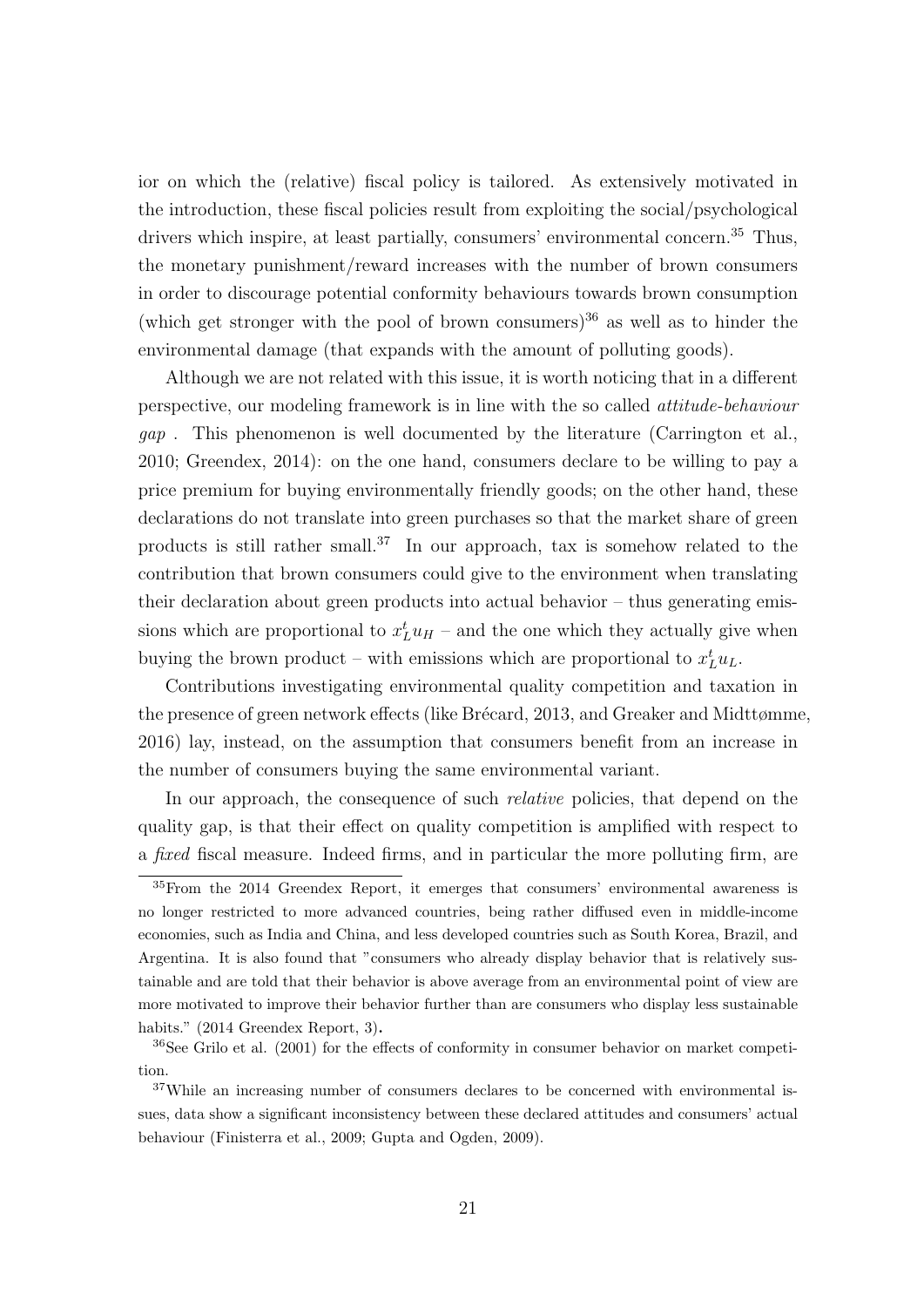induced to improve its environmental quality here, not only for the subsidy or tax per se, but with the primary purpose of affecting its overall absolute value.<sup>38</sup>

Finally, let us briefly notice that these fiscal policies could be relatively easily implemented. An example of a market where the relative tax can be applied is the automotive sector. In this sector, manufacturers have to secure the approval of specific emission standards passing particular tests, so that governments could easily collect data about vehicles' emissions. Indeed, in several countries, they already did, as documented by different environmental campaigns launched by public authorities that, basically, rank vehicles according to their environmental impact.<sup>39</sup> As for the market share of traditional versus electric/hybrid vehicles, data at European level are collected, for instance, by the European Automobile Manufacturers Association (see http://www.acea.be/). Another industrial sector characterized by an increasing environmental concern is agriculture, where organic food is acquiring increasing importance in terms of production and consumption in comparison with conventional agriculture. Different studies show that organic as compared with conventional agriculture is characterized by a lower environmental impact in terms of, for instance, preserving biodiversity, and in terms of fossil energy and water consumption.<sup>40</sup> Since 1991, with Council Regulation (EEC) No 2092/913 now replaced by Council Regulation (EC) No 834/2007 on organic production and labelling of organic products, the organic sector has been included in EU policies. According to this regulation, organic products and services have to meet the EU Ecolabel requirements and Member States are supposed to provide the statistical information

 $U_H(\theta) = \theta u_H - p_H + dS$ , if buys H,  $U_L(\theta) = \theta u_L - p_L + gT$ , if buys L,

with  $d = 0$  and  $g = 1$  in the tax scenario whereas  $d = 1$  and  $g = 0$  in the subsidy scenario;  $S \in (0,1)$  and  $T \in (0,1)$  defined as a fixed (per-unit) subsidy and tax to green and brown consumers, respectively. It is possible to show that such fiscal measures are at most slightly effective at improving the quality in the market with respect to a baseline scenario à la Choi and Shin (1992) with no policy intervention.

 $39$ See, for instance, the Italian guidelines on  $CO<sub>2</sub>$  emissions, www.mit.gov.it/mit/site.php?p=cm&o=vd&id=2724; the EPA Smart Way Program in the US, www.epa.gov/smartway/basic-info/index.htm; the Australian Green Vehicle Guide, http://www.greenvehicleguide.gov.au/GVGPublicUI/home.aspx.

<sup>40</sup>See, among others, the report at

http://www.isprambiente.gov.it/files/biodiversita/8Agricolturabiologica.pdf as well as Tuomisto  $et al., (2012)$  and Mondelaers  $et al., (2009).$ 

<sup>38</sup>Consider a scenario such that consumers' preferences are: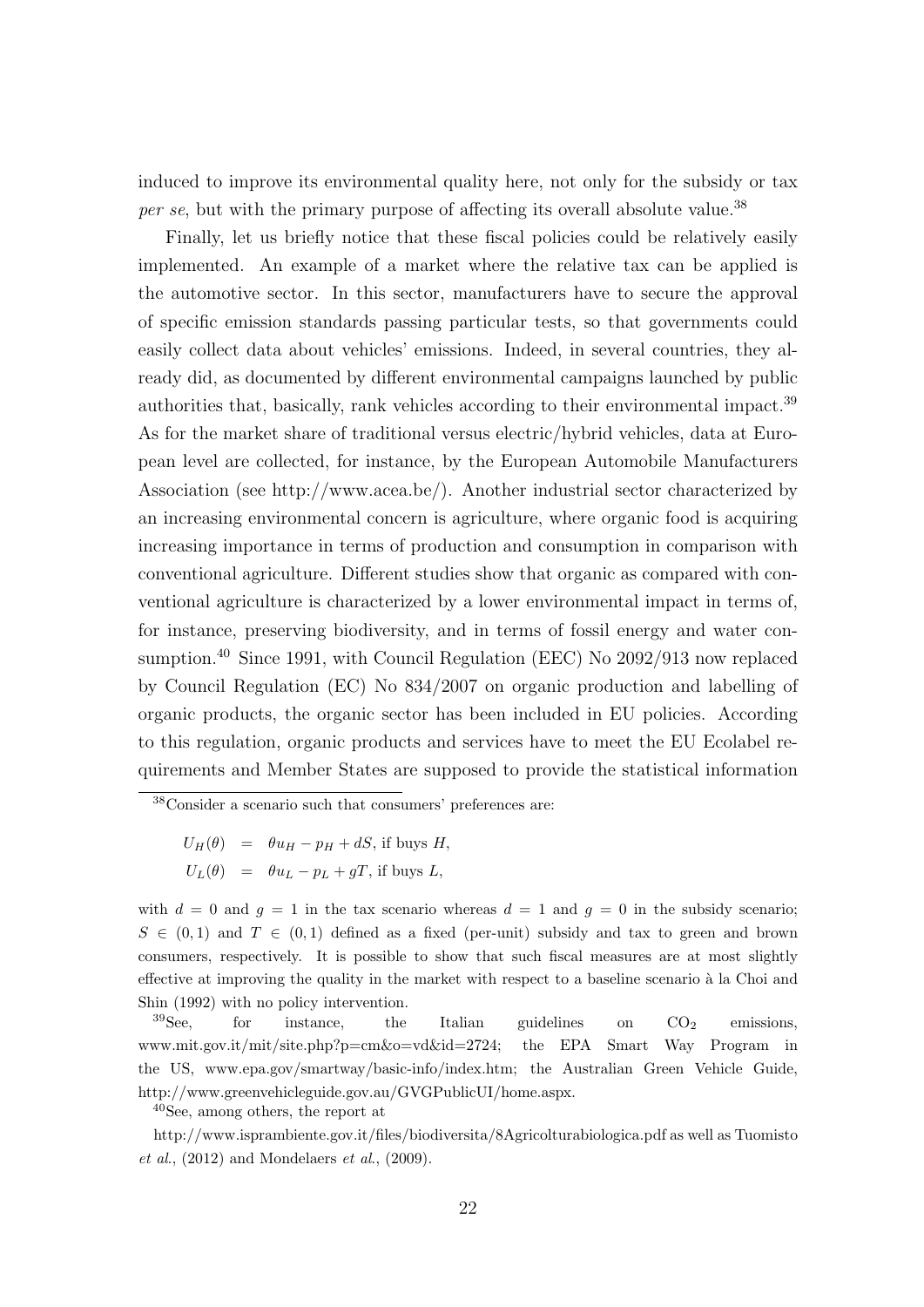necessary for its implementation and monitoring. Indeed, according to Eurostat data, the organic sector, both in terms of cultivated area and number of organic products, has been rapidly expanding during the past years.<sup>41</sup>

## 6.2 Innovation costs

Our paper is mainly devoted to capture the demand-driven effects of relative fiscal measures on the equilibrium configuration of the market. Accordingly, the assumption of costs which are fixed in quantity, from a theoretical viewpoint, represents a natural entry point for the analysis. So far, we have introduced the simplest quality specific cost structure  $F_i$ ,  $i = H, L$ . This assumption is rather reasonable when describing sectors where firms incur only cost of technology adoption, as in André et al.  $(2009).^{42}$ 

In line with the literature on abatement effort, we next provide some insights on an alternative specification of costs that are increasing and convex in quality.<sup>43</sup> Thus, they write as  $\frac{u_H^2}{2}$ . We explore the role of these costs when they are only incurred for the green production.<sup>44</sup>

It is worthy noticing that profit function of the brown firm remains unchanged and, in turn, the functional relation between the two variants is unaffected. However, the high quality firm no longer chooses the available top quality in the market, so that, for any given scenario, the average environmental quality decreases.

To check the robustness of our results, by taking into account the above described relations, we have implemented numerical simulation and, thus, obtained the optimal green quality and, hence, the brown quality, both firms' profits and the pollution damage at equilibrium.<sup>45</sup> As we will show, our main crucial findings are robust to this alternative specification.

<sup>&</sup>lt;sup>41</sup>See the report at http://ec.europa.eu/agriculture/rica/pdf/Organic\_2016\_web\_new.pdf for anindepth overview of the organic agriculture in the European Union.

 $42$ See André *et al.* (2009) for further details on this.

<sup>&</sup>lt;sup>43</sup>This modeling structure can be reconciled with the approach where  $u_i$  captures the abatement effort of firms. In this alternative perspective the abatement effort affects the emission intensity of goods. Accordingly, the lower the emission intensity per unit of production, the higher the environmental quality of the product. See, for example, Moraga-Gonzalez and Padro-Fumero (2002) and Lombardini-Riipinen (2005). The abatement cost in this literature is convex.

<sup>44</sup>Given the mathematical complexity added to the model with this new assumption, in order to get a comparable intuition, we decided to disregard the costs of brown production.

<sup>&</sup>lt;sup>45</sup>See the Appendix 8.3 for details on the implementation of the numerical simulations.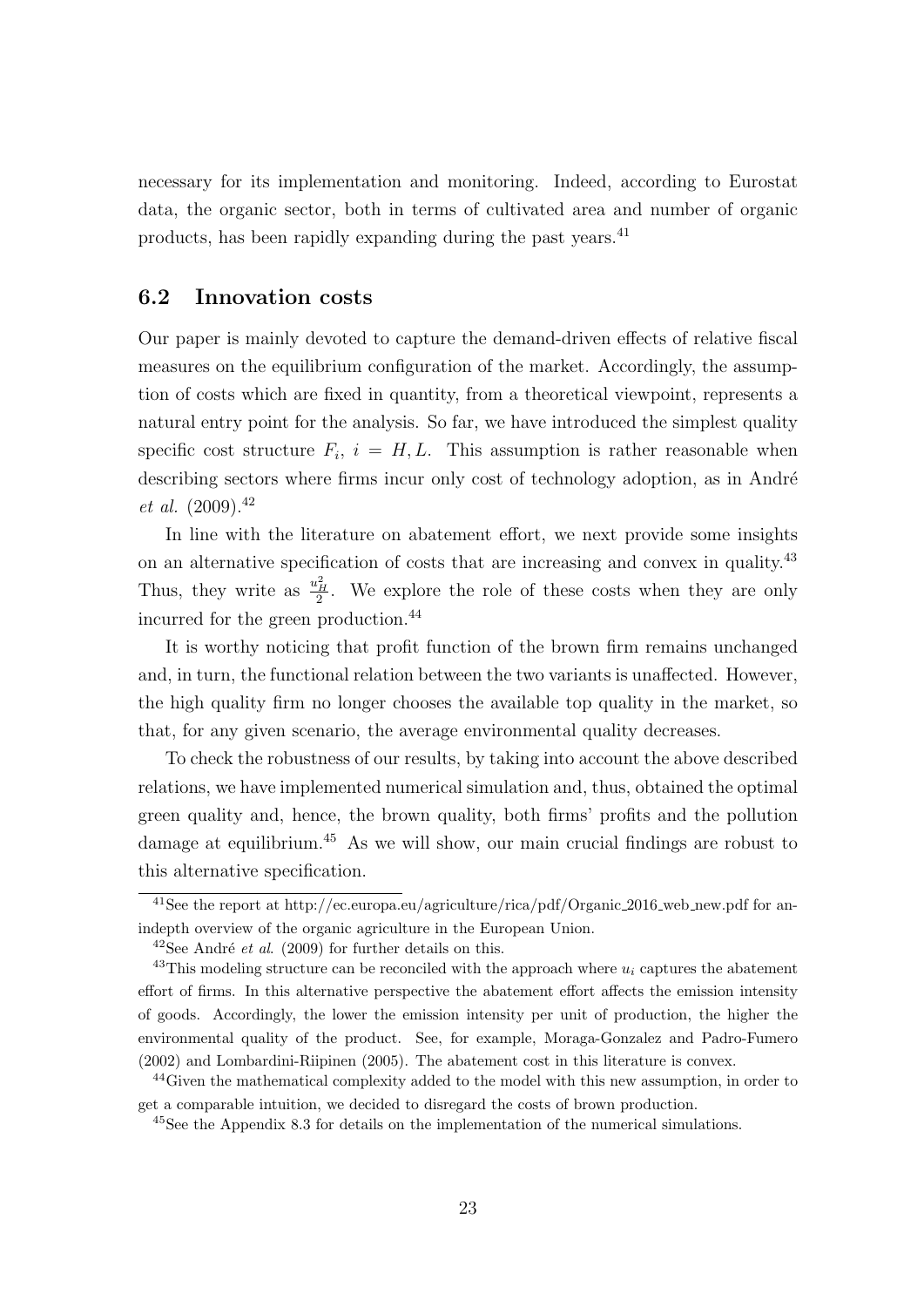The main points of our baseline model hold, as we argue in the following Proposition.

**Proposition 5.** With convex quality costs,  $(i)$  a relative tax on brown consumption improves the environmental quality and reduces global emissions without affecting firms' profits. Comparing this consumption tax with a firm-based tax, in the latter case  $(ii)$  the optimal quality of the brown variant is lower; (iii) emissions can be larger; and (iv) the brown firm is damaged. Finally,  $(v)$  taxing brown consumption can be more environmental effective than subsidizing green consumption.

Even introducing quality-specific costs which are increasing and convex, we can conclude that a tax on brown consumption can be preferred over a tax on brown production. Indeed, the former induces a larger environmental quality improvement than the latter, i.e.,  $\tilde{u}_L^t > \tilde{u}_L^{ft}$  $L^{t}$ . Also, whenever  $\beta$  takes large values we observe that, for high values of the distance between the optimal green quality and the emissionfree quality  $u^0$ , ceteris paribus,  $\tilde{E}^{ft} > \tilde{E}^t$ . Finally, as for the profits, a relative tax on production, in contrast with a tax on consumption, may induce firms to relocate. $^{46}$ 

Moreover, when comparing tax on consumption versus subsidy, we confirm that, in line with the baseline model, the former measure can be more effective than the latter. In particular, concerning the environmental quality improvement, under consumer-based fiscal measures, we obtain that for relatively high values of  $\beta$ , the brown quality is higher under tax,  $\tilde{u}_L^t > \tilde{u}_L^s$  as in the baseline model. The result is reversed, however that is,  $\tilde{u}_L^s > \tilde{u}_L^t$ , for relatively low values of  $\beta$ . The intuition for the role of  $\beta$  is that when the average WTP for environmental quality is large, it can compensate for the larger quality costs that we observe with respect to the baseline model and things remain qualitatively the same. By contrast, for low values of  $\beta$ , this compensating effect does not take place and it is the subsidy that, increasing the relative WTP for the green variant induces a larger quality improvement. Finally, when  $\frac{\bar{u}}{u^0}$  is small, we observe that emissions under subsidy are higher than those observed under tax, namely  $\tilde{E}^s > \tilde{E}^t$ . Even this finding is consistent with the analysis in the baseline model.

 $^{46}$ For the sake of completeness, we report in the Appendix 8.3 the remaining scenarios comparisons: subsidy and green consumption versus subsidy and green production.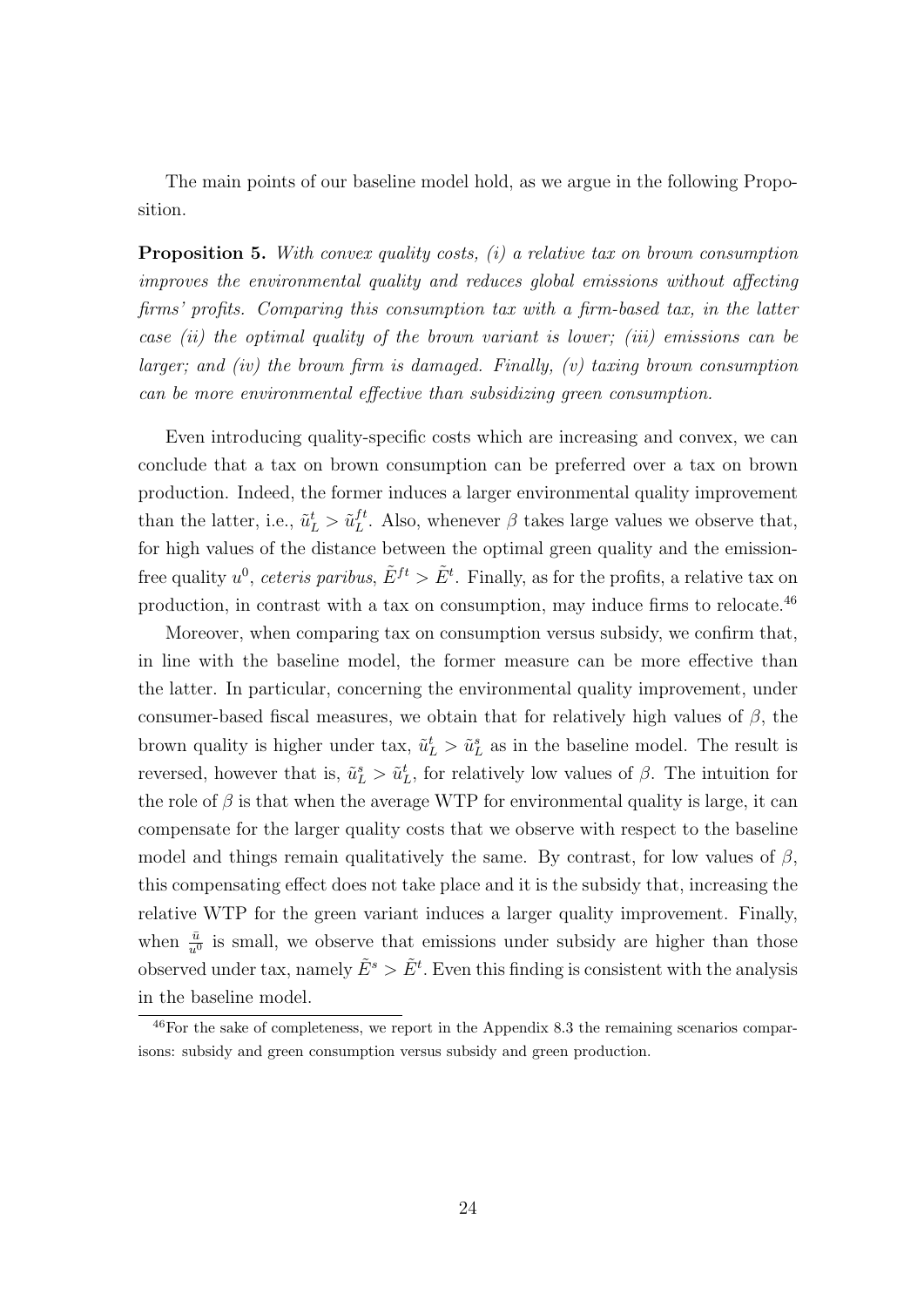# 7 Conclusions

We have shown in our analysis that, contrary to what has been somehow argued in the past decades, consumers can play a key role in pollution abatement. In particular, whenever the social content of green consumption is recognized to be an essential driver to consumers' behavior, the policy maker can define a fiscal policy in such a way to pursue, simultaneously, the twofold aim of enhancing green innovation and abating emissions. Rather surprisingly, this ambitious goal can be reached more easily when consumers are the core target of a fiscal measure than in the alternative, and more traditional scenario, where firms are the direct recipients of fiscal tool. While in EU, public opinion is divided on the urgency of facing environmental problems and the risk of causing firms'relocation and thus job losses, under Trump's administration, the debate centers around a conservative climate solution, such as a carbon border tax which could "strengthen our economy, benefit working-class Americans, reduce regulations, protect our natural heritage and consolidate a new era of Republican leadership". In this paper, we have proposed a market-based rationale where firms contribute to determine a monetary reward/ punishment to consumers, while consumers provide firms with the incentive to increase the environmental quality of their goods. Interestingly, although this mechanism is in line with the desirable *polluters pay principle*, it escapes from the evoked relocation effect since reward and punishment do not depend on the place where goods are produced, being related only to their social content.

We acknowledge that a natural argument against our approach is that in our model the tax is imposed on brown consumers, which traditionally consists of lowincome people. Thus, it penalizes the weakest class in the society. Nonetheless, we argue that our perspective can benefit this class along two different dimensions. First, this tax reduces emissions thereby generating healthy benefits to all citizens. Moreover, quite often, the more polluted areas are the ones where low-income citizens live. Thus, reducing emissions can curb urban blight and, as a consequence, mitigate the environmental degradation which is particularly significant in these areas. Second, the tax revenue generated by this carbon tax can be earmarked for improving the living standards of low-income citizens. For example, tax revenue can  $(i)$  consolidate social assistance programs and improve access of low-income families to education and health services, in developing countries; (ii) or reduce regressive tax exemptions and provide some monetary benefits after retirement to the poors with rather short life expectancy, in developed countries. Whatever the redistributive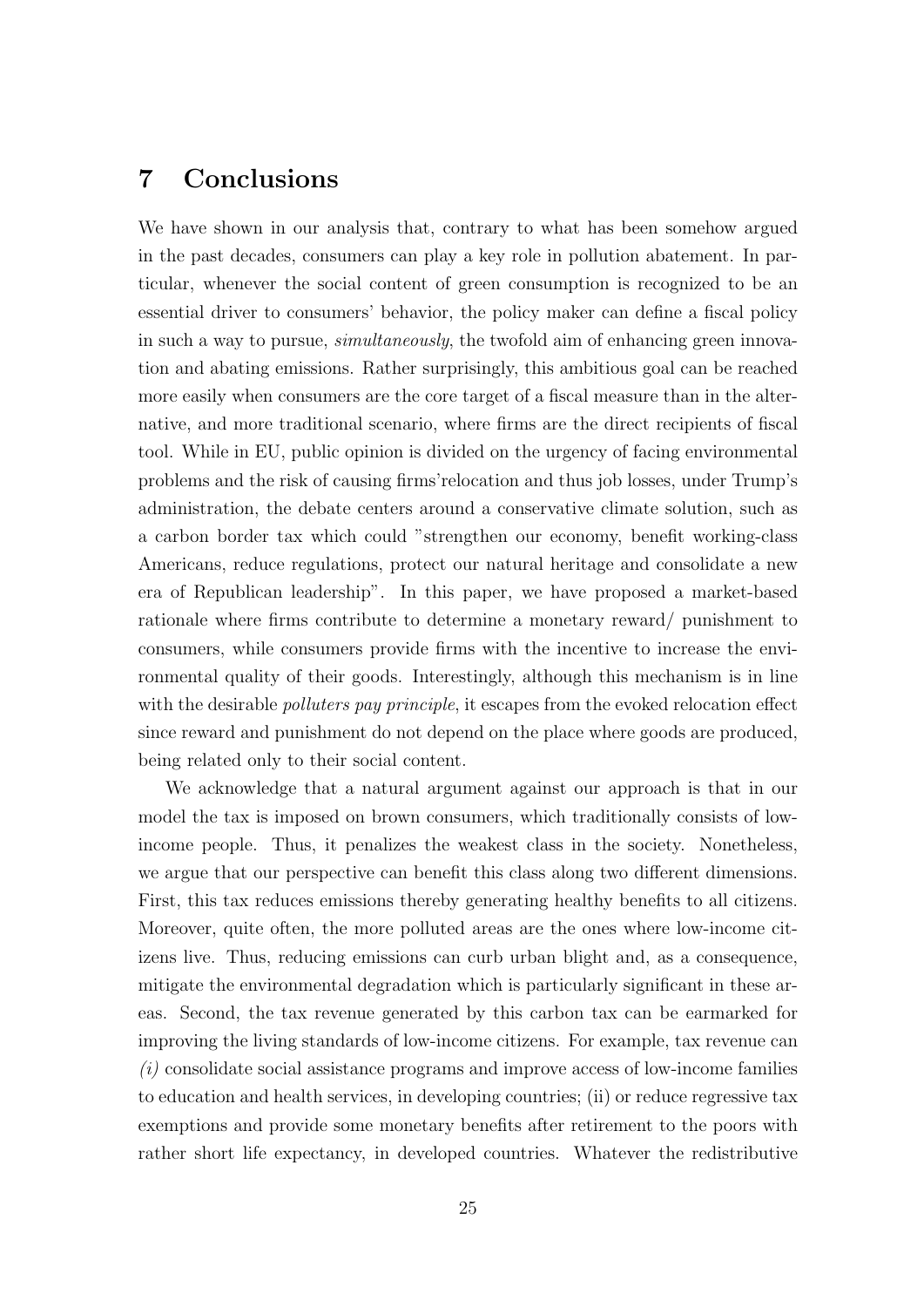policy, our approach opens the door to the possibility of compensating the brown consumers, after taxation.

# 8 Appendix

### 8.1 Carbon tax and brown consumption

#### 8.1.1 Proof Lemma 2

*Proof.* First, we find that  $\frac{\partial}{\partial u_H} \pi_H^{ft}(u_H, u_L; t) > 0$ , always. The optimal choice of firm H is then  $u_H^{ft} = \overline{u}$ . As for firm  $L, \pi_L^{ft}$  $L^{t}$  is concave in  $u_L$ . The first derivative is: ∂  $\frac{\partial}{\partial u_L} \pi_L^{ft}$  $L^{ft}(u_H, u_L; t) > 0 \iff (3t-7) u_L^3 + 2u_H (-10t + t^2 + 2) u_L^2 - 12tu_H^2 (t-1) u_L +$  $8t^2u_H^3 > 0$ . Set  $\frac{u_L}{u_H} = Q \in (0,1)$ , the sign of the derivative is as the sign of  $f(Q, t)$ :

$$
f(Q,t) = (3t - 7)Q^{3} + 2Q^{2}(-10t + t^{2} + 2) - 12tQ(t - 1) + 8t^{2}.
$$
 (18)

Given the concavity of  $\pi_L^{ft}$  wrt  $u_L$  and, in turn, wrt to  $Q$ , and given that  $f\left(\frac{4}{7}\right)$  $(\frac{4}{7}, t) > 0$ and  $f(0.691, t) < 0$ , we can state that there exists a  $Q^{ft}(t) = \frac{\tilde{u}_L^{ft}}{\tilde{u}} \in \left(\frac{4}{7}\right)$  $(\frac{4}{7}, 0.691)$  such that  $\frac{\partial}{\partial u_L} \pi_L^{ft}$  $L_t^{ft}(u_H, u_L; t) > 0$  for  $Q < Q^{ft}(t), \frac{\partial}{\partial u_L} \pi_L^{ft}$  $L^{ft}(u_H, u_L; t) = 0$  for  $Q = Q^{ft}(t)$ and  $\frac{\partial}{\partial u_L} \pi_L^{ft}$  $L^{ft}(u_H, u_L; t) < 0$  for  $Q > Q^{ft}(t)$ .  $\Box$ 

### 8.1.2 Proof of Proposition 2

Proof. We split the proof in three parts:

(i) Recall that the optimal quality gap in case of tax is levied on brown consumption is:  $\frac{\tilde{u}_L^t}{\bar{u}} = \frac{2}{7}$  $rac{2}{7}(1-t+$ √  $5t + t^2 + 1$ . This is increasing and concave in t. It takes value  $\frac{4}{7}$ , which is its minimal value, in  $t = 0$ , it takes value 0.756 in  $t = 1$ . 7 In order to show that  $Q^{ft}(t) = \frac{\tilde{u}_L(t)}{\overline{u}} < \frac{\tilde{u}_L^t}{\overline{u}}$ , it is sufficient that the sign of (18), computed in  $\frac{\tilde{u}_L^t}{\bar{u}}$ , is negative:  $f\left(\frac{\tilde{u}_L^t}{\bar{u}},t\right) = \frac{8}{34}$ 343  $^{\prime}$  ,  $\overline{5t + t^2 + 1}$   $\left(-32t^2 - 5t^3 + 7 + 30t\right)$  +  $\frac{8}{343}(5t+t^2+1)^{\frac{3}{2}}(3t-7)+t(t-1)(31t+2t^2+2)<0.$  This holds for any  $t>0.$ (ii) Formally, both damages,  $\tilde{E}^t$  defined in (7) and  $\tilde{E}^{ft}$  defined in (11), are decreasing

and convex in  $t$  and they take the same value in the absence of fiscal policy, i.e. in  $t = 0$  when  $\tilde{u}_L^t = \tilde{u}_L^{ft}$  $L^{ft}$ . Numerical simulations show:<sup>47</sup>

 $\overline{A^4}$ We consider several values for  $t \in (0,1)$ . For a given t we derive the equilibrium value of  $u_L = u_L^{ft}$  from equation (18) and we compare pollution damages. Details are available upon request from the authors.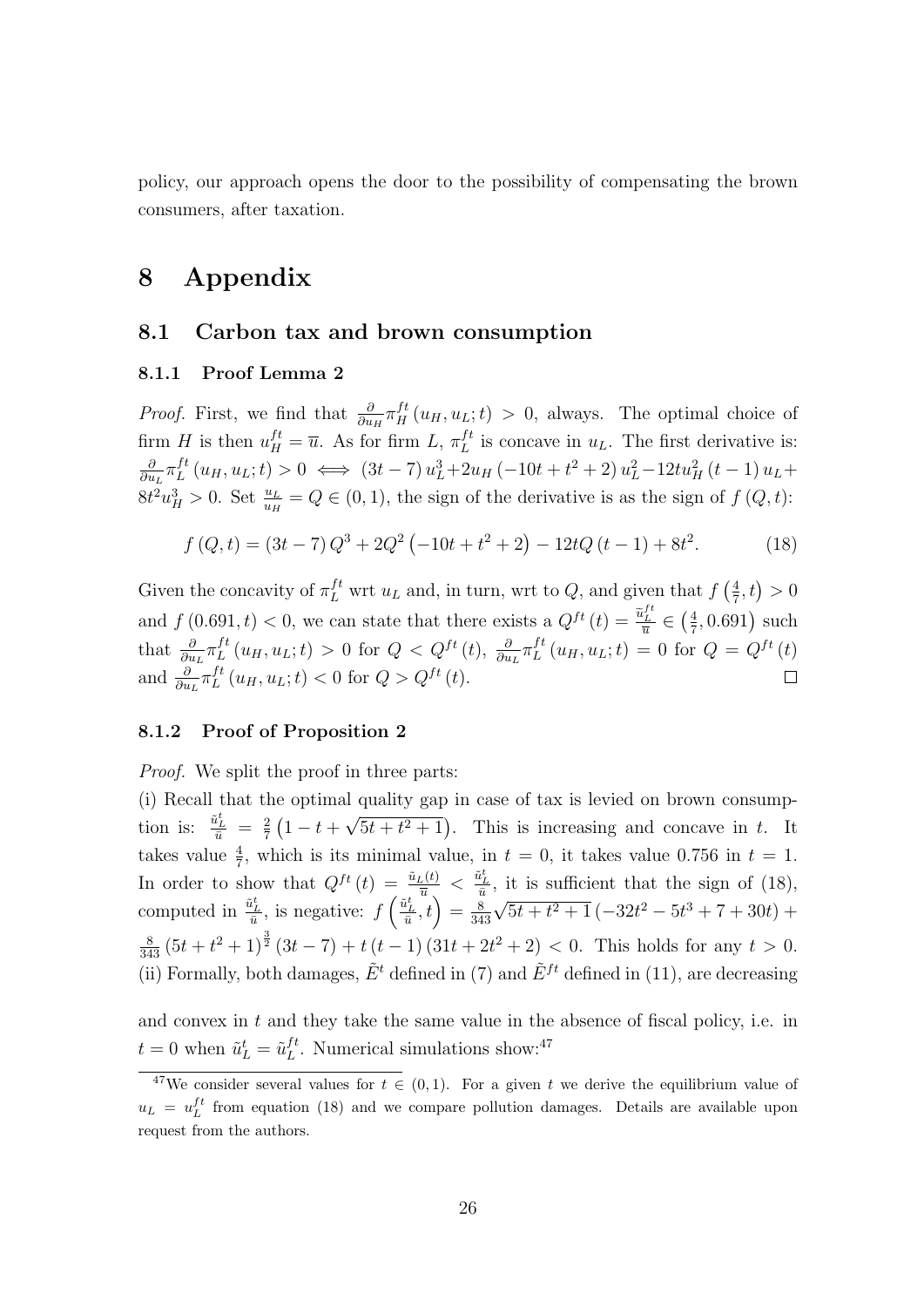$$
\tilde{E}^t - \tilde{E}^{ft} < 0 \iff \frac{\overline{u}}{u^0} < \hat{u}(t) \, ,
$$

with  $\hat{u}(t)$  increasing in t and such that  $\hat{u}(t) \in (0.5, 0.721)$ , where  $\hat{u}(0) = 0.5$  and  $\hat{u}(1) = 0.721$ . Recall from Lemma 2 that  $\frac{\tilde{u}_L^{ft}}{\bar{u}}$  takes value equal to 4/7 in  $t = 0$  and 0.691 in  $t = 1$ .

(iii) Partial derivatives reveal that

$$
\frac{\partial \pi_L^{ft}}{\partial t} = 8\beta^2 \bar{u}^3 u_L^2 (\bar{u} - u_L) \frac{u_L + t\bar{u}}{\left(-u_L^2 + 4\bar{u}u_L + 4tu_H^2 - 2t\bar{u}u_L\right)^3} > 0
$$
  

$$
\frac{\partial \pi_L^{ft}}{\partial t} = \beta^2 \bar{u}^2 u_L^2 (\bar{u} - u_L) \frac{3u_L^2 - 4\bar{u}u_L - 4tu_H^2 + 2t\bar{u}u_L}{\left(-u_L^2 + 4\bar{u}u_L + 4t\bar{u}^2 - 2t\bar{u}u_L\right)^3} < 0.
$$

Notice that  $\frac{\partial \pi_L^{ft}}{\partial t} > 0$  and  $\frac{\partial \pi_L^{ft}}{\partial t} < 0$  for any  $u_L$  and so, a fortiori, for the equilibrium quality  $\frac{\tilde{u}_L^{ft}}{\bar{u}} \in \left(\frac{4}{7}\right)$  $\frac{4}{7}, 0.691$ )  $\Box$ 

#### 8.1.3 Consumption tax versus production tax

When comparing consumers surplus and firms profits, it emerges that, (i) for the high quality segment as well as overall, consumers surplus is higher under relative tax to the brown producer than under tax to brown consumers. In contrast, consumers of the low quality good prefer to be taxed than buying from a taxed (and brown) firm. Finally, *(ii)* firms are better off when the tax is on brown consumers than on the brown producer.

Proof. (i) Consumers surplus under relative taxation on brown consumption for the high quality segment  $(\widetilde{CS}_H^t)$ , for the low quality segment  $(\widetilde{CS}_L^t)$  and overall  $(\widetilde{CS}_{TOT}^t)$ are, respectively:

$$
\widetilde{CS}_H^t = \frac{77}{32} \beta^2 \bar{u} \frac{\left(\sqrt{5t + t^2 + 1}(2t - 2) - 3t - 2t^2 - 2\right)^2}{\left(2\sqrt{5t + t^2 + 1} - 2t - 5\right)^2 \left(2\sqrt{5t + t^2 + 1} + 5t + 2\right)^2}
$$
\n(19a)

$$
\widetilde{CS}_{L}^{t} = \frac{49}{112} \beta^{2} \overline{u} \frac{(\sqrt{5t+t^{2}+1}-t+1)(2\sqrt{5t+t^{2}+1}+3t-2t\sqrt{5t+t^{2}+1}+2t^{2}+2)}{(2t-2\sqrt{5t+t^{2}+1}+5)^{2}(2\sqrt{5t+t^{2}+1}+5t+2)^{2}}
$$
\n
$$
\widetilde{CS}_{L}^{t} = \frac{1}{12} \beta^{2} \overline{u} \left( \frac{2t-2t+18t^{2}+44t^{3}-48}{2t+5t+2} \right) \sqrt{5t+t^{2}+1} + \left( \frac{19t}{1974t-1281t^{2}+1792t^{3}+616t^{4}+672} \right)}{(19b)}
$$

$$
\widetilde{CS}_{TOT}^t = \frac{1}{96} \beta^2 \bar{u} \frac{-14(-21t+18t^2+44t^3-48)\sqrt{5t+t^2+1} + (1974t-1281t^2+1792t^3+616t^4+672)}}{-12(t-1)(3t+2t^2+2)\sqrt{5t+t^2+1} + (72t-45t^2+72t^3+24t^4+24)}
$$
\n(19c)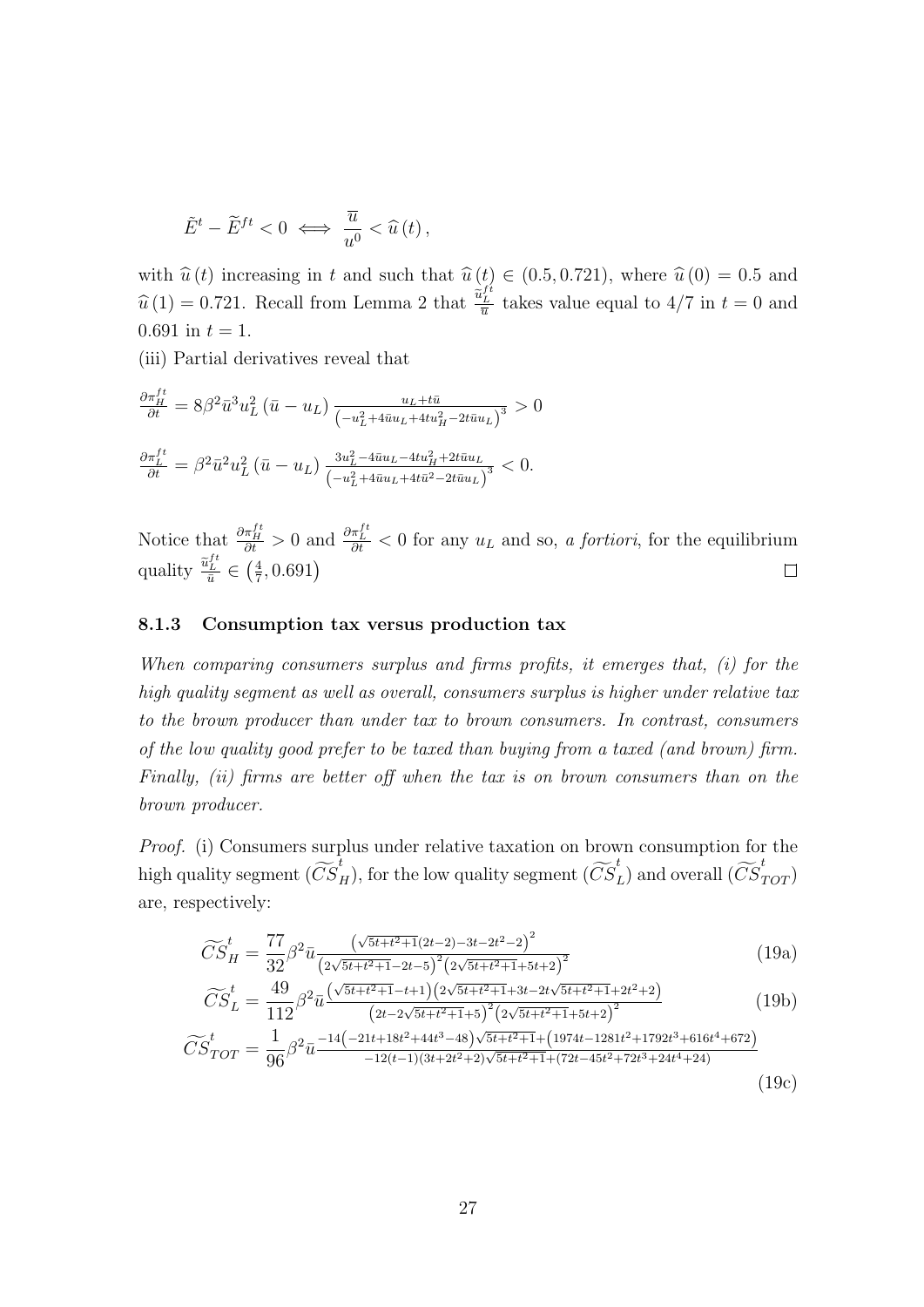Similarly, for the firm-based tax scenario, they are, with  $u_L = \tilde{u}_L^{ft}$  $L^{jt}\colon$ 

$$
\widetilde{CS}_{H}^{ft} = 2\beta^{2} \frac{^{2}(u_{L} + t\bar{u}) (u_{L}^{2} + \bar{u}u_{L} + t\bar{u}^{2})}{(-u_{L}^{2} + 4\bar{u}u_{L} + 4t\bar{u}^{2} - 2t\bar{u}u_{L})^{2}}
$$
\n
$$
\widetilde{CS}_{L}^{ft} = \beta^{2} \frac{\bar{u}^{2}u_{L}^{3}(\bar{u} - u_{L})^{2}}{2(\bar{u} - u_{L})^{2}(-u_{L}^{2} + 4\bar{u}u_{L} + 4t\bar{u}^{2} - 2\bar{u}u_{L})^{2}}
$$
\n
$$
\widetilde{CS}_{TOT}^{ft} = \frac{1}{2}\beta^{2}\bar{u}^{2}\frac{4\bar{u}u_{L}^{2} + 4t^{2}\bar{u}^{3} + 5u_{L}^{3} + 4t\bar{u}u_{L}^{2} + 8t\bar{u}^{2}u_{L}}{(-u_{L}^{2} + 4\bar{u}u_{L} + 4t\bar{u}^{2} - 2t\bar{u}u_{L})^{2}}
$$

Numerical simulations show the following:<sup>48</sup>

$$
\widetilde{CS}^t_{H} - \widetilde{CS}^{ft}_{H} < 0, \widetilde{CS}^t_{L} - \widetilde{CS}^{ft}_{L} > 0, \widetilde{CS}^t_{TOT} - \widetilde{CS}^{ft}_{TOT} < 0.
$$

(ii) Comparing (5) with (10) and (6) with (9), we find that, for any  $u<sub>L</sub>$  and so, *a fortiori*, for the equilibrium  $\frac{\tilde{u}_L^{ft}}{\tilde{u}} \in \left(\frac{4}{7}\right)$  $\frac{4}{7}, 0.691$ ):

$$
\tilde{\pi}_H^t - \pi_H^{ft} = -\frac{1}{48} \beta^2 \bar{u} \frac{4\bar{u}^2 (20\bar{u}^2 - 7u_L^2 - 20\bar{u}u_L)t^2 + 4\bar{u}u_L (40\bar{u}^2 - 7u_L^2 - 54\bar{u}u_L)t + u_L^2 (4\bar{u} - 7u_L)(20\bar{u} + u_L)}{\left(-u_L^2 + 4\bar{u}u_L + 4t\bar{u}^2 - 2t\bar{u}u_L\right)^2} > 0,
$$

$$
\tilde{\pi}_L^t - \pi_L^{ft} = \frac{1}{48} \beta^2 \bar{u} \frac{4\bar{u}^2 (2\bar{u} - u_L)^2 t^2 + 4\bar{u} u_L (8\bar{u}^2 + 13u_L^2 - 18\bar{u} u_L) t + u_L^2 (4\bar{u} - 7u_L)^2}{{\left(-u_L^2 + 4\bar{u} u_L + 4t\bar{u}^2 - 2t\bar{u} u_L\right)}^2} > 0.
$$

### 8.2 Carbon tax or green subsidies?

#### 8.2.1 Proof of Proposition 3

Proof.

$$
\tilde{E}^t - \tilde{E}^s = \frac{1}{12} \beta \frac{-4u^0 + 2t^2 u^0 - 3t^2 \bar{u} + 4u^0 \sqrt{5t + t^2 + 1} - 11t u^0 + tu^0 \sqrt{5t + t^2 + 1}}{t(t+4)}.
$$

From standard algebra, we get that  $\tilde{E}^t > \tilde{E}^s$  for any  $\frac{\bar{u}}{u^0} < \breve{u}(t)$ with  $\breve{u}(t) = \frac{1}{3t^2} (2t^2 - 4 + (4 + t))$ √  $5t + t^2 + 1 - 11t$  strictly less than 1. Since

$$
(2t^2 - 4 + (4+t)\sqrt{5t + t^2 + 1} - 11t) < 0
$$

whenever  $t < \bar{t}$ , with  $\bar{t} = 0.883 \, 16$ , then  $\frac{\bar{u}}{u^0} < \breve{u}(t)$  is never satisfied if  $t < \bar{t}$ . Then, under the assumption that  $s = t$ ,  $\tilde{u}_L^s - \tilde{u}_L^t = \frac{1}{7}$  $\frac{1}{7}\overline{u} \frac{19t-14\sqrt{5t+t^2+1}-2t\sqrt{5t+t^2+1}+2t^2+14}{t+7}.$ 

<sup>&</sup>lt;sup>48</sup>We consider several values for  $t \in (0,1)$ . For a given t we derive the equilibrium value of  $u_L = u_L^{ft}$  from equation (18) and we proceed with the comparisons of the consumer surpluses. Details are available upon request from the authors.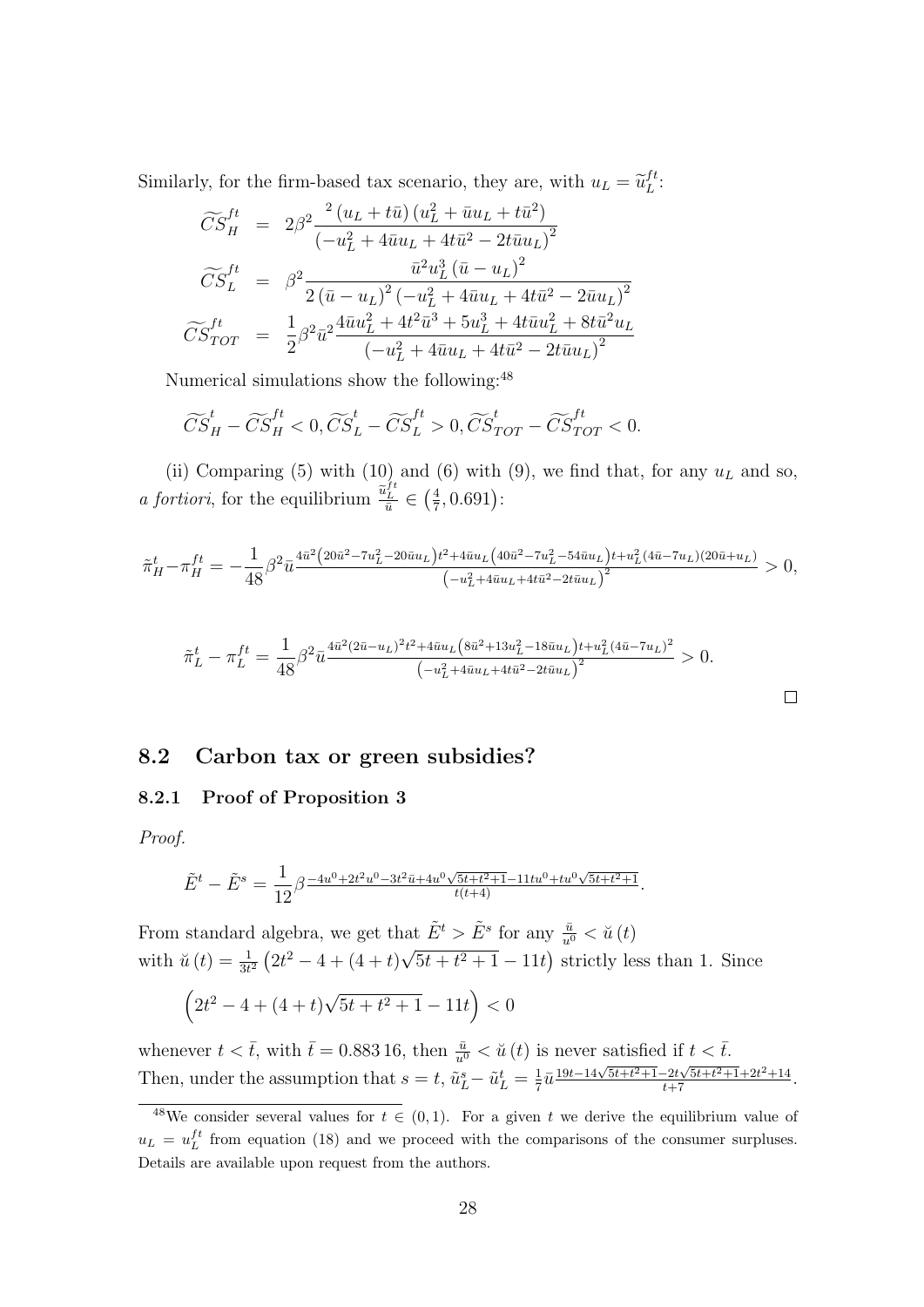Notice also that  $\tilde{u}_L^t - \tilde{u}_L^s = 0$  in the absence of fiscal policy. Further, it holds that

$$
\frac{\partial (\tilde u_L^t - \tilde u_L^s)}{\partial t} = \frac{168t - (2t^2 + 119 + 28t)\sqrt{5t + t^2 + 1} + 33t^2 + 2t^3 + 245}{(t+7)^2\sqrt{5t + t^2 + 1}} < 0.
$$

So, since  $\tilde{u}_L^s|_{t=0} = \tilde{u}_L^t|_{t=0}$  and the difference  $\tilde{u}_L^t - \tilde{u}_L^s$  is increasing in t, it immediately follows that  $\tilde{u}_L^t > \tilde{u}_L^s$  for any  $t \in ]0,1]$ .  $\Box$ 

#### 8.2.2 Consumers and producers surplus

When comparing consumers surplus and firms profits, it emerges that, (i) consumers surplus is higher under relative tax than under subsidy. In contrast, *(ii)* firms are better off when the consumers are subsidied.

Proof. Consumers surpluses under consumers taxation are provided in subsection (8.1.3). Let us define consumers surplus under relative subsidy on consumers

$$
\widetilde{CS}_{H}^{s} = \frac{1}{18} \beta^{2} (s+7) \bar{u} \frac{2s+11}{(s+4)^{2}},
$$
  

$$
\widetilde{CS}_{L}^{s} = \frac{1}{72} \beta^{2} \bar{u} \frac{s+7}{s+4},
$$
  

$$
\widetilde{CS}_{TOT}^{s} = \frac{1}{24} \beta^{2} \bar{u} (s+7) \frac{3s+16}{(s+4)^{2}}.
$$

(i) First, consider the total consumers surplus under the two scenarios.

$$
\widetilde{CS}^t_{TOT} - \widetilde{CS}^s_{TOT} = \frac{\bar{u}t}{288}\beta^2 \frac{-1152H - 5184t - 806Ht^2 + 1484Ht^3 + 328Ht^4 - 2304Ht + 6062t^2 - 2043t^3 - 2304t^4 - 328t^5 - 1152t^2 + 1152t^2 - 1152t^3 - 1152t^2 - 1152t^2 - 1152t^3 - 1152t^2 - 1152t^2 - 1152t^2 - 1152t^3 - 1152t^2 - 1152t^2 - 1152t^2 - 1152t^2 - 1152t^2 - 1152t^2 - 1152t^2 - 1152t^2 - 1152t^2 - 1152t^2 - 1152t^2 - 1152t^2 - 1152t^2 - 1152t^2 - 1152t^2 - 1152t^2 - 1152t^2 - 1152t^2 - 1152t^2 - 1152t^2 - 1152t^2 - 1152t^2 - 1152t^2 - 1152t^2 - 1152t^2 - 1152t^2 - 1152t^2 - 1152t^2 - 1152t^2 - 1152t^2 - 1152t^2 - 1152t^2 - 1152t^2 - 1152t^2 - 1152t^2 - 1152t^2 - 1152t^2 - 1152t^2 - 1152t^2 - 1152t^2 - 1152t^2 - 1152t^2 - 1152t^2 - 1152t^2 - 1152t^2 - 1152t^2 - 1152t^2 - 1152t^2 - 1152t^2 - 1152t^2 - 1152t^2 - 1152t^2 - 1152t^2 - 1152t^2 - 1152t^2 - 1152t^2 - 1152t^2 - 1152t^2 - 1152t^2 - 1152t^2 -
$$

with  $H =$ √  $5t + t^2 + 1$ . Now we evaluate the numerator  $\Delta$  and the denominator  $\Lambda$ , with  $\Delta = (328t^4 + 1484t^3 - 806t^2 - 2304t - 1152)H + (6062t^2 - 2304t^4 2043t^3 - 328t^5 - 5184t - 1152$  < 0 and  $\Lambda = (t+4)^2(8t^3 + 4t^2 - 4t - 8)H +$  $(15t^2 - 24t^3 - 8t^4 - 24t - 8) < 0$ . We conclude that

$$
\widetilde{CS}_{TOT}^t - \widetilde{CS}_{TOT}^s > 0.
$$

Let us compare the surpluses of consumers buying the high quality variant.

$$
\widetilde{CS}_H^T - \widetilde{CS}_H^S = \frac{1}{288} \beta^2 \bar{u} \frac{(-9t(31t+184)(8t^3+4t^2-4t-8))\sqrt{5t+t^2+1}+9t(31t+184)(8t^4+24t^3-15t^2+24t+8)}{(t+4)^2(12(1-t)(3t+2t^2+2)\sqrt{5t+t^2+1}+(24t^4+72t^3-45t^2+72t+24))}.
$$

After some algebraic simplifications, we get

$$
\widetilde{CS}_H^T - \widetilde{CS}_H^S = \frac{1}{96}t\beta^2 \bar{u}\frac{31t + 184}{(t+4)^2} > 0.
$$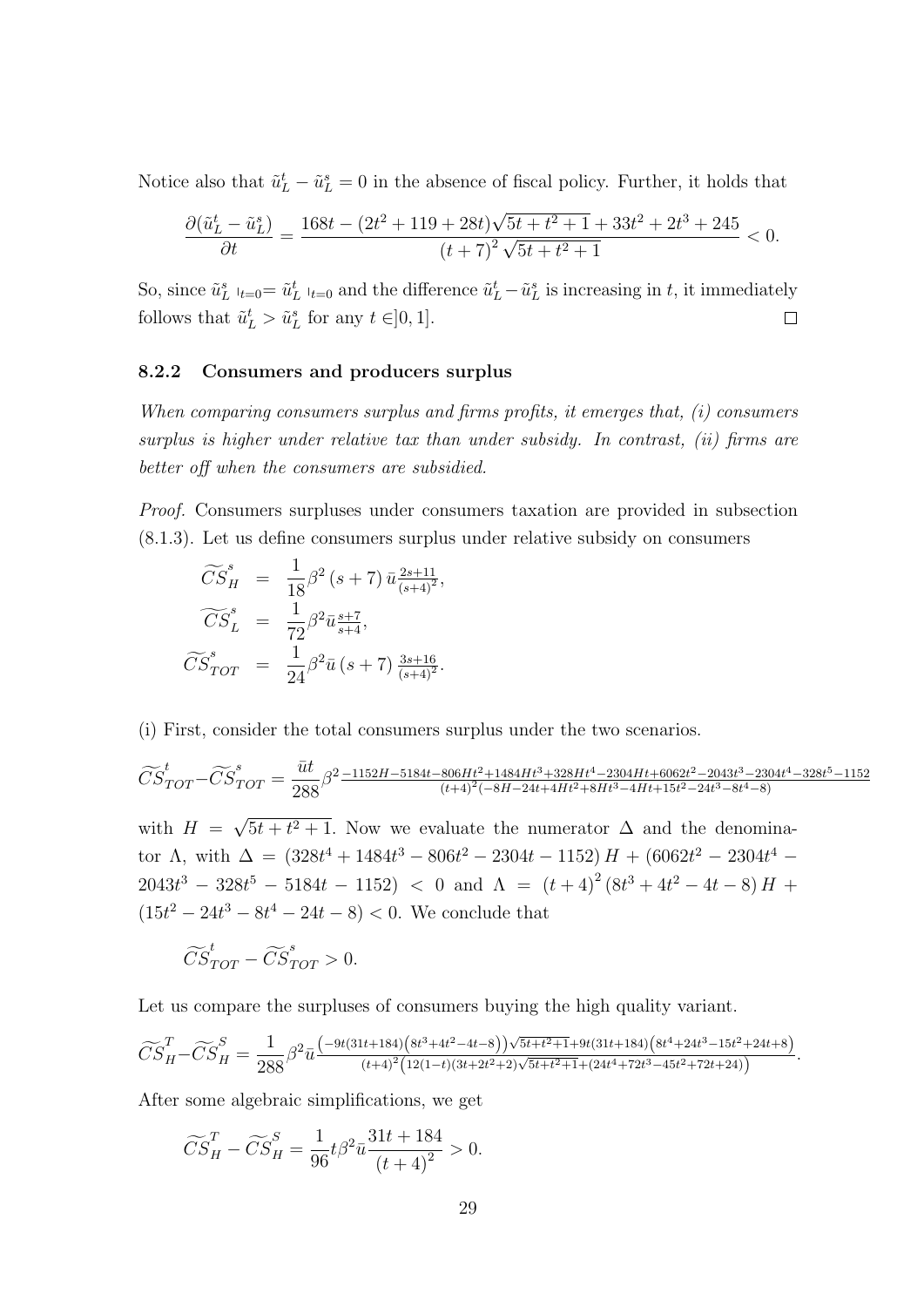Finally, for consumers buying the low quality variant, we obtain

$$
\widetilde{CS}_L^s - \widetilde{CS}_L^t = -\frac{1}{144} \beta^2 \bar{u} \frac{3t\left( \left(153t + 148t^2 + 16t^3 - 72\right) \sqrt{t^2 + 5t + 1} - \left(27t + 481t^2 + 188t^3 + 16t^4 + 72\right)\right)}{\left(12(1-t)(3t + 2t^2 + 2)\right) \sqrt{t^2 + 5t + 1} + \left(72t - 45t^2 + 72t^3 + 24t^4 + 24\right)}.
$$

Let us evaluate the denominator  $\Psi$ ,

 $\Psi = (-12(t-1)(3t+2t^2+2))\sqrt{t^2+5t+1} + (72t-45t^2+72t^3+24t^4+24) > 0$ for any t, and thus  $\Psi > 0$  always holds. Consider now the numerator  $\nabla$ 

$$
\nabla = \underbrace{(153t + 148t^2 + 16t^3 - 72) \sqrt{t^2 + 5t + 1}}_{A} - \underbrace{(27t + 481t^2 + 188t^3 + 16t^4 + 72)}_{B}
$$

First notice that  $B > 0$  always holds. Consider the case  $A - B < 0$ , a fortiori  $A^{2} - B^{2} < 0$  for any  $A > 0$ . Otherwise, for any  $A < 0$ , a fortiori  $A - B < 0$ holds. Accordingly, it is sufficient to verify that  $A^2 - B^2 < 0$  in order to prove that  $A - B < 0$  and thus  $\nabla < 0$ .

 $A^2 - B^2 = -21\,609t^2\,(t+8) < 0.$ 

Summing up, with  $\Psi > 0$  and  $\nabla < 0$ , we conclude that  $\widetilde{CS}_L^s - \widetilde{CS}_L^t > 0$ . (ii)  $\tilde{\pi}_H^t - \tilde{\pi}_H^s = -\frac{3}{16} s \bar{u} \beta^2 \frac{s+8}{(s+4)^2} < 0$  and  $\tilde{\pi}_L^t - \tilde{\pi}_L^s = -\frac{1}{16} s \bar{u} \frac{\beta^2}{s+4} < 0$ .  $\Box$ 

#### 8.2.3 Proof of Proposition 4

Proof. We divided the proof of proposition 4 in three parts

(i) From pollution damage defined in (17), it emerges that  $\frac{\partial}{\partial s}\tilde{E}^{fs}=-\frac{1}{2}$  $\frac{1}{2}\beta \frac{u^0 - 2\bar{u}}{(3s+4)^2} \leq 0 \iff u^0 > 2\bar{u} \iff \frac{\bar{u}}{u_0} \leq \frac{1}{2}$  $\frac{1}{2}$ : subsidizing the green firm is effective in reducing pollution emission if and only if the top environmental quality available in the market and chosen by the high quality firm is sufficiently lower than the emission-free quality benchmark.

(ii) For any given s, simple comparison reveals:

$$
\tilde{u}_L^s - \tilde{u}_L^{fs} = \bar{u}\left(\frac{s+4}{s+7} - \frac{3s+4}{5s+7}\right) = \bar{u}2s \frac{s+1}{(s+7)(5s+7)} > 0.
$$

(iii) Direct computations show, for a given s equal in the two scenarios:

$$
\tilde{E}^s - \tilde{E}^{fs} = -\frac{1}{2}s\beta \frac{2u^0 + 2su^0 - s\overline{u}}{(s+4)(3s+4)} < 0.
$$

 $\Box$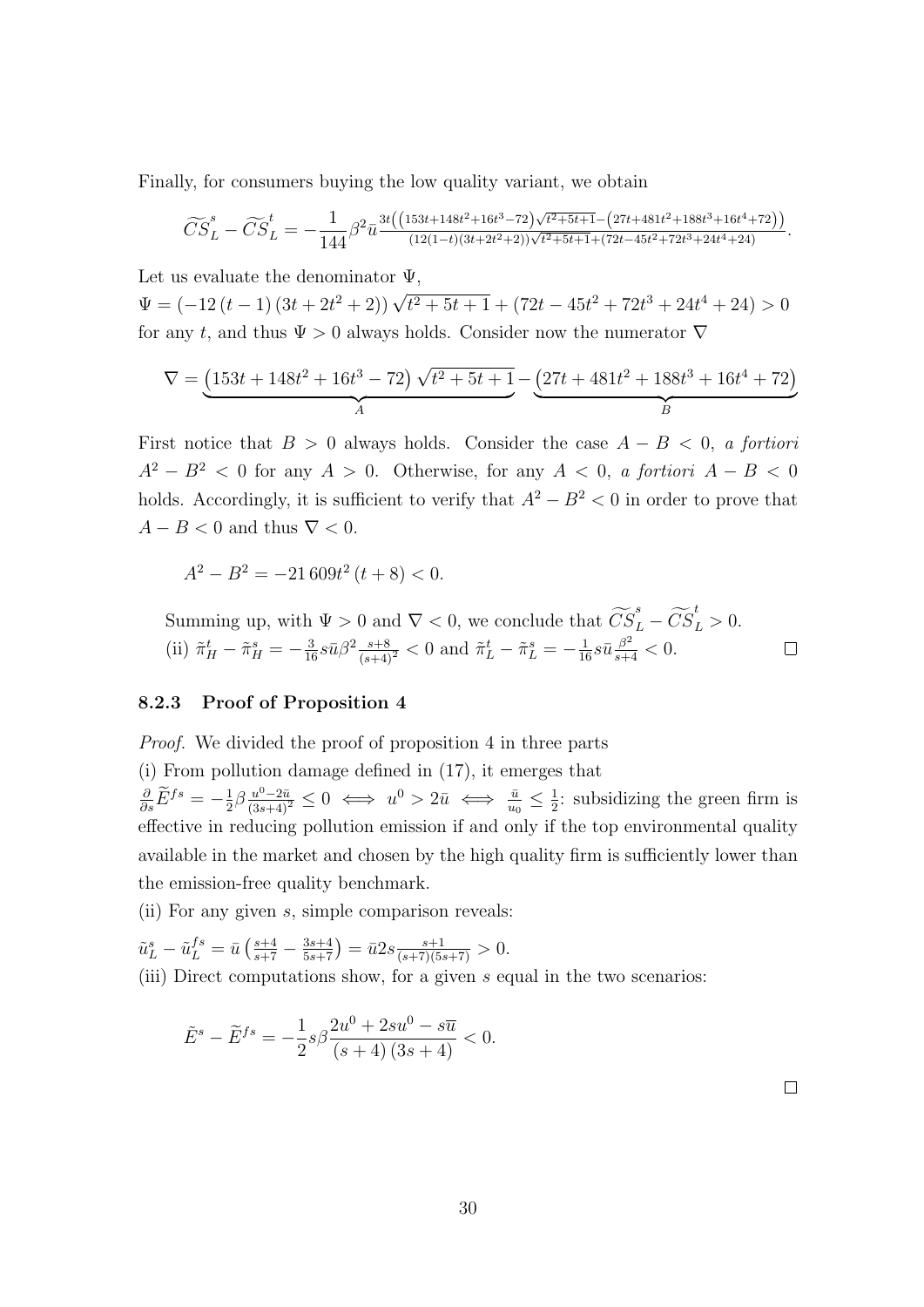#### 8.2.4 Consumption versus production subsidy

Direct comparisons show that (i) consumer surplus is higher when the subsidy is on the green producer rather than on green consumption, (ii) on the contrary, producer surplus is higher when the subsidy is on green consumption.

Proof. (i) Consumer surplus under consumer-based subsidy is defined in subsection (8.2.2). For the firm-based scenario, we define, similarly:

$$
\widetilde{CS}_{H}^{fs} = \beta^{2} \bar{u} \frac{(31s + 11s^{2} + 22) (s + 2) (5s + 7)}{8 (2s + 3)^{2} (3s + 4)^{2}},
$$
\n
$$
\widetilde{CS}_{L}^{fs} = \beta^{2} \bar{u} \frac{(5s + 7) (s + 1)^{2}}{8 (2s + 3)^{2} (3s + 4)},
$$
\n
$$
\widetilde{CS}_{TOT}^{fs} = \frac{1}{8} \beta^{2} \bar{u} (5s + 7) \frac{(21s + 7s^{2} + 16)}{(2s + 3) (3s + 4)^{2}}.
$$

Comparisons show the following:

$$
\widetilde{CS}_{H}^{s} - \widetilde{CS}_{H}^{fs} = -\frac{1}{72}s\beta^{2}\bar{u}\left(23s + 32\right)\frac{20s + 113s^{2} + 66s^{3} + 9s^{4} - 48}{(3s + 4)^{2}(2s + 3)^{2}(s + 4)^{2}} < 0 \iff s > 0.504\,98;
$$
\n
$$
\widetilde{CS}_{L}^{s} - \widetilde{CS}_{L}^{fs} = -\frac{1}{72}s\beta^{2}\bar{u}\frac{344s + 197s^{2} + 33s^{3} + 186}{(s + 4)(3s + 4)(2s + 3)^{2}} < 0;
$$
\n
$$
\widetilde{CS}_{TOT}^{s} - \widetilde{CS}_{TOT}^{fs} = -\frac{1}{24}s\beta^{2}\bar{u}\frac{784s + 954s^{2} + 411s^{3} + 51s^{4} + 160}{(2s + 3)(s + 4)^{2}(3s + 4)^{2}} < 0.
$$
\n(ii) As for firms, comparing profits under consumer subsidy, defined in (14) with

those under firm subsidy, defined in (16), we find:

$$
\begin{aligned}\n\tilde{\pi}_H^s - \tilde{\pi}_H^{fs} &= -\frac{1}{6}\bar{u}\beta^2 \left(s+1\right) \frac{1424s+1274s^2+630s^3+165s^4+15s^5+672}{(2s+3)(s+4)^2(3s+4)^2} < 0, \\
\tilde{\pi}_L^s - \tilde{\pi}_L^{fs} &= \frac{1}{12}s\bar{u}\beta^2 \left(s+1\right) \frac{3s+2}{(3s+4)(2s+3)(s+4)} > 0.\n\end{aligned}
$$

As for the producer surplus' comparison,  $\Pi^s = \tilde{\pi}_H^s + \tilde{\pi}_L^s$  versus  $\Pi^{fs} = \tilde{\pi}_H^{fs} + \tilde{\pi}_L^{fs}$  $L^{fs}$ , we find:

$$
\Pi^{s} - \Pi^{fs} = -\frac{1}{12} \bar{u} \beta^{2} \left( s + 1 \right) \frac{640s + 396s^{2} + 138s^{3} + 15s^{4} + 448}{(s+4)^{2}(3s+4)^{2}} < 0.
$$

## 8.3 Convex quality costs: numerical simulations

The optimization problem of the brown firm does not vary with the introduction of convex quality costs faced by the green firm. Accordingly, we have implemented numerical simulations based on the relation between the high and low quality variants coming from the best reply function of the brown firm. Further, for sake of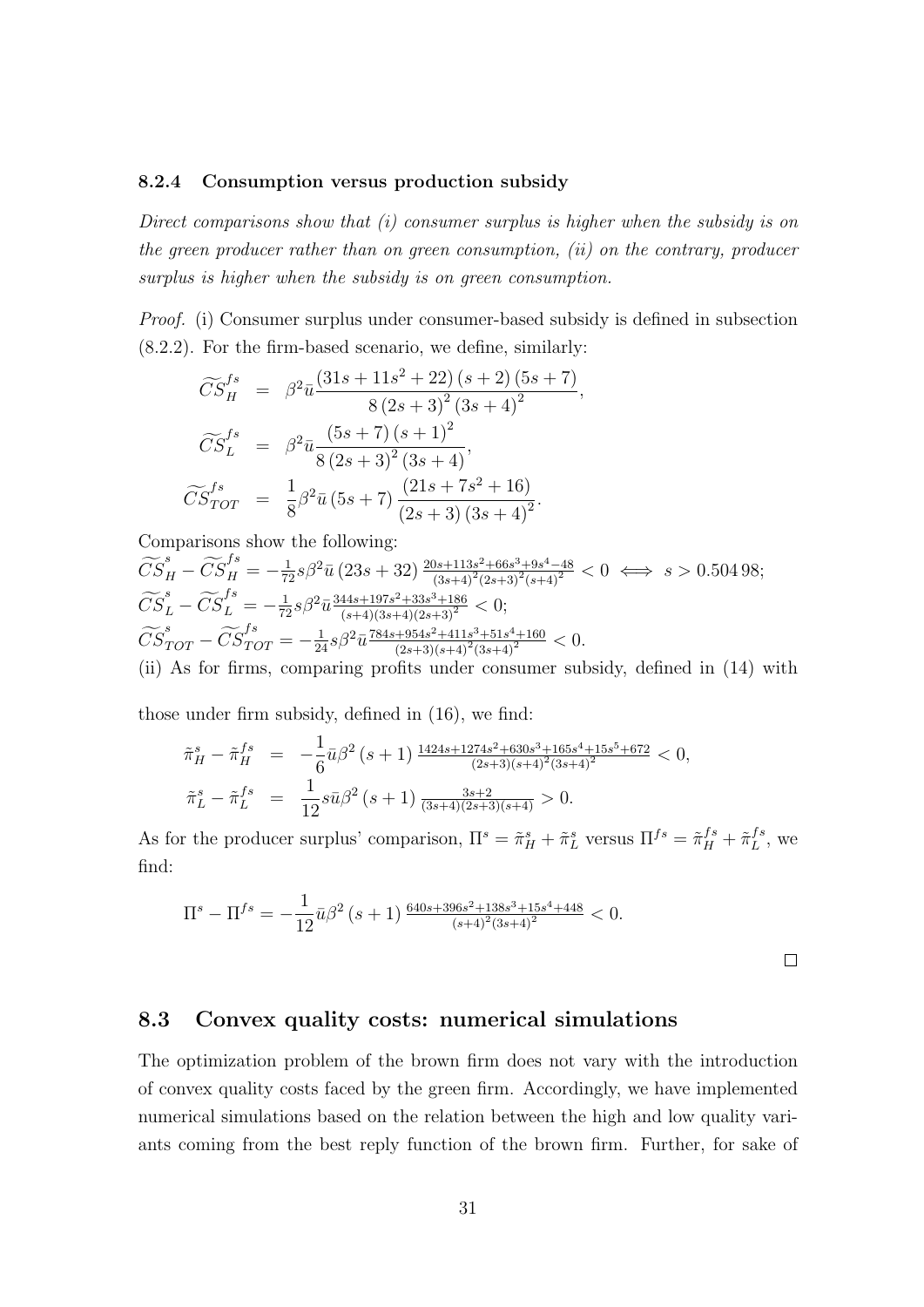comparability, we have considered the same rate  $s = t \in (0, 1)$ . In this analysis,  $u_H$ is assumed to be in the interval (0.1, 10), while different values have been attributed to the parameters of the model (i.e.  $\beta$ , s and t). More in detail, from a uniform distribution (i.e.  $u_H \sim U(0.1, 10)$ ), we have drawn randomly 500  $u_H$ -values which profile the profits curve trend. Among these  $u_H$ -values, we have selected those which are profit maximizing for any couple of  $\beta$ , t values. The maximal WTP  $\beta$ takes the following values  $\beta = [2, 4, 6, 8, 10]$  while the tax/subsidy rate is assumed to be  $t = [0.2, 0.4, 0.6, 0.8]$ . For the comparisons of the pollution damages in the different scenarios, we assume  $\bar{u} = 10$ , so that  $u^0 \ge 10$ . Here, results of numerical simulation are presented consistently with the structure of the model with qualityspecific fixed production cost. Details on numerical results are provided in Annex I: optimal qualities are reported in Table I while firm's profits and pollution damage are respectively in Table II and Table III.

First, when considering convex quality costs on the green variant,  $\tilde{u}_L^t$  is still increasing in t. Further, the fiscal plan does not have any impact on firms profits. Also, the benefit of taxing brown consumption in terms of environmental quality is robust to this alternative specification of production costs.

In particular, from the comparison between taxation on consumers and producers, numerical simulations show that  $\tilde{u}_L^t > \tilde{u}_L^{ft}$  $L<sup>t</sup>$  is always verified for any couple of  $\beta$ , t–values, as in the corresponding model with fixed costs. Moreover, we find that, in line with the baseline model, pollution damage under production tax can be higher than the corresponding tax on consumers, namely  $\tilde{E}^{ft} > \tilde{E}^t$ . Whenever the ratio between the optimal qualities and the emission-free quality – when this latter is set at its minimum value – is relatively low, (i.e.  $max\left\{\frac{\tilde{u}^{ft}}{n^0}\right\}$  $\frac{\tilde{u}^{ft}}{u^0}, \frac{\tilde{u}^t}{u^0}$  $\left\{\fractilde{u}^t}{u^0}\right\} < 0.527$ with  $u^0 = \bar{u} = 10$ , we observe  $\tilde{E}^{ft} > \tilde{E}^t$ . Notice that this occurs for  $\beta \leq 6$ , irrespective of the tax rate. However when both  $\frac{\tilde{u}^{ft}}{u^0}$  and  $\frac{\tilde{u}^t}{u^0}$  are closer to 1, namely the distance between the optimal qualities and the emission-free quality is relatively small, the reverse holds and thus  $\tilde{E}^{ft} < \tilde{E}^t$ . However, if we allow for a higher value of  $u^0$ , for example  $u^0 > 21.604$ , a relative tax on brown producers always leads to larger pollution damage than in case of consumers taxation.

Concerning profits, irrespective of the  $\beta$ , t–values, we observe  $\tilde{\pi}_L^t > \tilde{\pi}_L^{ft}$  with  $\tilde{\pi}_L^{ft}$ L decreasing in t, and  $\tilde{\pi}^t_H > \tilde{\pi}^{ft}_H$  holds for relatively low value of t (i.e.  $t < 0.6$ ).

From the comparison between consumer-based fiscal measures, it emerges that the brown quality is higher under tax than under subsidy for relatively high values of  $\beta$ . This is rather reasonable, since the role of quality-dependent convex cost is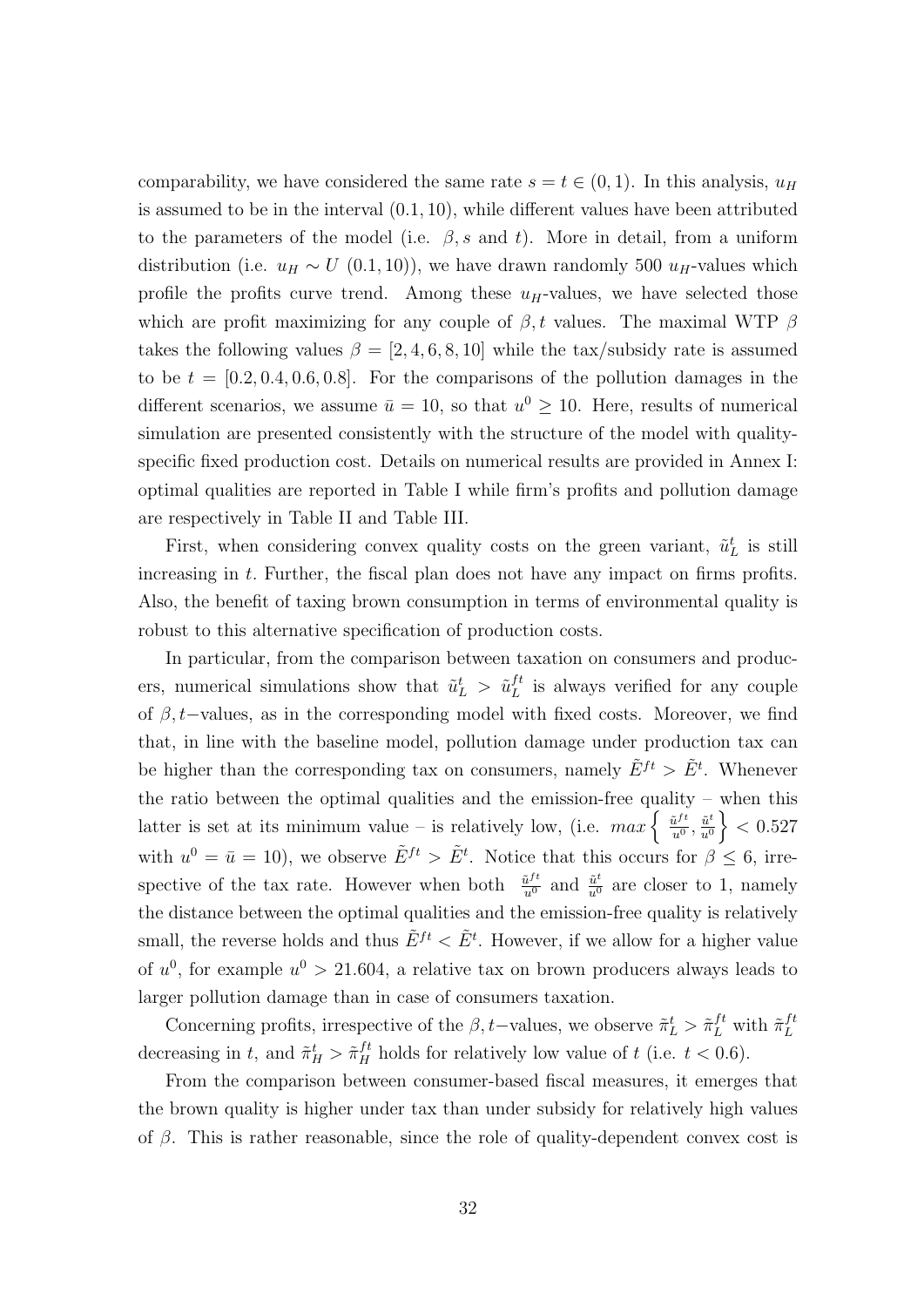mitigated by the highest WTP.

Concerning the pollution damage, a relative subsidy on consumption results in a larger pollution damage than taxation for a high value of  $\beta$  or for low values of both  $\beta$  and subsidy/tax rate; indeed  $\tilde{E}^s > \tilde{E}^t$  always holds when  $\beta = 10$  or  $\beta = 2$ with  $t = 0.2$  or  $t = 0.4$ . For the other  $\beta$ , t values, the result strictly depends on the difference  $(u^0 - u_H)$ : increasing values of this difference result in a wider range of parameters for which  $\tilde{E}^s > \tilde{E}^t$  is observed.

For sake of completeness, we have compared the two alternative scenarios on green subsidy, namely (i) green subsidy on consumers vsus green subsidy on producer and (ii) taxation on producer vsus subsidy on producer.

As far as the former scenario is concerned, when evaluating a green subsidy on consumers and producers, simulations show that  $\tilde{u}_L^s > \tilde{u}_L^{fs}$  $L^{fs}$  and  $\tilde{E}^{fs} > \tilde{E}^s$  are always verified, consistently with the analysis in the baseline model.

As for the latter case, when comparing the firm-based measures, it emerges that the low quality variant is higher under taxation than in case of green subsidies on producers for a relatively high (resp. low) value of  $\beta$ , namely  $\tilde{u}_L^{ft} > \tilde{u}_L^{fs}$  $L^{fs}$  (resp. lower,  $\tilde u_L^{fs} > \tilde u_L^{ft}$  $L_L^{ft}$ ), regardless of the tax rate. For the pollution damage,  $\tilde{E}^{fs} > \tilde{E}^{ft}$  holds in the following cases:  $\beta = (2, 10)$ ,  $\beta = 4$  with  $t = 0.2$  and  $t = 0.6$  and  $\beta = 8$  with  $t = (0.4; 0.6; 0.8)$ . For all the remaining cases, the ranking depends on the value of  $u^0$ : when  $u^0$  is larger, the range of parameters such that  $\tilde{E}^{fs} > \tilde{E}^{ft}$  holds increases.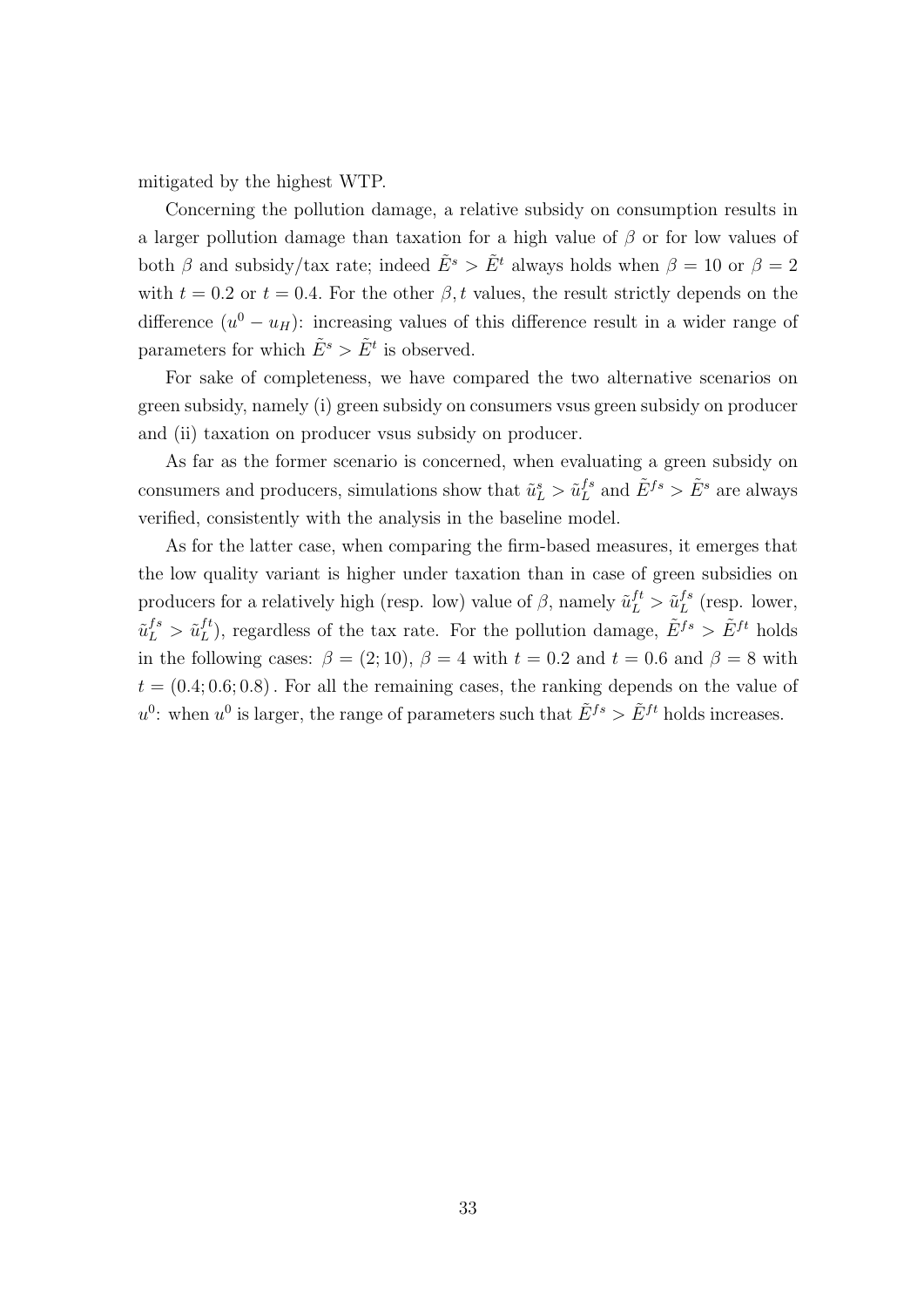### Annex I, Table I

#### Optimal qualities

 $\beta$ = consumers' willingness to pay;  $t=$  tax/subsidy rate;  $\tilde{u}^t_H$ = high quality under relative taxation on brown consumption;  $\tilde{u}_L^t$  = low quality under relative taxation on brown consumption;  $\tilde{u}_H^{ft}$  = high quality under relative taxation on brown production;  $\tilde{u}_L^{ft}$  = low quality under relative taxation on brown production;  $\tilde{u}_{H}^{s}$  high quality under relative subsidy on green consumption;  $\tilde{u}_L^s$  = low quality under relative subsidy on brown production;  $\tilde{u}_H^{sf}$  = high quality under relative subsidy on green production;  $\tilde{u}_L^{sf} =$  low quality under relative subsidy on green production.

| $(\beta,t)$ | $\tilde{u}_H^t$ | $\tilde{u}_L^t$ | $\tilde u_H^{ft}$ | $\tilde u_L^{ft}$ | $\tilde{u}_H^s$      | $\tilde u_L^s$ | $\tilde{u}_H^{fs}$ | $\tilde{u}_L^{fs}$ |
|-------------|-----------------|-----------------|-------------------|-------------------|----------------------|----------------|--------------------|--------------------|
| (2,0.2)     | 0.578           | 0.368           | 0.581             | 0.362             | 0.650                | 0.379          | 0.646              | 0.371              |
| (2,0.4)     | 0.578           | 0.393           | 0.590             | 0.384             | 0.715                | 0.425          | 0.701              | 0.405              |
| (2,0.6)     | 0.578           | 0.411           | 0.588             | 0.393             | 0.753                | 0.456          | 0.765              | 0.444              |
| (2,0.8)     | 0.578           | 0.425           | 0.581             | 0.396             | $0.812\,$            | 0.500          | 0.823              | 0.479              |
| (4,0.2)     | 2.329           | 1.482           | 2.319             | 1.444             | 2.622                | 1.520          | 2.586              | 1.487              |
| (4,0.4)     | 2.329           | 1.821           | 2.331             | 1.516             | 2.855                | $1.697\,$      | 2.826              | 1.633              |
| (4,0.6)     | 2.329           | 1.655           | 2.306             | 1.541             | 3.075                | 1.861          | 3.061              | 1.776              |
| (4,0.8)     | 2.329           | 1.713           | 2.336             | 1.591             | 3.250                | 2.000          | 3.298              | 1.919              |
| (6, 0.2)    | 5.252           | 3.343           | 5.217             | 3.250             | 5.870                | 3.424          | 5.813              | 3.342              |
| (6, 0.4)    | 5.252           | 3.567           | 5.237             | 3.406             | 6.436                | 3.826          | 6.357              | 3.673              |
| (6, 0.6)    | 5.252           | 3.733           | 5.247             | 3.507             | 6.912                | 4.183          | 6.893              | 3.998              |
| (6, 0.8)    | 5.252           | 3.864           | 5.273             | 3.592             | 7.323                | 4.506          | 7.416              | 4.315              |
| (8, 0.2)    | 9.327           | 5.938           | 9.293             | 5.789             | $\boldsymbol{9.937}$ | 5.797          | 9.999              | 5.750              |
| (8, 0.4)    | 9.327           | 6.336           | 9.286             | 6.040             | 9.937                | 5.909          | 9.999              | 5.778              |
| (8,0.6)     | 9.327           | 6.630           | 9.332             | 6.237             | 9.937                | 6.015          | 9.999              | 5.800              |
| (8,0.8)     | 9.327           | 6.861           | 9.374             | 6.385             | 9.937                | 6.115          | 9.999              | 5.818              |
| (10, 0.2)   | 9.327           | 6.326           | 9.998             | 6.228             | 9.937                | 5.797          | 9.999              | 5.750              |
| (10, 0.4)   | 9.327           | 6.750           | 9.962             | 6.480             | 9.937                | 5.909          | 9.999              | 5.778              |
| (10, 0.6)   | 9.327           | 7.064           | 9.984             | 6.674             | 9.937                | 6.015          | 9.999              | 5.800              |
| (10, 0.8)   | 9.327           | 7.311           | 9.989             | 6.804             | 9.937                | 6.115          | 9.999              | 5.818              |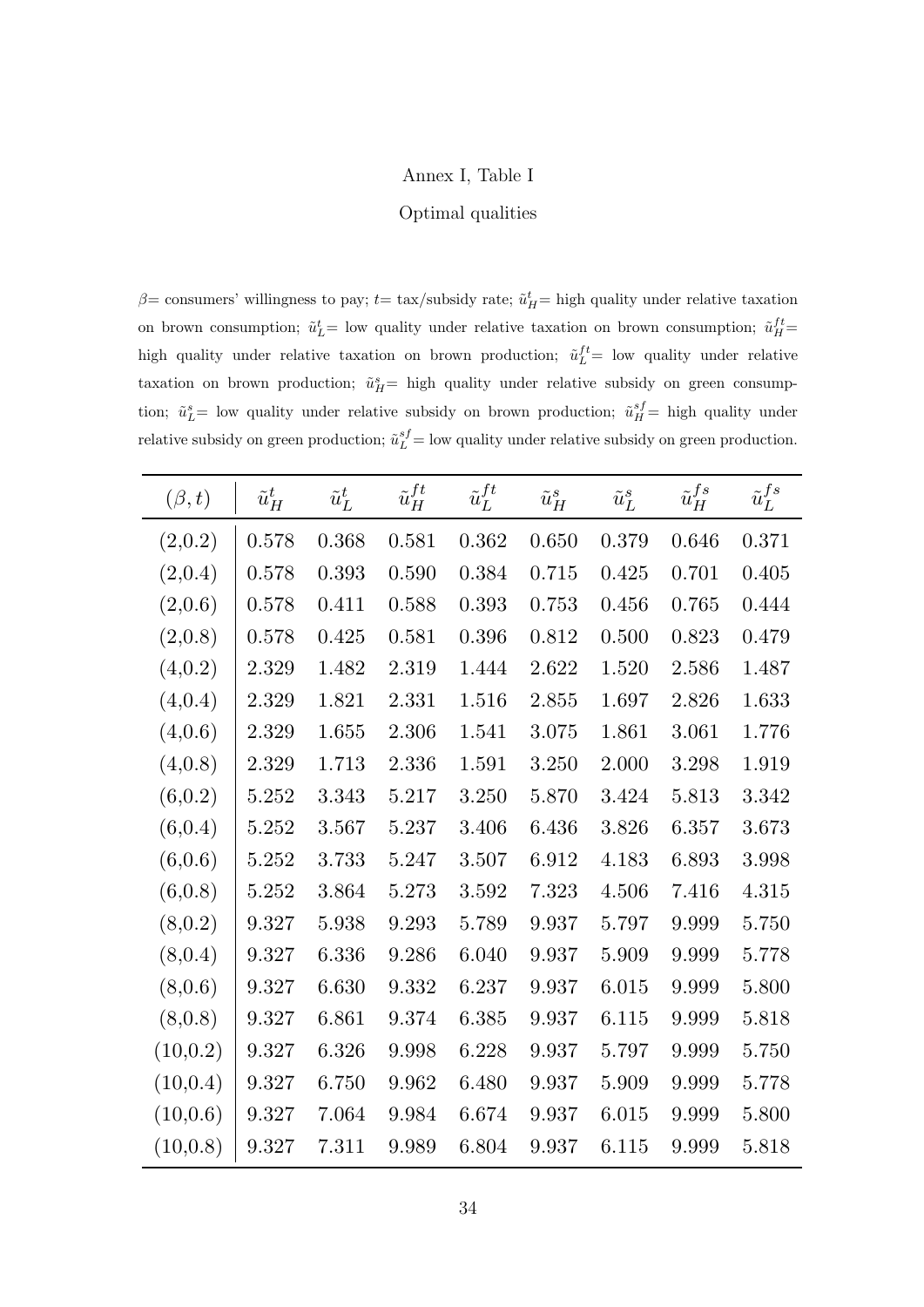### Annex I, Table II

#### Firms'profits

 $\beta$ = Consumers' willingness to pay;  $t$ = Tax/Subsidy rate;  $\tilde{\pi}_{H}^{t}$ = profit of firm H under relative taxation on brown consumption;  $\tilde{\pi}_L^t$  = profit of firm L under relative taxation on brown consumption;  $\tilde{\pi}^{ft}_H$  = profit of firm L under relative taxation on brown production;  $\tilde{\pi}^{ft}_L$  = profit firm L under relative taxation on brown production;  $\tilde{\pi}_{H}^{s}$  = profit of firm H under relative subsidy on green consumption;  $\tilde{\pi}_L^s$  = profit of firm L under relative subsidy on brown production;  $\tilde{\pi}_H^{sf}$  = profit of firm H under relative subsidy on green production;  $\tilde{\pi}_L^{sf}$  = profit of firm L under relative subsidy on green production.

| $(\beta,t)$ | $\tilde{\pi}_{H}^{t}$ | $\tilde{\pi}_L^t$ | $\tilde{\pi}_{H}^{ft}$ | $\tilde{\pi}_L^{ft}$ | $\tilde{\pi}_{H}^{s}$ | $\tilde{\pi}_L^s$ | $\tilde{\pi}_H^{sf}$ | $\tilde{\pi}_L^{sf}$ |
|-------------|-----------------------|-------------------|------------------------|----------------------|-----------------------|-------------------|----------------------|----------------------|
| (2,0.2)     | 0.170                 | 0.048             | 0.168                  | 0.040                | 0.213                 | 0.062             | 0.209                | 0.060                |
| (2,0.4)     | 0.170                 | 0.048             | 0.169                  | 0.035                | 0.255                 | 0.076             | 0.249                | 0.070                |
| (2,0.6)     | 0.170                 | 0.048             | 0.170                  | 0.030                | 0.293                 | 0.087             | 0.293                | 0.080                |
| (2,0.8)     | 0.170                 | 0.048             | 0.172                  | 0.027                | 0.330                 | 0.102             | 0.339                | 0.091                |
| (4,0.2)     | 2.722                 | 0.776             | 2.690                  | 0.634                | 3.412                 | 0.999             | 3.337                | 0.953                |
| (4,0.4)     | 2.722                 | 0.776             | 2.703                  | 0.546                | 4.073                 | 1.211             | 3.991                | 1.121                |
| (4,0.6)     | 2.722                 | 0.776             | 2.724                  | 0.474                | 4.697                 | 1.426             | 4.688                | 1.287                |
| (4,0.8)     | 2.722                 | 0.776             | 2.746                  | 0.429                | 5.281                 | 1.625             | 5.430                | 1.452                |
| (6,0.2)     | 13.781                | 3.939             | 13.616                 | 3.209                | 17.273                | 5.032             | 16.893               | 4.817                |
| (6, 0.4)    | 13.781                | 3.939             | 13.683                 | 2.759                | 20.618                | 6.143             | 20.205               | 5.675                |
| (6, 0.6)    | 13.781                | 3.939             | 13.790                 | 2.426                | 23.777                | 7.213             | 23.734               | 6.520                |
| (6,0.8)     | 13.781                | 3.939             | 13.899                 | 2.177                | 26.736                | 8.238             | 27.491               | 7.346                |
| (8,0.2)     | 43.556                | 12.436            | 43.032                 | $10.163\,$           | 54.460                | 15.143            | 53.334               | 14.731               |
| (8,0.4)     | 43.556                | 12.436            | 43.245                 | 8.696                | 64.069                | 16.863            | 63.011               | 15.870               |
| (8,0.6)     | 43.556                | 12.436            | 43.582                 | 7.672                | 72.453                | 18.435            | 72.484               | 16.814               |
| (8,0.8)     | 43.556                | 12.436            | 43.928                 | 6.881                | 79.810                | 19.875            | $81.819\,$           | 17.608               |
| (10, 0.2)   | 95.544                | 20.703            | 94.944                 | 17.084               | 112.867               | 23.660            | 111.456              | 23.017               |
| (10, 0.4)   | 95.544                | 20.703            | 95.141                 | 14.577               | 127.882               | 26.349            | 126.577              | 24.797               |
| (10, 0.6)   | 95.544                | 20.703            | 95.806                 | 12.825               | 140.981               | 28.804            | 141.378              | 26.272               |
| (10,0.8)    | 95.544                | 20.703            | 96.404                 | 11.457               | 152.477               | 31.054            | 155.965              | 27.512               |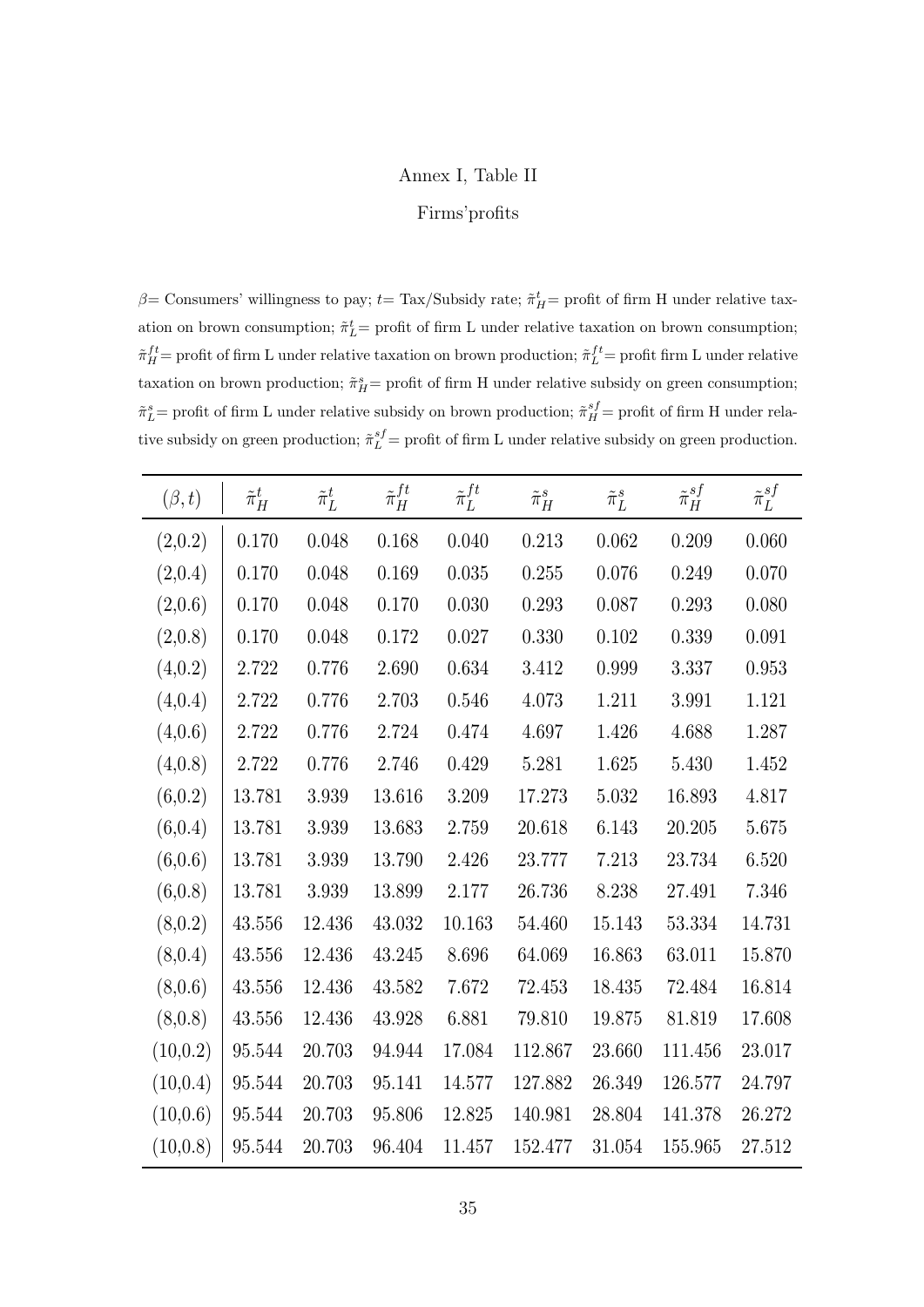### Annex I, Table III

#### Pollution damage

 $\beta$ = consumers' willingness to pay; t= tax/subsidy rate;  $\tilde{E}^t$ = pollution damage under relative taxation on brown consumption;  $\tilde{E}^{ft}$  = pollution damage under relative taxation on brown production;  $\tilde{E}^s$  = pollution damage under relative subsidy on green consumers;  $\tilde{E}^{fs}$  = pollution damage under relative subsidy on green production.

| $(\beta, t)$ | $\tilde{E}^t$       | $\tilde{E}^{ft}$    | $\tilde{E}^s$       | $\tilde{E}^{fs}$    |
|--------------|---------------------|---------------------|---------------------|---------------------|
| (2,0.2)      | $1.690u^0$ -0.867   | $1.709u^0 - 0.890$  | $1.714u^0 - 0.960$  | $1.739u^0 - 0.955$  |
| (2,0.4)      | $1.657u^0 - 0.867$  | $1.689u^0 - 0.914$  | $1.682u^0 - 1.040$  | $1.731u^0 - 1.024$  |
| (2,0.6)      | $1.636u^0 - 0.867$  | $1.676u^0 - 0.918$  | $1.652u^0 - 1.080$  | $1.724u^0 - 1.108$  |
| (2,0.8)      | $1.620u^0$ -0.867   | $1.667u^0 - 0.911$  | $1.625u^0 - 1.150$  | $1.719u^0 - 1.183$  |
| (4,0.2)      | $3.381u^0 - 6.987$  | $3.419u^0$ -7.107   | $3.429u^0 - 7.742$  | $3.478u^0 - 7.647$  |
| (4,0.4)      | $3.315u^0 - 6.987$  | $3.378u^0 - 7.221$  | $3.364u^0 - 8.305$  | $3.461u^0 - 8.260$  |
| (4,0.6)      | $3.271u^0 - 6.987$  | $2.240u^0 - 5.408$  | $3.304u^0 - 8.824$  | $3.448u^0 - 8.867$  |
| (4,0.8)      | $3.240u^0 - 6.987$  | $3.334u^0$ -7.326   | $3.250u^0 - 9.208$  | $3.437u^0 - 9.483$  |
| (6, 0.2)     | $5.071u^0 - 23.633$ | $5.128u^0$ -23.982  | $5.143u^0 - 25.997$ | $5.217u^0$ -25.778  |
| (6, 0.4)     | $4.972u^0$ -23.633  | $5.066u^0 - 24.340$ | $5.045u^0$ -28.084  | $5.192u^0$ -27.874  |
| (6, 0.6)     | $4.907u^0 - 23.633$ | $5.028u^0$ -24.558  | $4.957u^0$ -29.754  | $5.172u^0 - 29.949$ |
| (6, 0.8)     | $4.859u^0$ -23.633  | $5.002u^0 - 24.802$ | $4.875u^0 - 31.122$ | $5.156u^0 - 31.983$ |
| (8,0.2)      | $6.761u^0 - 55.962$ | $6.838u^0 - 56.962$ | $6.857u^0 - 58.678$ | $6.956u^0 - 59.128$ |
| (8, 0.4)     | $6.629u^0 - 55.962$ | $6.755u^0 - 57.547$ | $6.727u^0$ -57.817  | $6.923u^0 - 58.459$ |
| (8,0.6)      | $6.542u^0 - 55.962$ | $6.704u^0 - 58.236$ | $6.609u^0 - 57.032$ | $6.897u^0 - 57.929$ |
| (8,0.8)      | $6.479u^0 - 55.962$ | $6.669u^0 - 58.786$ | $6.500u^0 - 56.312$ | $6.875u^0 - 57.498$ |
| (10, 0.2)    | $8.451u^0 - 74.531$ | $8.547u^0 - 76.605$ | $8.571u^0 - 73.347$ | $8.6957u^0 - 73.91$ |
| (10, 0.4)    | $8.287u^0$ -74.530  | $8.444u^0$ -77.170  | $8.409u^0$ -72.272  | $8.654u^0 - 73.074$ |
| (10, 0.6)    | $8.178u^0 - 74.530$ | $8.380u^0$ -77.883  | $8.261u^0 - 71.290$ | $8.621u^0 - 72.411$ |
| (10, 0.8)    | $8.099u^0 - 74.530$ | $8.336u^0 - 78.305$ | $8.125u^0 - 70.390$ | $8.594u^0 - 71.872$ |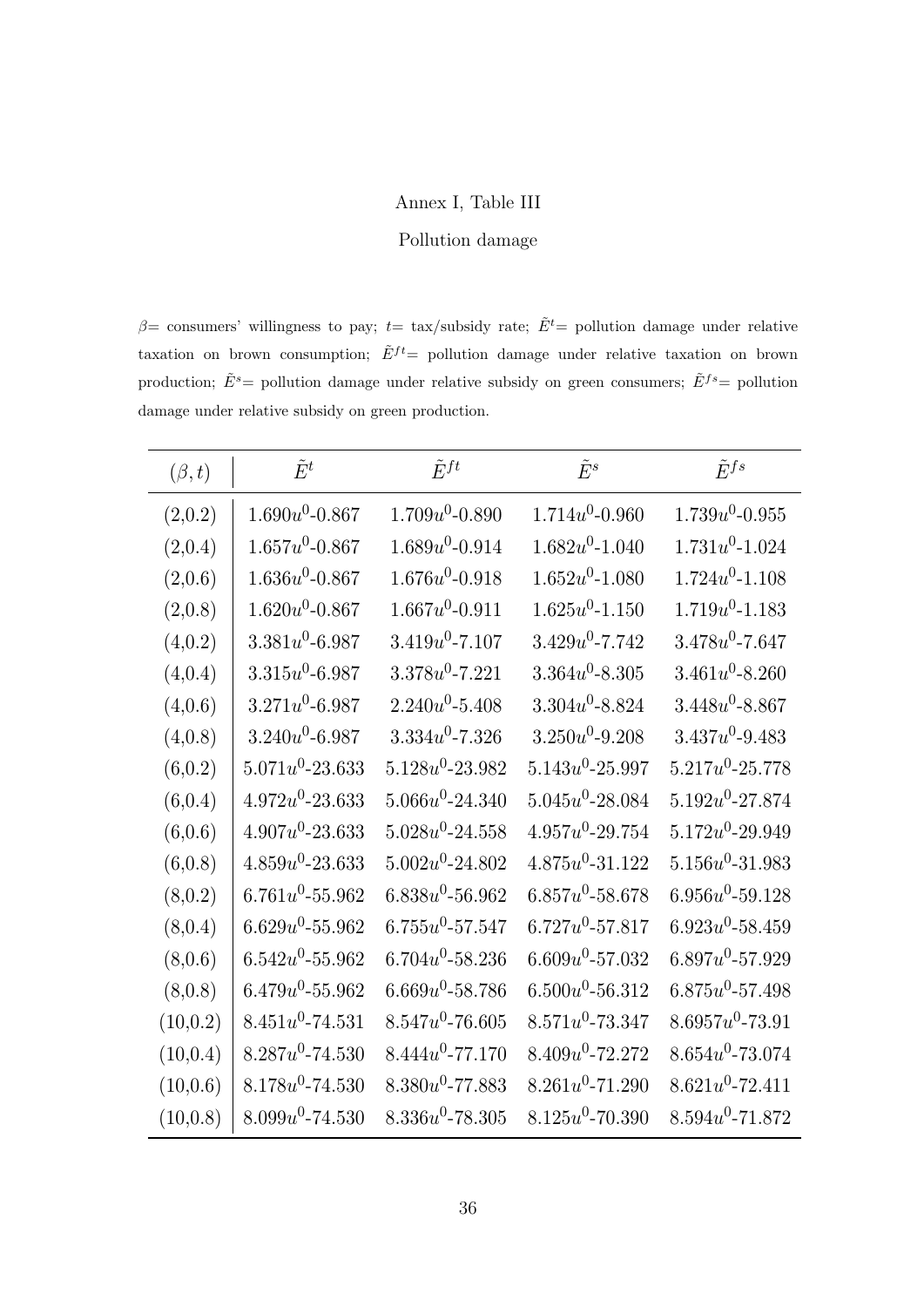# References

- [1] Allcott, H. (2011). Social norms and energy conservation. Journal of Public Economics, 95(9), 1082-1095.
- [2] André, F. J., González P. and N. Porteiro (2009). Strategic quality competition and the Porter Hypothesis. Journal of Environmental Economics and Management, 57 (2), 182-194.
- [3] Arrow, K. (1970). Political and economic evaluation of social effects and externalities. In: The analysis of public output. NBER, 1-30.
- [4] Bansal, S. and S. Gangopadhyay (2003). Tax/subsidy policies in the presence of environmentally aware consumers. Journal of Environmental Economics and Management, 45(2), 333-355.
- [5] Ben Elhadj, N. and O. Tarola (2015). Relative quality-related (dis)utility in vertically differentiated oligopoly with an environmental externality. Environment and Development Economics, 20 (3) 354-379.
- [6] Böhringer, C., Rosendahl, K. E., and, H. B. Storrøsten (2017). Robust policies to mitigate carbon leakage. Journal of Public Economics, 149, 35–46.
- [7] Brécard, D. (2013). Environmental quality competition and taxation in the presence of green network effect among consumers. Environmental and Resource Economics, 54(1), 1-19.
- [8] Brekke, K. A., Kverndokk, S. and K. Nyborg (2003). An economic model of moral motivation. Journal of Public Economics, 87(9), 1967-1983.
- [9] Carlsson, F., Garcia, J. and Å. Löfgren (2010). Conformity and the Demand for Environmental Goods. Environmental and Resource Economics, 47 (3), 407- 421.
- [10] Carrington, M. J., Neville B. A. and G. J. Whitwell (2010). Why ethical consumers don't walk their talk: Towards a framework for understanding the gap between the ethical purchase intentions and actual buying behaviour of ethically minded consumers. *Journal of Business Ethics*, 97(1), 139-158.
- [11] Choi, C. J. and H. S. Shin (1992). A comment on a model of vertical product differentiation. The Journal of Industrial Economics, 229-231.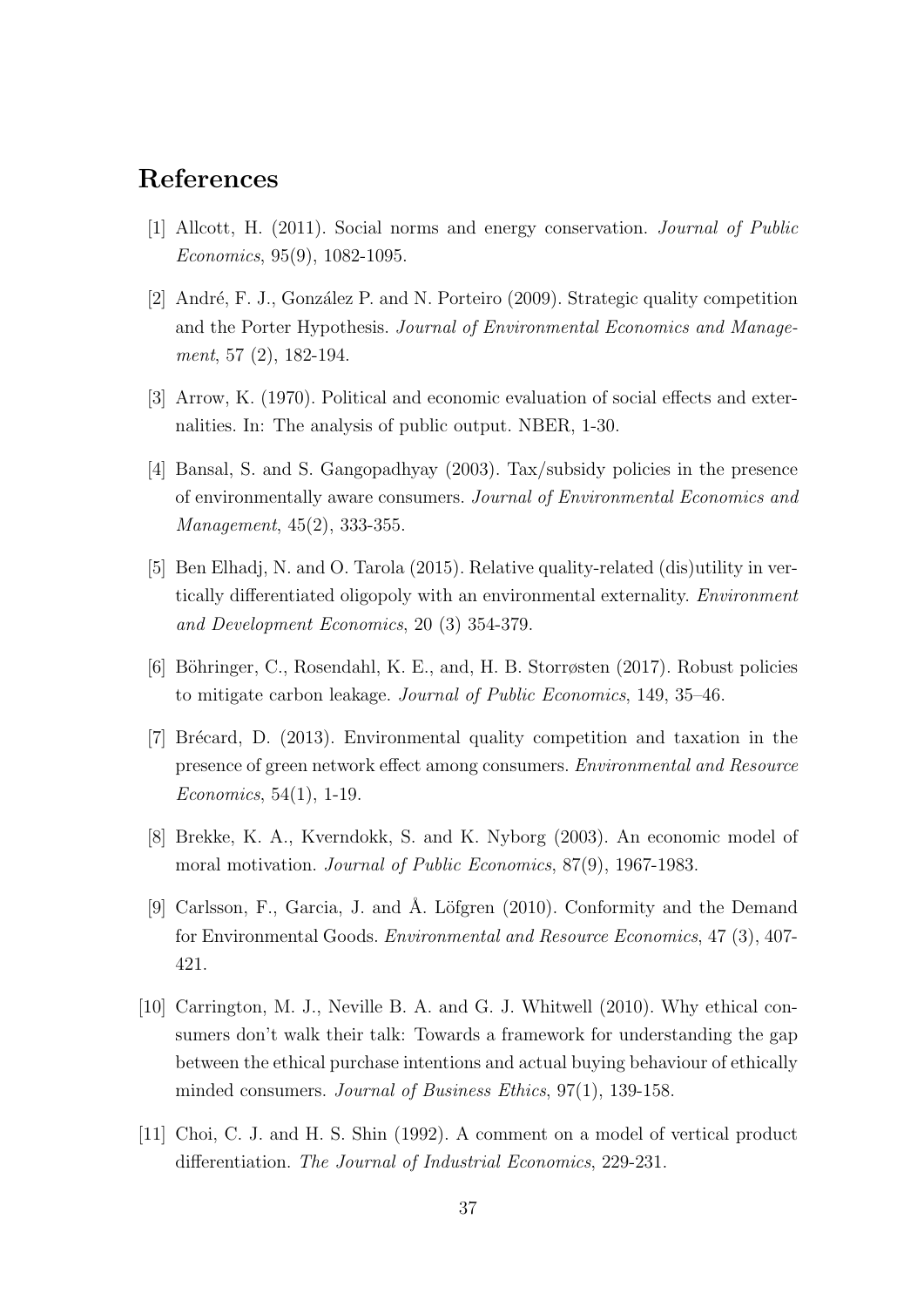- [12] Cremer, H. and J. F. Thisse (1999). On the taxation of polluting products in a differentiated industry. European Economic Review, 43(3), 575-594.
- [13] Czajkowski, M., Hanley, N. and K. Nyborg (2015). Social norms, morals and self-interest as determinants of pro-environment behaviours: the case of household recycling. *Environmental and Resource Economics*, 1-24.
- [14] Elster, J. (1989). Social Norms and Economic Theory. The Journal of Economic Perspectives, 3(4), 99-117.
- [15] Finisterra do Paço, A. M., Barata Raposo, M. L. and L. Walter Filho (2009). Identifying the green consumer: A segmentation study. *Journal of Targeting*, Measurement and Analysis for Marketing, 17(1), 17-25.
- [16] Frondel, M., Horbach J. and K. Rennings (2007). End-of-pipe or cleaner production? An empirical comparison of environmental innovation decisions across OECD countries. Business Strategy and the Environment, 16(8), 571-584.
- [17] Gabszewicz, J. J. and J. F. Thisse (1979). Price competition, quality and income disparities. Journal of Economic Theory, 20 (3), 340-359.
- [18] Galinato, G. I. and J. K. Yoder. (2010). An integrated tax-subsidy policy for carbon emission reduction. Resource and Energy Economics 32 (3), 310-326.
- [19] García-Gallego, A. and N. Georgantzís (2009). Market effects of changes in consumers' social responsibility. Journal of Economics  $\mathcal C$  Management Strategy, 18(1), 235-262.
- [20] Gerlagh, R., Kverndokk S. and K. E. Rosendahl (2009). Optimal timing of climate change policy: Interaction between carbon taxes and innovation externalities. Environmental and Resource Economics 43(3), 369-390.
- [21] Greaker, M. and K. Midttømme (2016). Network effects and environmental externalities: Do clean technologies suffer from excess inertia? Journal of Public Economics, 143, 27–38.
- [22] Grilo, I. O. Shy and J. Thisse (2001). Price competition when consumer behaviour is characterized by conformity or vanity. Journal of Public Economics, 80: 385-408.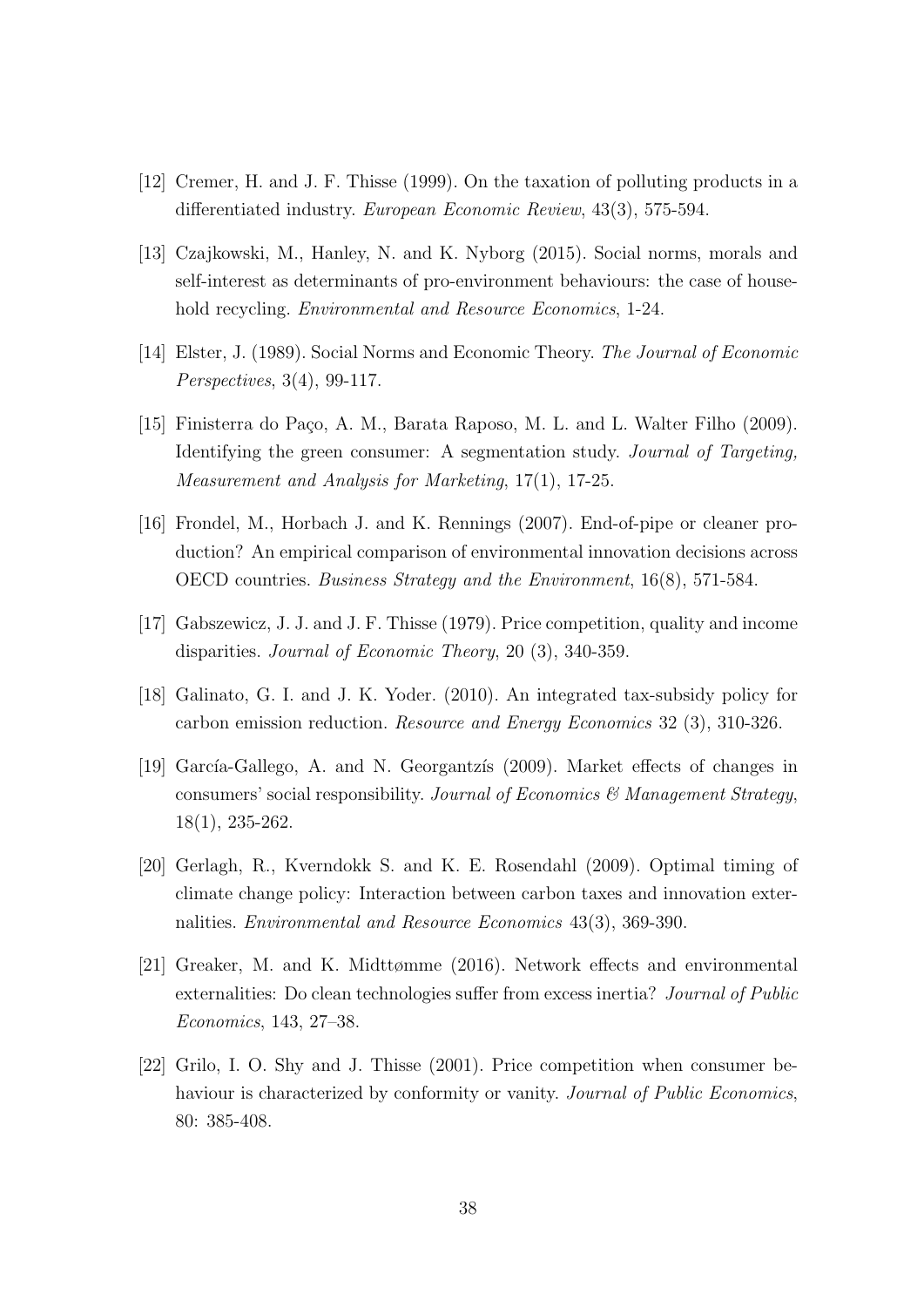- [23] Gupta, S., and Ogden, D. T. (2009). To buy or not to buy? A social dilemma perspective on green buying. Journal of Consumer Marketing, 26(6), 376-391.
- [24] Ikefuji, M., Itaya J. I. and M. Okamura (2016). Optimal emission tax with endogenous location choice of duopolistic firms. Environmental and Resource Economics, 65(2), 463-485.
- [25] Koonsed P. (2015) Optimal policy under duopoly with environmental quality. Economics Bulletin 35 (3),1976–1984.
- [26] Lambertini, L. (2013). Oligopoly, the environment and natural resources. Routlegde.
- [27] Lombardini-Riipinen C. (2005). Optimal Tax Policy under Environmental Quality Competition. Environmental and Resource Economics, 32 (3), 317-336.
- [28] Mantovani, A., Tarola O. and C. Vergari (2016). Hedonic and environmental quality: A hybrid model of product differentiation. Resource and Energy Economics, 45, 99-123.
- [29] Mantovani, A., Tarola O. and C. Vergari (2017). End-of-pipe or cleaner production? How to go green in presence of income inequality and pro-environmental behavior. Journal of Cleaner Production. Forthcoming.
- [30] Mantovani, A. and C. Vergari (2017). Environmental vs Hedonic Quality: Which Policy Can Help in Lowering Pollution Emissions? Environment and Development Economics, forthcoming.
- [31] Mondelaers, K., Aertsens, J. and G. Van Huylenbroeck (2009). A meta-analysis of the differences in environmental impacts between organic and conventional farming. British food journal, 111(10), 1098-1119.
- [32] Moraga-Gonzalez, J. L. and N. Padron-Fumero (2002). Environmental Policy in a Green Market. Environmental and Resource Economics, 22 (3), 419–447.
- [33] Mussa, M. and S. Rosen (1978). Monopoly and product quality. Journal of Economic theory, 18(2), 301-317.
- [34] National Geographic and Globescan (2014). Greendex 2014: Consumers choice and the Environment– A Worldwide Tracking Survey.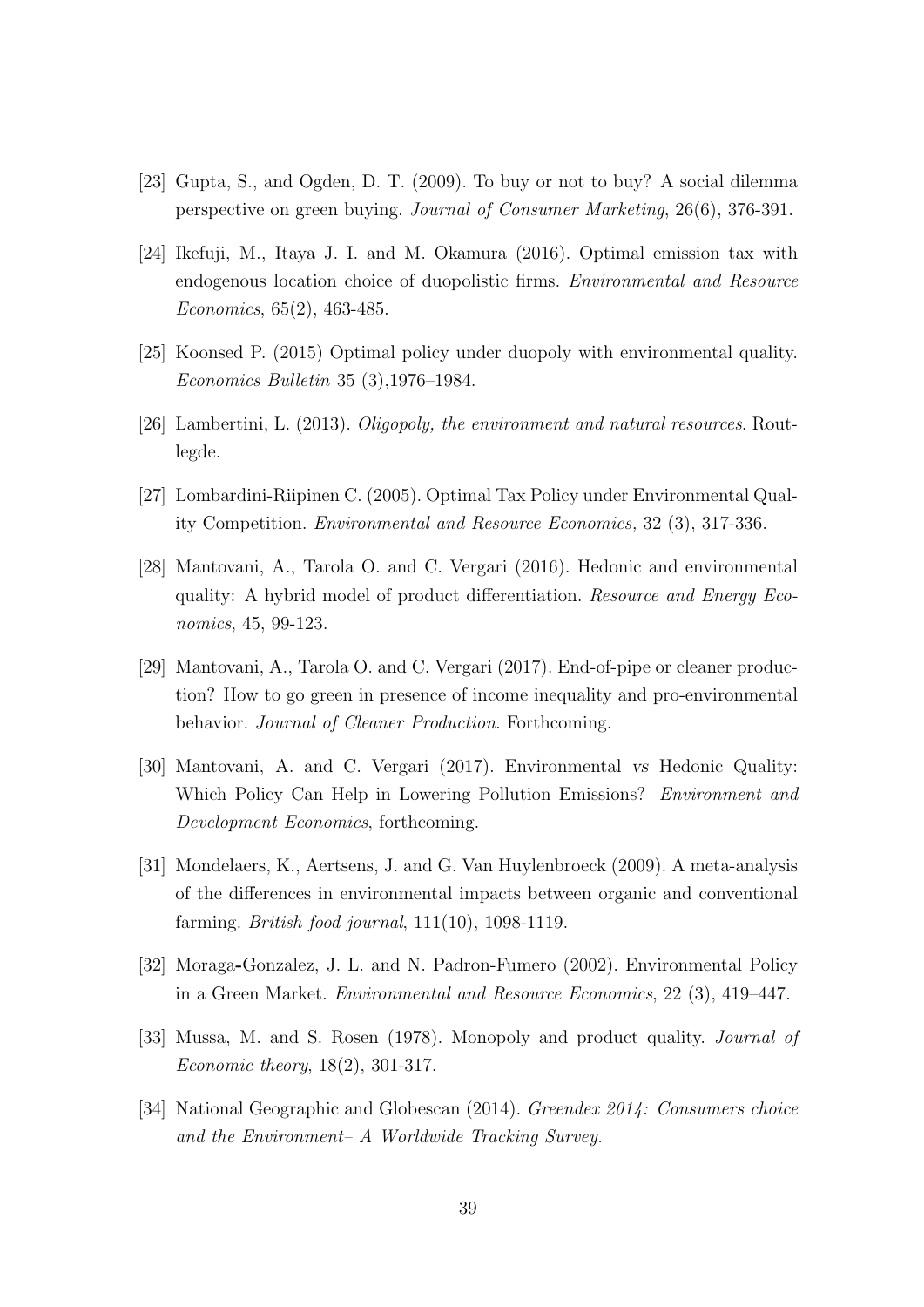- [35] Ostrom, E. (2000). Collective Action and the Evolution of Social Norms. The Journal of Economic Perspectives, 14 (3), 137-158.
- [36] Owen, A. L. and J.R. Videras (2007). Culture and public goods: The case of religion and the voluntary provision of environmental quality. Journal of Environmental Economics and Management, 54(2), 162-180.
- [37] Petrakis, E. and A. Xepapadeas (2003). Location decisions of a polluting firm and the time consistency of environmental policy. Resource and Energy Economics, 25(2), 197-214.
- [38] Porter, M. E. (1991). America's Green Strategy, in: Scientific American, 264 (4), 168.
- [39] Rodriguez-Ibeas R. (2007). Environmental Product differentiation and Environmental Awareness. Environmental and Resource Economics 36, 237-254.
- [40] Salazar, H.A., L. Oerlemans, and S. van Stroe-Biezen (2013). 'Social influence on sustainable consumption: evidence from a behavioural experiment', International Journal of Consumer Studies, 37(2): 172–180.
- [41] Sanna-Randaccio, F., Sestini R. and O. Tarola (2016). Unilateral climate policy and foreign direct investment with firm and country heterogeneity. Environmental and Resource Economics, 1-23.
- [42] Tuomisto, H. L., Hodge, I. D., Riordan, P. and D. W. Macdonald (2012). Does organic farming reduce environmental impacts?–A meta-analysis of European research. Journal of Environmental Management, 112, 309-320.
- [43] Veblen, T. (1899). Theory of the Leisure Class: An Economic Study in the Evolution of Institutions. New York: Macmillan.
- [44] Videras, J., Owen, A. L., Conover, E. and S. Wu (2012). The influence of social relationships on pro-environment behaviors. Journal of Environmental Economics and Management, 63(1), 35-50.
- [45] Welsch, H. and J. Kuhling (2009). Determinants of pro-environmental consumption: the role of reference groups and routine behavior, Ecological Economics (69) 166–176.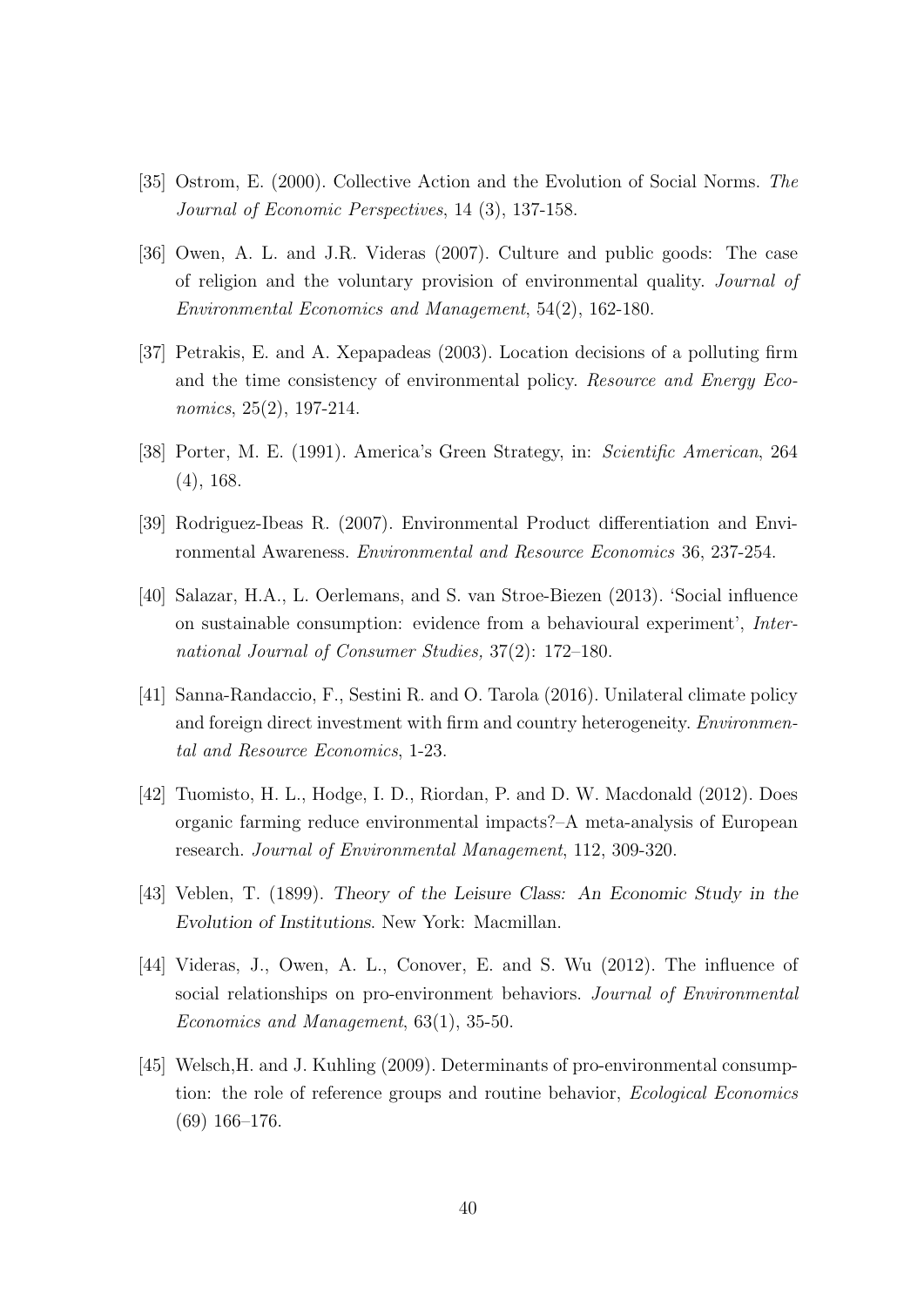[46] Xepapadeas, A. and A. de Zeeuw (1999). Environmental policy and competitiveness: the Porter hypothesis and the composition of capital. Journal of Environmental Economics and Management, 37(2), 165-182.